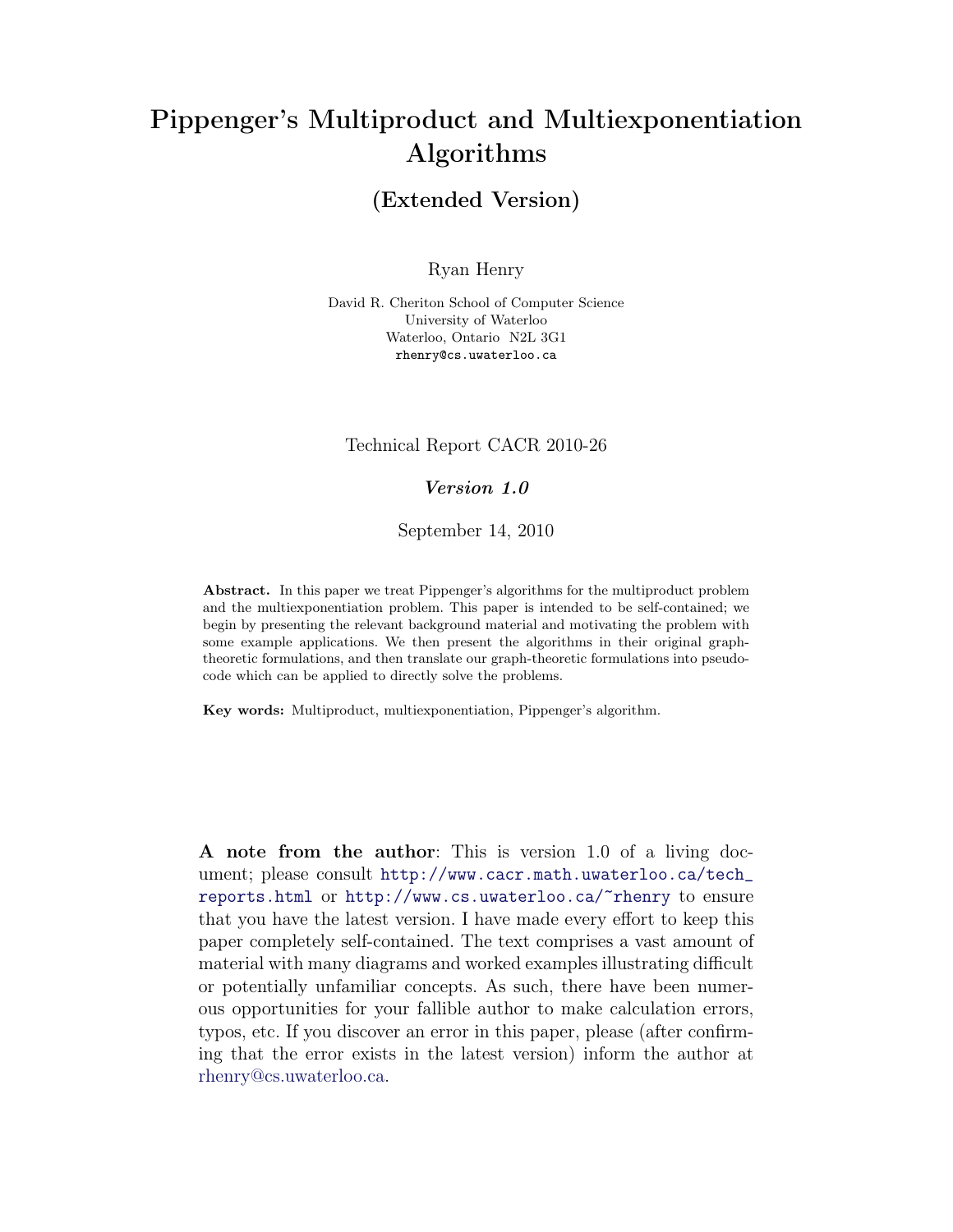## <span id="page-1-2"></span>1 Introduction

Let  $\mathbf{M} \in \mathbb{Z}_2^{p \times q}$  $2^{p \times q}$ ; that is, M is a matrix of dimension  $p \times q$  with entries drawn from the set  $\{0,1\}$ . Let the  $(i, j)$ <sup>th</sup> entry (i.e., the entry in the i<sup>th</sup> row and j<sup>th</sup> column) of M be denoted by  $m_{i,j}$ .

Given a finite vector  $\vec{\mathbf{x}} = \langle x_0, x_1, \ldots, x_{q-1} \rangle$  $\vec{\mathbf{x}} = \langle x_0, x_1, \ldots, x_{q-1} \rangle$  $\vec{\mathbf{x}} = \langle x_0, x_1, \ldots, x_{q-1} \rangle$  of q elements from a commutative monoid<sup>1</sup>, the multiproduct problem is to produce the output vector  $\vec{y} = \langle y_0, y_1, \ldots, y_{p-1} \rangle$ , where

$$
y_0 = x_0^{m_{0,0}} x_1^{m_{0,1}} \cdots x_{q-1}^{m_{0,(q-1)}},
$$
  
\n
$$
y_1 = x_0^{m_{1,0}} x_1^{m_{1,1}} \cdots x_{q-1}^{m_{1,(q-1)}},
$$
  
\n
$$
\vdots
$$
  
\n
$$
y_{p-1} = x_0^{m_{(p-1),0}} x_1^{m_{(p-1),1}} \cdots x_{q-1}^{m_{(p-1),(q-1)}}.
$$

Pippenger's Multiproduct Algorithm is an algorithm for solving instances of the multiproduct problem while attempting to minimize the total number of multiplications used to compute the output sequence; Pippenger proved in [\[12\]](#page-31-0) that his algorithm is asymptotically optimal.<sup>[2](#page-1-1)</sup>

**Example 1.** Suppose 
$$
\vec{\mathbf{x}} = \langle x_0, x_1, x_2 \rangle
$$
 is given and let  $\mathbf{M} = \begin{bmatrix} 1 & 0 & 1 \\ 1 & 1 & 0 \\ 0 & 0 & 1 \\ 1 & 1 & 1 \end{bmatrix}$ . Then, the solution to

the multiproduct problem is the sequence  $y_0 = x_0x_2$ ,  $y_1 = x_0x_1$ ,  $y_2 = x_2$  and  $y_3 = x_0x_1x_2$ . Substituting the values  $x_0 = 3$ ,  $x_1 = 5$ ,  $x_2 = 7$  (and working over Z) yields:  $y_0 = 21$ ,  $y_1 = 15$ ,  $y_2 = 7$  and  $y_3 = 105$ .

Now, consider the generalization of the multiproduct problem where the entries of M are drawn from  $\mathbb{Z}_{k+1}$  for some positive integer  $k \geq 1$ : this is the *multiexponentiation problem*. As with Pippenger's Multiproduct Algorithm, *Pippenger's Multiexponentiation Algorithm* is an algorithm for solving instances of the multiexponentiation problem while attempting to minimize the total number of multiplications required to compute the output sequence. The

<span id="page-1-0"></span><sup>1</sup> A monoid  $(S, \cdot)$  is a set S together with a binary operation '<sup>'</sup> that satisfies three properties:

**Closure:** For all  $a, b \in S$ , the result of the operation  $a \cdot b$  is also in S,

**Associativity:** For all  $a, b, c \in S$ , the equation  $(a \cdot b) \cdot c = a \cdot (b \cdot c)$  holds; and,

**Identity:** There exists an element  $e \in S$  such that  $e \cdot a = a \cdot e = a$  for all  $a \in S$ .

We define the power  $a^k$  as usual by the repeated application of  $\cdot \cdot$  to the element  $a$ ; i.e.,  $a^1 = a$ ,  $a^2 = a \cdot a$  and  $a^k = a \cdot a \cdots a$ . By convention,  $a^0 = e$ . In additive notation it is common to write  $a^k$  as  $k * a$ .

 $\overline{k}$  times Throughout this paper we will omit the symbol '' when writing  $a \cdot b$ , so that ab is synonymous with  $a \cdot b$ .

<span id="page-1-1"></span><sup>2</sup> Strictly speaking, Pippenger never gave an algorithm; instead, he gave a *constructive proof* that, in the worstcase, instances of the multiproduct problem require a number of two-operand multiplications that is asymptotically bounded above by  $\frac{pq}{\log pq}(1 + o(1))$ . It was previously known that worst-case instances of the problem are asymptotically bounded below by this same expression [\[8,](#page-30-0) [10\]](#page-30-1), thus Pippenger's constructive proof yields an asymptotic formula for the best possible complexity of any algorithm that solves the multiproduct problem. The algorithm typically referred to as Pippenger's Multiproduct Algorithm is an algorithmic realization of his constructive proof.

Typically we consider '·' to be the operation of multiplication, however other operations are possible (most notably addition).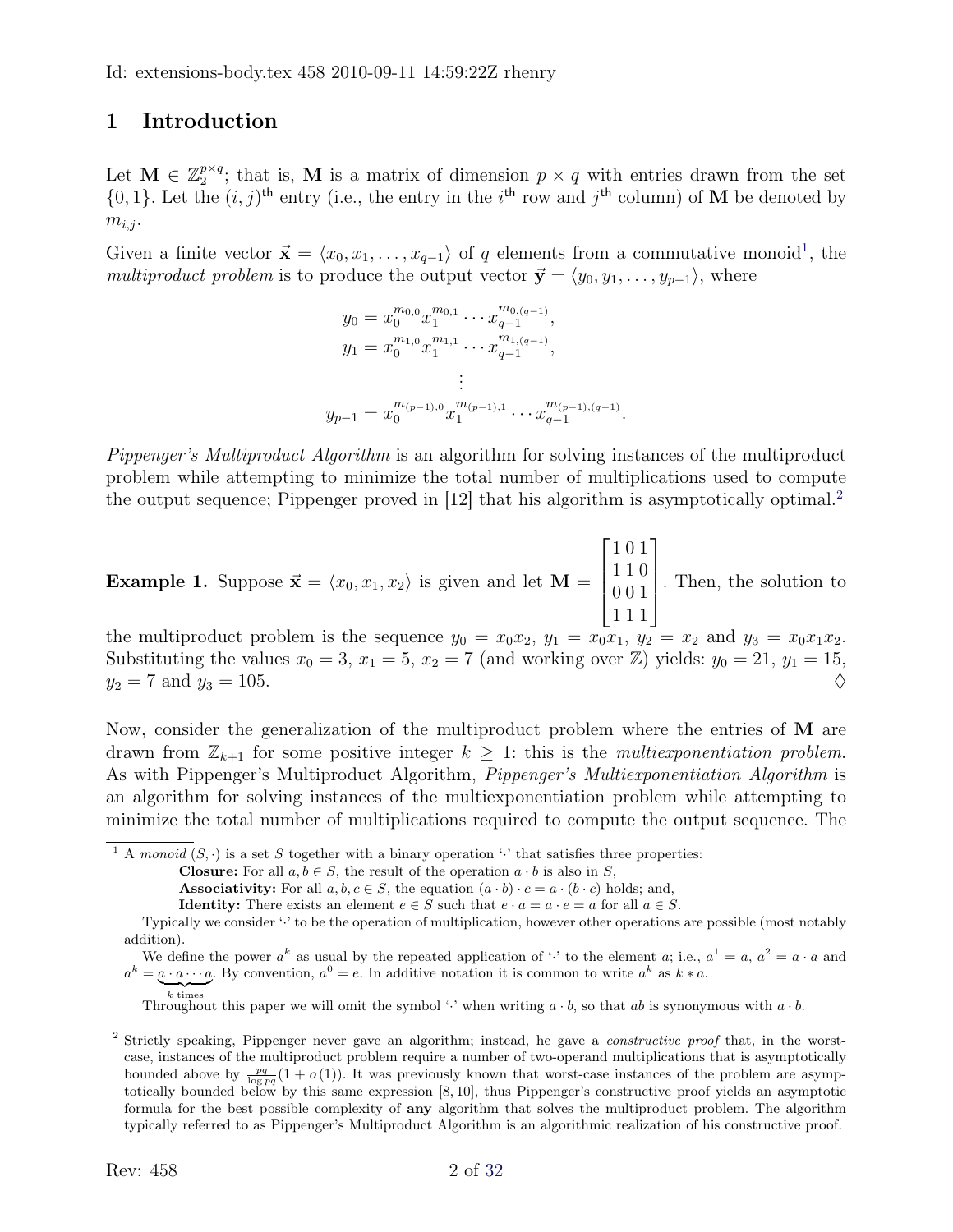algorithm works by reducing an instance of the multiexponentiation problem to an instance of the multiproduct problem, and then solves it using Pippenger's Multiproduct Algorithm. Pippenger proved in [\[13\]](#page-31-2) that his algorithm is asymptotically optimal.<sup>[3](#page-2-0)</sup>

**Example 2.** Suppose  $\vec{x} = \langle x_0, x_1, x_2 \rangle$  is given and let M =  $\sqrt{ }$  $\Bigg\}$ 3 0 2 1 2 0 0 0 2 3 2 1 1  $\overline{\phantom{a}}$ . Then, the solution to the

multiexponentiation problem is  $y_0 = x_0^3 x_2^2$ ,  $y_1 = x_0 x_1^2$ ,  $y_2 = x_2^2$  and  $y_3 = x_0^3 x_1^2 x_2$ . Substituting the values  $x_0 = 3, x_1 = 5, x_2 = 7$  (and working in  $\mathbb{Z}$ ) yields:  $y_0 = 1323, y_1 = 75, y_2 = 49$  and  $y_3 = 4725.$ 

The multiexponentiation problem has an obvious application in evaluating sparse multivariate polynomials; i.e., the terms in the input vector  $\vec{x}$  are taken to be the q indeterminates of a multivariate polynomial f and the terms in the output vector  $\vec{y}$  are taken to be the monomials in f. An efficient algorithm for the multiexponentiation problem can be used to evaluate f using a (nearly) minimal number of two-operand multiplications.

**Example 3.** Suppose we are given a sparse multivariate polynomial  $f(x_0, x_1, \ldots, x_{q-1})$  in q indeterminates, and we wish to evaluate it at the point  $(a_0, a_1, \ldots, a_{q-1})$ . We use Pippenger's Multiexponentiation Algorithm to evaluate the indeterminate part of the  $p$  monomials comprising f at  $(a_0, a_1, \ldots, a_{q-1})$ :

$$
\begin{aligned} a_0^{m_{0,0}}a_1^{m_{0,1}} &\cdots a_{q-1}^{m_{0,(q-1)}}\\ a_0^{m_{1,0}}a_1^{m_{1,1}} &\cdots a_{q-1}^{m_{1,(q-1)}}\\ &\vdots\\ a_0^{m_{(p-1),0}}a_1^{m_{(p-1),1}} &\cdots a_{q-1}^{m_{(p-1),(q-1)}}, \end{aligned}
$$

and complete the evaluation of f by taking a linear combination of these values with the appropriate coefficients.  $\Diamond$ 

Another interesting application emerges upon "taking the logarithm" of this problem [\[12\]](#page-31-0); i.e., computing linear transforms using the minimum number of two-operand additions. This problem arises in signal processing applications, where resource constrained devices (with no efficient multiply instruction) are called upon to compute linear transforms.

Example 4. Suppose we are given two matrices

$$
\mathbf{M} = \begin{bmatrix} m_{0,0} & m_{0,1} & \cdots & m_{0,(q-1)} \\ m_{1,0} & m_{1,1} & \cdots & m_{1,(q-1)} \\ \vdots & \vdots & \vdots & \vdots \\ m_{(p-1),0} & m_{(p-1),1} & \cdots & m_{(p-1),(q-1)} \end{bmatrix} \text{ and } \vec{\mathbf{x}} = \begin{bmatrix} x_0 \\ x_1 \\ \vdots \\ x_{q-1} \end{bmatrix}
$$

<span id="page-2-0"></span><sup>&</sup>lt;sup>3</sup> The same caveats apply to this statement as to the statement regarding Pippenger's Multiproduct Algorithm; that is, Pippenger actually gave a constructive proof that the worst-case complexity of the multiexponentiation problem is asymptotically bounded (both above and below) by  $\frac{pq \lg k}{\lg(pq \lg k)}(1 + o(1))$  two-operand multiplications.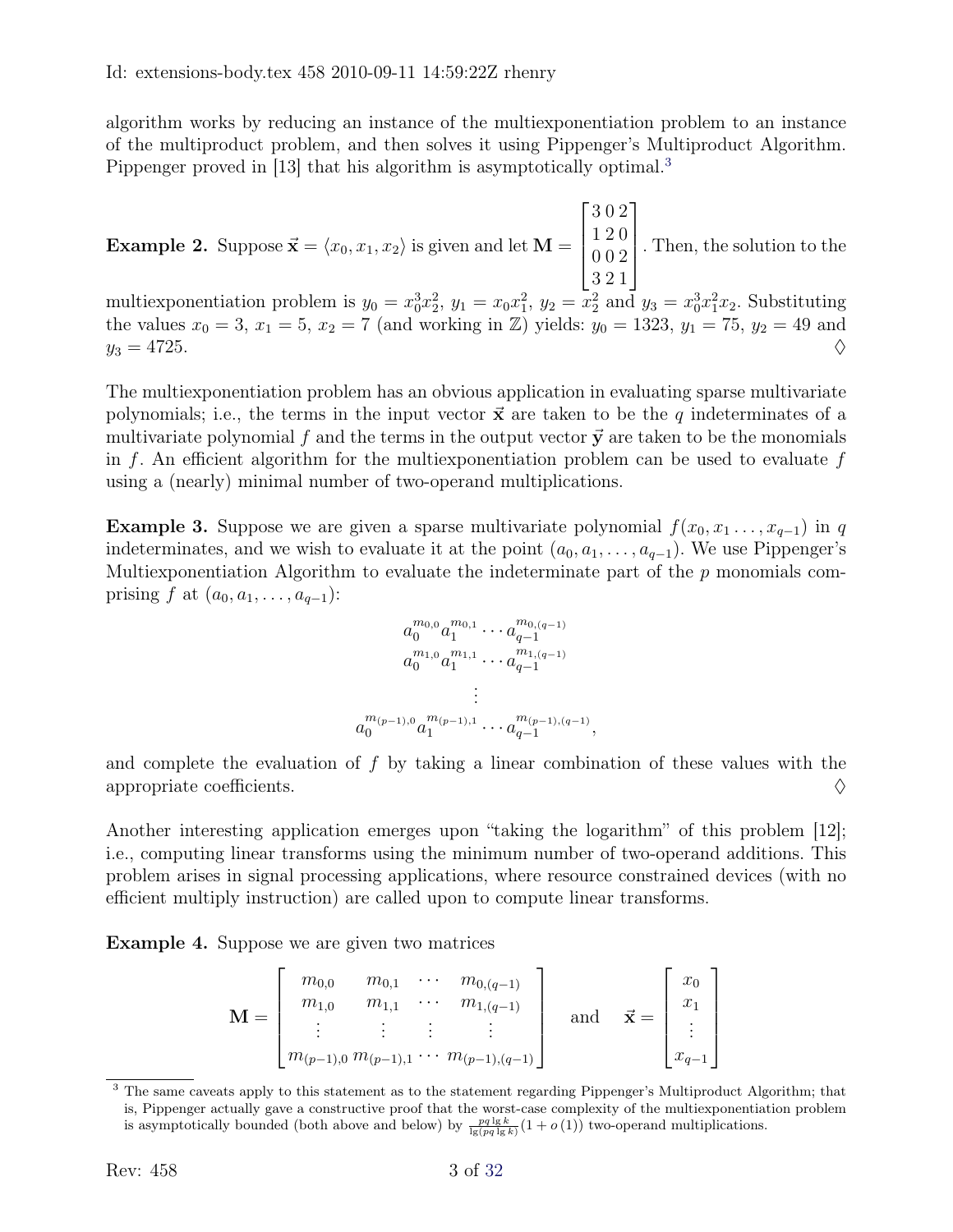and we seek to compute the matrix product

$$
\mathbf{M} \cdot \vec{\mathbf{x}} = \begin{bmatrix} m_{0,0} * x_0 + m_{0,1} * x_1 + \cdots + m_{0,(q-1)} * x_{q-1} \\ m_{1,0} * x_0 + m_{1,1} * x_1 + \cdots + m_{1,(q-1)} * x_{q-1} \\ \vdots \\ m_{(p-1),0} * x_0 + m_{(p-1),1} * x_1 + \cdots + m_{(p-1),(q-1)} * x_{q-1} \end{bmatrix}.
$$

Using Pippenger's Multiexponentiation Algorithm (and the operation '+' instead of ' $\cdot$ ' as our monoid operation) we can compute this set of equations using a (nearly) minimal number of addition instructions.  $\Diamond$ 

Note: The preceding example could be made more realistic by allowing negative coefficients, subtractions, and short shifts. In [\[12\]](#page-31-0), Pippenger remarked that "these changes would not affect our analysis or results in any significant way", however we leave investigation of this idea to future work.

Finally, we note that many cryptographic protocols (especially in the setting of anonymous credential systems and zero-knowledge proofs) require the users to solve many instances of the multiexponentiation problem. One example of this is the author's own work on Nymbler [\[5,](#page-30-2) [6\]](#page-30-3); in this scheme, a user is required to evaluate large numbers of exponential equations, and then prove in zero knowledge that each equation was evaluated correctly. While the exponentiations themselves are reasonably expensive operations, the computation time (as well as bandwidth usage) is dominated by the zero-knowledge proofs that are needed to convince a semi-trusted third party that each exponentiation was computed faithfully. As originally presented in [\[5,](#page-30-2) [6\]](#page-30-3), these proofs work by computing the exponents using the regular 'squareand-multiply' exponentiation algorithm, and then transmitting a zero-knowledge proof for each step of the algorithm. Each of these proofs, in turn, requires the verifier to compute a number of exponentiations. Therefore, any approach that can reduce the number of steps required to compute these exponents would lead to a decrease in the size of, and computational effort required to create and verify, these zero-knowledge proofs.

Before describing Pippenger's Multiproduct Algorithm and Pippenger's Multiexponentiation Algorithm in [§2](#page-12-0) and [§3,](#page-26-0) we introduce the relevant theoretical framework in the following subsections.

### 1.1 Addition chains

An *addition chain* (of length s) for a positive integer n is a sequence of  $s + 1$  positive integers  $(n_0, n_1, \ldots, n_s)$  such that:

 $- n_0 = 1;$  $- n_s = n$ ; and, for all  $0 < i \leq s$ , there exists a pair  $(n_j, n_k)$  satisfying  $n_i = n_j + n_k$  and  $0 \leq j, k < i$ .

Note: the pair  $(n_j, n_k)$  is not necessarily unique for a given i; we only require that at least one such pair exists.

<span id="page-3-0"></span>Rev:  $458$  4 of [32](#page-31-1)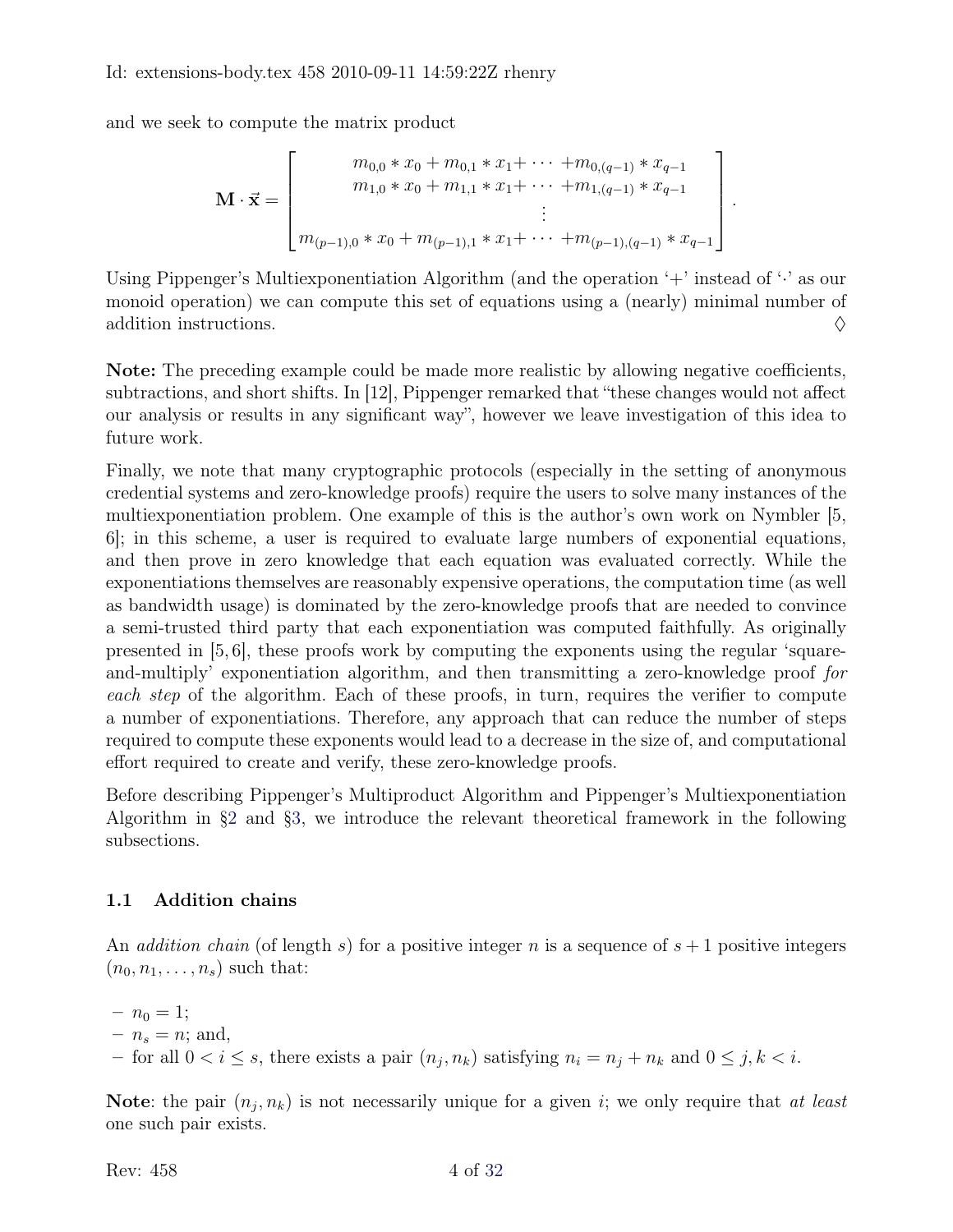**Example 5.** The sequence  $(1, 2, 3, 6, 12, 24, 30, 31)$  is an addition chain of length 7 for the positive integer 31, since  $2 = 1 + 1$ ,  $3 = 2 + 1$ ,  $6 = 3 + 3$ ,  $12 = 6 + 6$ ,  $24 = 12 + 12$ ,  $30 = 24 + 6$ , and  $31 = 30 + 1$ .



<span id="page-4-0"></span>Fig. 1. A pictorial representation of the addition chain in Example [5.](#page-3-0)

See [\[7,](#page-30-4)[16\]](#page-31-3) for the length of the shortest addition chain for some small values of  $n$ .

Addition-chain exponentiation is a technique for exponentiation by a positive integer that attempts to minimize the number of multiplications required; i.e., an addition chain is computed for the exponent and each element in the chain is evaluated by multiplying two of the earlier exponentiation results.

**Example 6.** Consider the problem of computing  $x^{15}$ . The naive approach of computing  $x \cdot$  $x \cdots x$  requires 14 multiplications, while using the ordinary square-and-multiply technique yields

$$
x^{15} = x \cdot \left(x \cdot \left(x \cdot x^2\right)^2\right)^2, \, 6 \text{ multiplications.}
$$

However, addition-chain exponentiation (with the optimal chain of  $(1, 2, 3, 6, 12, 15)$ ) yields

$$
x^{15} = x^3 \cdot \left( \left( x \cdot x^2 \right)^2 \right)^2
$$
, just 5 multiplications.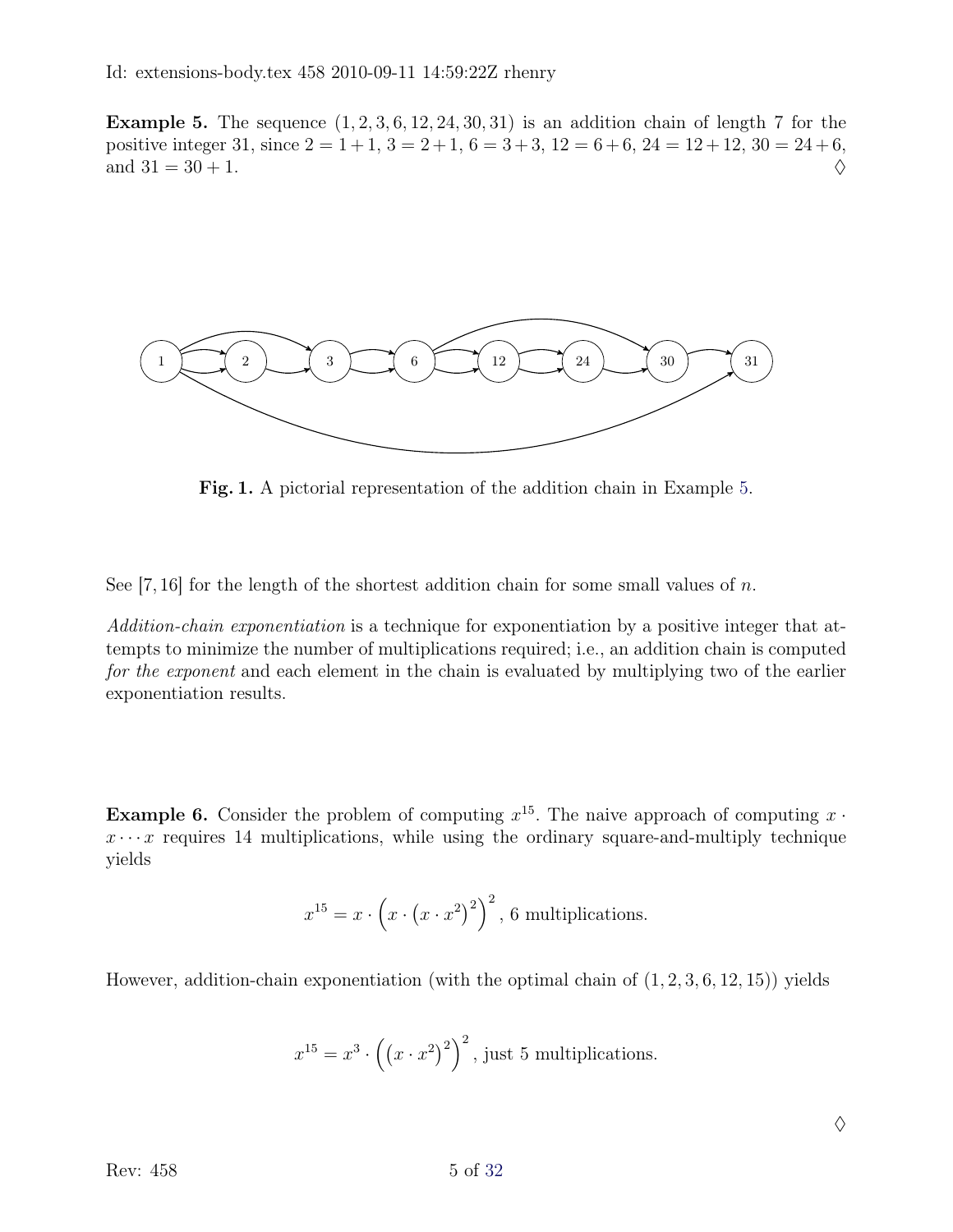Algorithm [1](#page-5-0) gives a pseudocode implementation of addition chain exponentiation assuming that the addition chain is given as input.

<span id="page-5-0"></span>Algorithm 1: Addition Chain Exponentiation (single output version) **Input:** a base  $x$ ; an addition chain  $(m_0, m_1, \ldots, m_s)$ ; and, a sequence  $\{(a_1, b_1), \ldots, (a_s, b_s)\}\$ , such that  $m_0 = 1$ , and for  $0 < i \leq s$ ,  $m_i = m_{a_i} + m_{b_i}$  with  $0 \leq a_i, b_i < i$ . Output:  $x^{m_s}$ 1: define:  $x_0 := x$  $\left( 2\right)$  for  $\left( i\right. \, \mathrm{from}\, \, 1\,$  to  $s\right) \, \mathrm{do}$ 3: compute:  $x_i \leftarrow x_{a_i} \cdot x_{b_i}$ 4: end for Return:  $x_s$ 

Remark 1. Algorithm [1](#page-5-0) corresponds to the special case of the multiexponentiation problem with  $p = q = 1$  and  $k \geq m_s$ .

There are several known algorithms for computing such addition chains. Perhaps the most wellknown algorithm is the ordinary square-and-multiply algorithm referred to in Example [1.1](#page-4-0) (and presented in [\[9,](#page-30-5) §14.6.1] under the name binary exponentiation). A more efficient algorithm is Brauer's Algorithm [\[3\]](#page-30-6). When supplemented by several improvements as summarized in [\[2,](#page-30-7)[7\]](#page-30-4), Brauer's chain can be computed recursively via the following formula:

<span id="page-5-1"></span>
$$
T_k[n] = \begin{cases} 1, 2, 3, 5, 7, \dots, 2^k - 1, n & \text{if } n < 2^{k+1} \text{ and } n \text{ is even} \\ T_k[n/2], n & \text{if } n \ge 2^{k+1} \text{ and } n \text{ is even} \\ T_k[n - (n \mod 2^{\lceil \lg n \rceil})], n & \text{if } n < 2^{2k} \text{ and } n \text{ is odd} \\ T_k[n - (n \mod 2^k)], n & \text{if } n \ge 2^{2k} \text{ and } n \text{ is odd.} \end{cases}
$$
(1)

A more general notion of addition chains considers a predefined ordered set  ${m_1, m_2, \ldots, m_p}$ and asks for an addition chain for  $m_p$  that also contains each of  $m_1, m_2, \ldots, m_{p-1}$ . The problem of finding a minimal length addition chain of this type is known to be NP-complete [\[4\]](#page-30-8); nonetheless, there are several known techniques that can efficiently find *relatively short* addition chains that contain such a predefined set of values. In many settings (such as our own), this relaxed requirement is still quite useful.

**Example 7.** Consider the problem of computing  $x^3$ ,  $x^6$ ,  $x^{12}$  and  $x^{15}$ . The extremely naive approach of computing  $(x \cdot x \cdot x)$ ,  $(x \cdot x \cdot x \cdot x \cdot x)$ ,  $(x \cdot x \cdot x \cdot x \cdot x \cdot x \cdot x \cdot x \cdot x \cdot x \cdot x \cdot x$  and (x · x · x · x · x · x · x · x · x · x · x · x · x · x · x) requires 31 multiplications, while the slightly less naive approach of computing  $x^{15} = (x \cdots x)$  and remembering the intermediate results for  $x^3$ ,  $x^6$  and  $x^{12}$  reduces this to 14 multiplications. On the other hand, reusing our result from Example [1.1,](#page-4-0) we can compute all four of these values using just 5 multiplications, by remembering intermediate results in the computation

$$
x^{15} = x^3 \cdot \left( \left( x \cdot x^2 \right)^2 \right)^2.
$$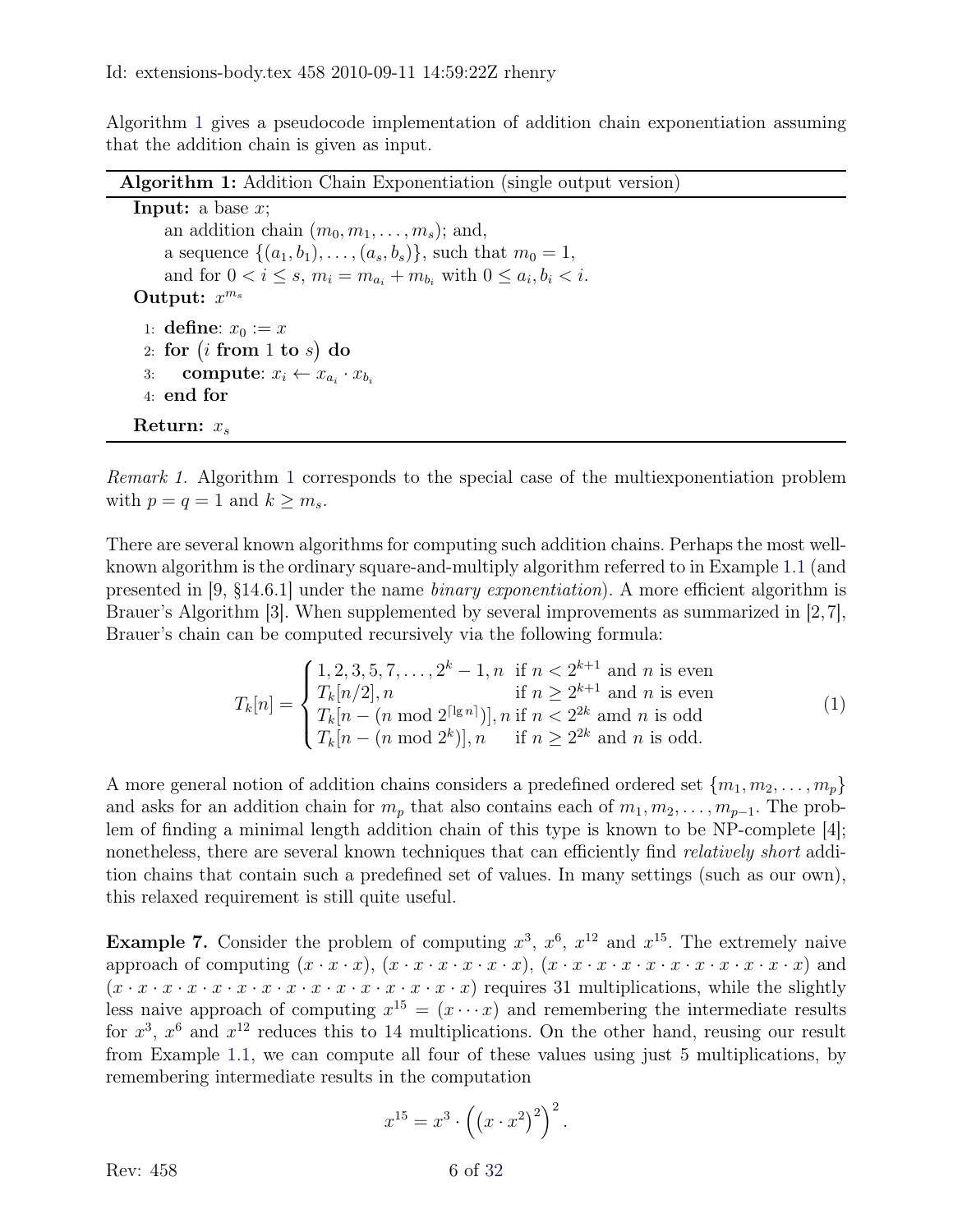We also obtain  $x^2$  as an intermediate result. Additionally, one can compute any one of  $x^4, x^5$ ,  $x^7, x^8, x^9, x^{13}, x^{14}, x^{16}, x^{17}, x^{18}, x^{21}, x^{24}, x^{27}$  or  $x^{30}$  by using a single additional multiplication.  $\Diamond$ 

<span id="page-6-0"></span>**Input:** a base  $x$ ; an addition chain  $(m_0, m_1, \ldots, m_s);$ a sequence  $\{(a_1, b_1), \ldots, (a_s, b_s)\}\$ , such that  $m_0 = 1$ , and for  $0 < i \leq s$ ,  $m_i = m_{a_i} + m_{b_i}$  with  $0 \leq a_i, b_i < i$ ; and, a set of desired output indices  $\{i_0, i_1, \ldots, i_{p-1}\}$ , such that  $i_{p-1} = s$ . Output:  $\{x^{m_{i_0}}, x^{m_{i_1}} \ldots, x^{m_{i_{p-1}}}\}$ 1: define:  $x_0 := x$  $\left( 2\right)$  for  $\left( i\right. \, \mathrm{from}\, \, 1\,$  to  $s\right) \, \mathrm{do}$ 3: compute:  $x_i \leftarrow x_{a_i} \cdot x_{b_i}$ 4: end for  $\textbf{Return: } \{x_{i_0}, x_{i_1}, \ldots, x_{i_{p-1}}\}$ 

Remark 2. Algorithm [2](#page-6-0) corresponds to the special case of the multiexponentiation problem with  $q = 1$  and  $k \ge \max\{m_i \mid 1 \le i \le s\}.$ 

An even more general notion of an addition chain replaces scalars by  $q$ -element vectors of scalars. Given a predefined ordered set of vectors  $\{\vec{v_1}, \vec{v_2}, \ldots, \vec{v_n}\}$  over  $\mathbb{Z}$ , an addition chain of length  $s$  begins with the  $q$  unit vectors

$$
\vec{1}_0 = \langle 1, 0, \dots, 0 \rangle
$$
  
\n
$$
\vec{1}_1 = \langle 0, 1, \dots, 0 \rangle
$$
  
\n
$$
\vdots
$$
  
\n
$$
\vec{1}_{q-1} = \langle 0, 0, \dots, 1 \rangle,
$$

contains each of  $\vec{v_1}, \vec{v_2}, \dots, \vec{v_p}$ , and satisfies the chain condition: for all  $q \leq i < q+s$ , there exists a pair  $(\vec{v_j}, \vec{v_k})$  satisfying  $\vec{v_i} = \vec{v_j} + \vec{v_k}$  and  $0 \leq j, k < i$ .

Pippenger's Multiexponentiation Algorithm can be viewed as an algorithm for finding a short addition chain of this third type. The addition chain is then used to compute the desired products as described above.

**Example 8.** Consider the problem of computing  $x^{15}y^9z$ ,  $x^{12}y^6z^2$  and  $x^2z^{15}$ . By using, for example, the addition chain

 $(\langle 1, 0, 0 \rangle, \langle 0, 1, 0 \rangle, \langle 0, 0, 1 \rangle, \langle 2, 0, 0 \rangle, \langle 0, 2, 0 \rangle, \langle 0, 0, 2 \rangle, \langle 3, 0, 0 \rangle,$  $\langle 0, 3, 0 \rangle$ ,  $\langle 0, 0, 3 \rangle$ ,  $\langle 3, 3, 0 \rangle$ ,  $\langle 6, 0, 0 \rangle$ ,  $\langle 0, 0, 6 \rangle$ ,  $\langle 0, 0, 12 \rangle$ ,  $\langle 0, 0, 15 \rangle$ ,  $\langle 6, 3, 0 \rangle$ ,  $\langle 12, 6, 0 \rangle$ ,  $\langle 15, 9, 0 \rangle$ ,  $\langle 15, 9, 1 \rangle$ ,  $\langle 12, 6, 2 \rangle$ ,  $\langle 2, 0, 15 \rangle$ )

we can compute all three desired values using just 17 two-operand multiplications. Note that computing the required powers of x, y and z independently (i.e., using the chains of minimum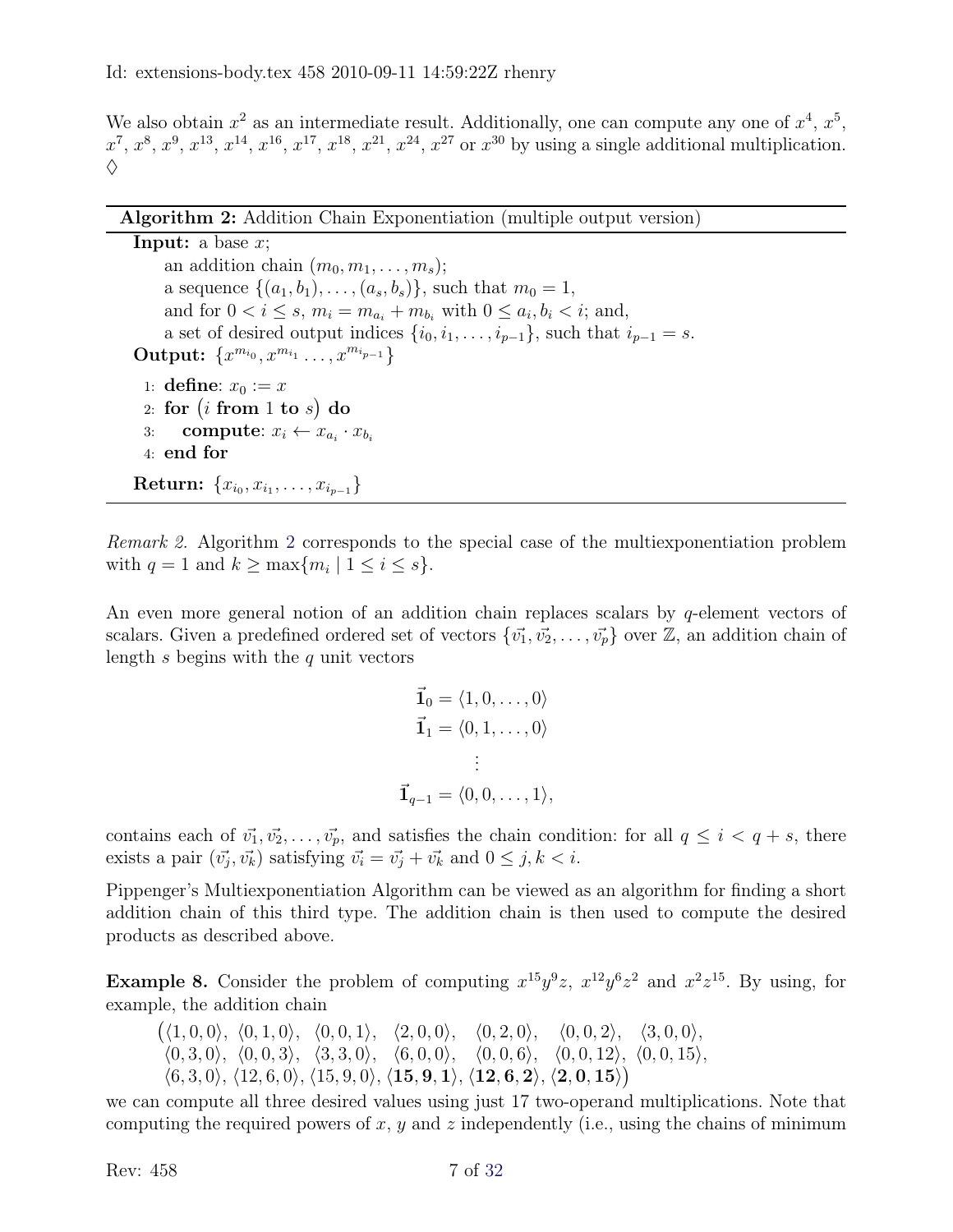possible length that contain the predefined sets  $\{2, 12, 15\}$  for x,  $\{6, 9\}$  for y, and  $\{1, 2, 15\}$ for z) requires at least  $5 + 4 + 5 = 14$  multiplications, and combining the results to produce the desired monomials requires an additional 5 multiplications. This yields a total of at least  $14+5 = 19(> 17)$  multiplications. This example thus illustrates the imporant observation that an instance of the multiexponentiation problem can be solved using fewer multiplications than is theoretically possible by independently computing the powers for each base and multiplying the subproducts.  $\Diamond$ 

Algorithm 3: Addition Chain Exponentiation (multiexponent version)

<span id="page-7-0"></span>**Input:** a set of q bases  $\{x_0, \ldots, x_{q-1}\};$ an addition chain of length-q vectors  $(m_0, \ldots, \vec{m}_{(q-1)+s});$ a sequence  $\{(a_q, b_q), \ldots, (a_{(q-1)+s}, b_{(q-1)+s})\}$ , such that  $(m_0, \ldots, m_{q-1}) = (\vec{1}_0, \ldots, \vec{1}_{q-1}),$ and for  $q \le i \le (q-1) + s$ ,  $\vec{m}_i = \vec{m}_{a_i} + \vec{m}_{b_i}$  with  $0 \le a_i, b_i < i$ ; and, a set of desired output indices  $\{i_0, i_1, \ldots, i_{p-1}\}$ , such that  $i_{p-1} = (q-1) + s$ .  $\textbf{Output:} \; \left\{ x_0^{m_{i_0,0}} x_1^{m_{i_0,1}} \cdots x_{q-1}^{m_{i_0,(q-1)}}, \ldots, x_0^{m_{i_{(p-1)},0}} x_1^{m_{i_{(p-1)},1}} \right.$  $\frac{m_{i(p-1)},1}{1}\cdots\frac{m_{i(p-1)},(q-1)}{q-1}$  $\begin{matrix} m_{i_{(p-1)},(q-1)} \ q-1 \end{matrix},$ where  $m_{i,j}$  is the j<sup>th</sup> component of  $\vec{m}_i$ . 1: **define**:  $y_0 := x_0, y_1 := x_1, \ldots, y_{q-1} := x_{q-1}$ 2: for  $(i \text{ from } q \text{ to } (q-1) + s)$  do 3: compute:  $y_i \leftarrow y_{a_i} \cdot y_{b_i}$ 4: end for  ${\rm Return}\colon\,\{y_{i_0},y_{i_1},\ldots,y_{i_{p-1}}\}$ 

Remark 3. Algorithm [3](#page-7-0) corresponds to the general case of the multiexponentiation problem with  $k \ge \max\{m_{i,j} \mid 0 \le i < q + s \text{ and } 0 \le j < q\}.$ 

### 1.2 Some graph theory

A directed graph (also called a digraph) is an ordered pair of sets  $G = (V, E)$  such that  $E \subseteq V \times V$ ; that is, each element of E is an ordered pair of elements from V. The elements of V are called the *vertices* of  $G$ , while the elements of  $E$  are its *directed edges*.

A sequence  $P = ((v_{0,1}, v_{0,2}), (v_{1,1}, v_{1,2}), \ldots, (v_{s,1}, v_{s,2}))$  of directed edges in G is called a *directed* path in G if  $v_{i,2} = v_{i+1,1}$  for all  $0 \leq i < s$ . In this case, we call P a directed path of length s from  $v_{0,1}$  to  $v_{s,2}$ . A directed graph is called *acyclic* if it satisfies the following property: if there exists a directed path from  $v_{0,1}$  to  $v_{s,2}$ , then there does not exist a directed path from  $v_{s,2}$  to  $v_{0,1}$ .

All graphs we will make use of are assumed to be directed, and we will henceforth omit this word; thus, we will refer to directed graphs, directed edges and directed paths as graphs, edges and paths, respectively.

A graph G is called *bipartite* if V can be partitioned into two disjoint subsets A and B such that  $E \subseteq A \times B$ ; that is, every edge in E contains a vertex from A as its first component, and a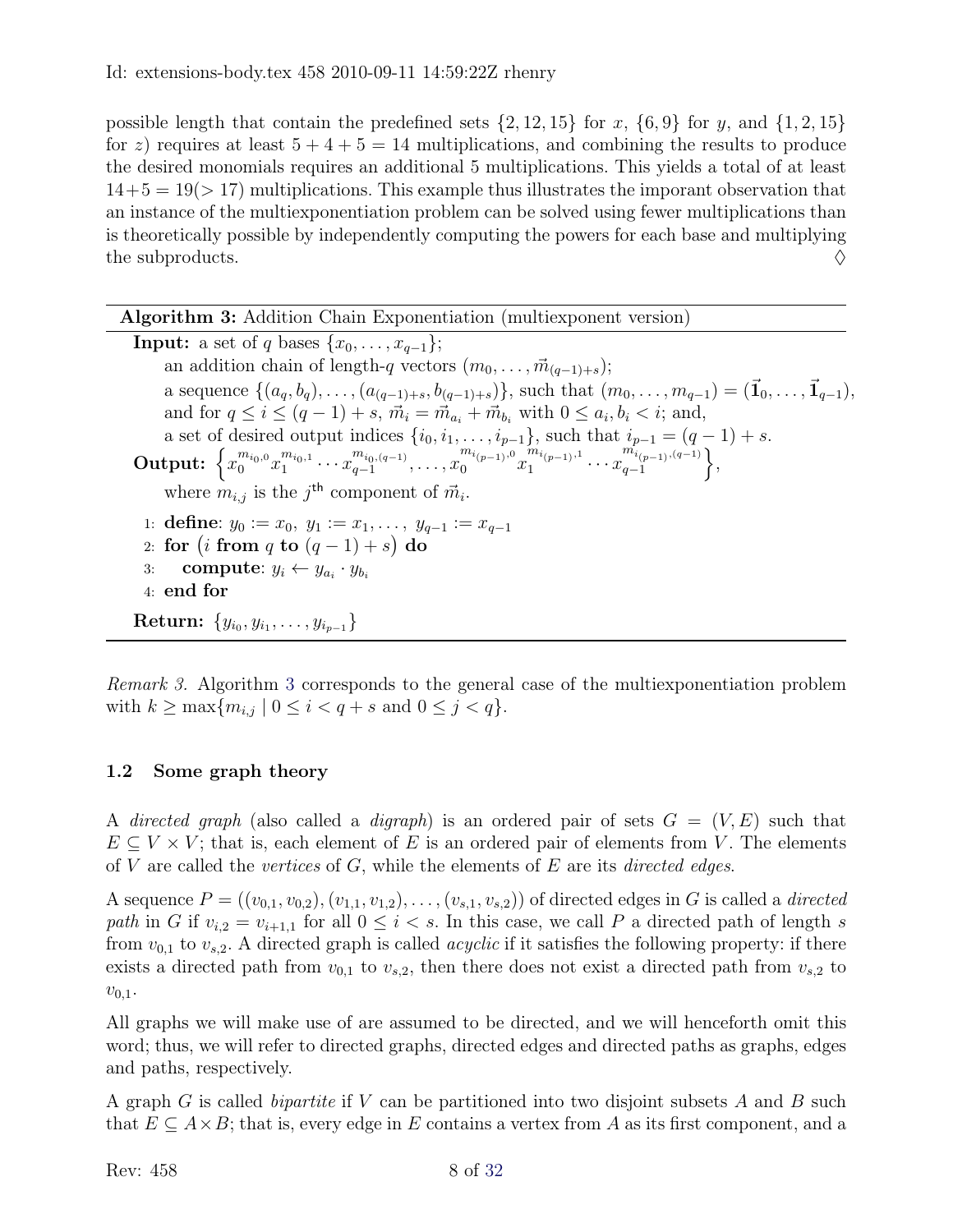vertex from  $B$  as its second. Note that in a bipartite graph there is a one-to-one correspondence between paths and edges.

Suppose  $G = (V, E)$  is a graph and  $A, B \subseteq V$  such that  $|A| = q$ ,  $|B| = p$  and  $A \cap B = \emptyset$ (note that we are not necessarily assuming that G is bipartite; indeed,  $V - (A \cup B)$  may be nonempty and there may be edges that are not contained in  $A \times B$ ). Denote the elements of A by  $a_i$ , for  $0 \le i < q$ , and the elements of B by  $b_j$ , for  $0 \le j < p$ . Then G is said to *realize* the matrix  $\mathbf{M} \in \mathbb{Z}_{k+1}^{p \times q}$  if the number of distinct paths from  $a_i$  to  $b_j$  is  $m_{i,j}$ . In this case, we refer to the vertices in A as *input vertices* and the vertices in B as *output vertices*. A graph  $G$ that realizes  $M$  is said to be *minimal* if no proper subgraph of  $G$  realizes  $M$ .

**Lemma 1.** For any  $M \in \mathbb{Z}_2^{p \times q}$  $\mathbb{R}^{p \times q}_{2}$  there exists a unique (up to relabeling vertices) minimal bipartite graph G that realizes M.

*Proof.* That such a graph exists is easy to see: let  $A = \{a_0, \ldots, a_{q-1}\}, B = \{b_0, \ldots, b_{p-1}\},\$ and  $V = A \cup B$ , and set  $E = \{(a_i, b_j) | m_{i,j} = 1\}$ ; then  $G = (V, E)$  is the desired graph.

Now suppose that  $G' = (V', E')$  is another minimal bipartite graph that realizes M. Let  $V' = A' \cup B'$  where  $A' = \{a'_0, \ldots, a'_{p-1}\}\$ is the set of inputs and  $B' = \{b'_0, \ldots, b'_{p-1}\}\$ is the set of outputs. Choose  $(a'_i, b'_j) \in E'$ . Then, since G' realizes M, we know that  $m_{i,j} = 1$  and therefore there exists and edge  $(a_i, b_j) \in E$ . Conversely, if  $(a_i, b_j) \in E$ , then since G' realizes **M** we know that there is an edge  $(a'_i, b'_j) \in E'$ . Thus, for each  $0 \leq i < q$ , relabel  $a'_i$  as  $a_i$  and, for each  $0 \leq j < p$ , relabel  $b'_j$  as  $b_j$ . Finally, observe that  $G' = G$ .

Example 9. Let  $M =$  $\sqrt{ }$  $\overline{\phantom{a}}$ 1 0 1 1 1 0 0 0 1 1 1 1 1  $\begin{matrix} \phantom{-} \end{matrix}$ , and let  $A = \{a_0, a_1, a_2\}, B = \{b_0, b_1, b_2, b_3\}$  and  $V = A \cup B$ . If  $E = \{(a_0, b_0), (a_0, b_1), (a_0, b_3), (a_1, b_1), (a_1, b_3), (a_2, b_0), (a_2, b_2), (a_2, b_3)\},\$  then  $G = (V, E)$  is the bipartite graph realizing  $M$ .

By redefining the set of edges  $E$  to be a multiset<sup>[4](#page-8-0)</sup>, the above lemma can be generalized to apply to any matrix  $\mathbf{M} \in \mathbb{Z}_{k+1}^{p \times q}$ . To do this, we simply replace any single edge  $e = (a_i, b_j)$  by  $m_{i,j}$  distinct copies  $e_1 = e_2 = \ldots = e_{m_{i,j}} = (a_i, b_j)$ . Technically, the resulting structure is not strictly a graph; rather it is what we call a *multigraph*. We will not distinguish between graphs and multigraphs, and instead will assume that any graph may contain repeated edges.

**Example [1](#page-4-0)0.** The illustration shown in Figure 1  $(\S1)$  is a pictorial representation of a nonbipartite graph that realizes the  $1 \times 1$  matrix whose only entry is 31.  $\diamond$ 

<span id="page-8-0"></span><sup>&</sup>lt;sup>4</sup> A *multiset* is a mathematical object much like a set, except that it allows repeated elements and the multiplicity of the occurrence of these elements is relevant. We will use  $\uplus$  to denote the union of multisets where multiplicity is preserved.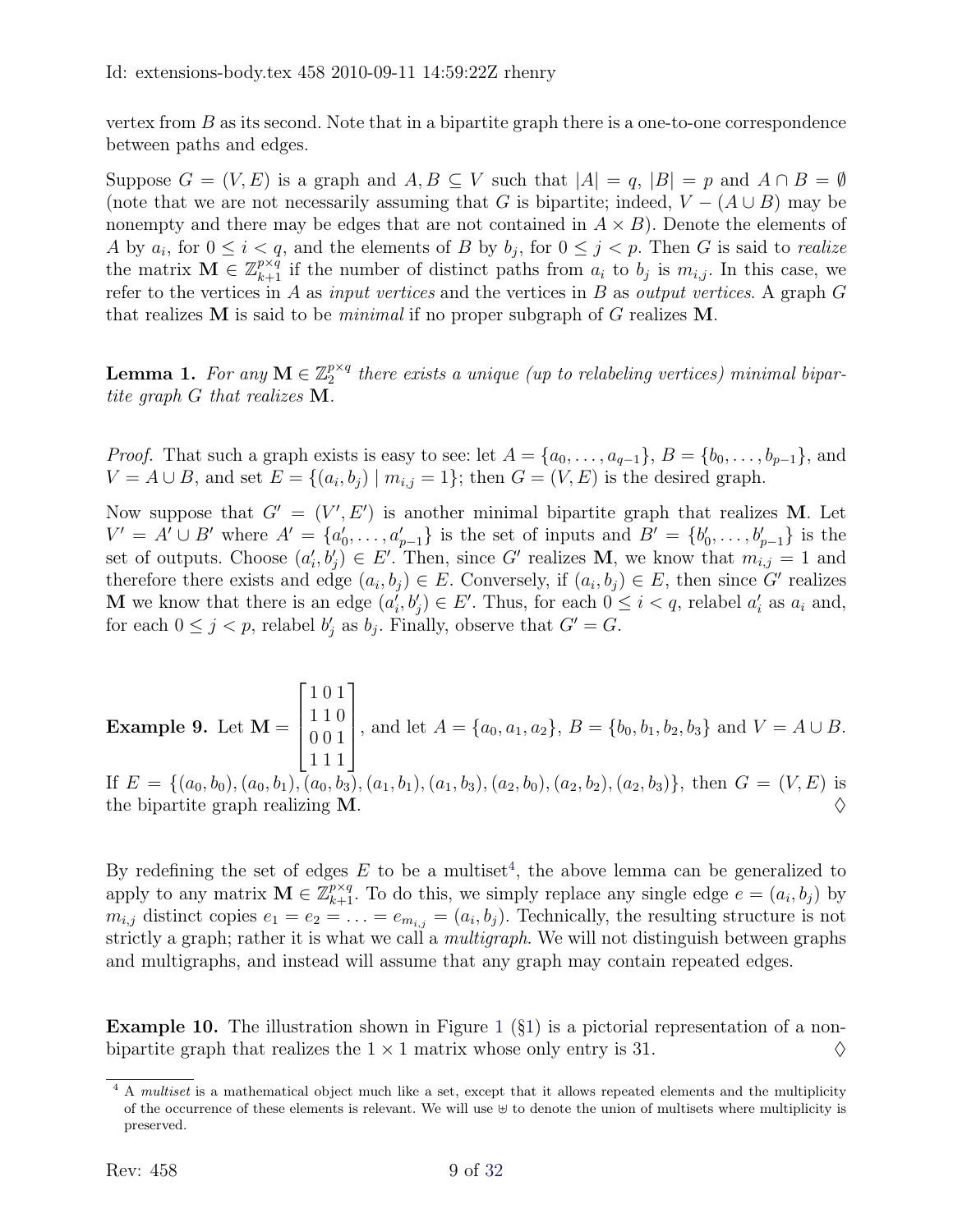#### Algorithm 4: Bipartite Graph Construction

**Input:** A matrix  $\mathbf{M} \in \mathbb{Z}_{k+1}^{p \times q}$ . Output: The bipartite graph G that realizes M.

1: **set**:  $A \leftarrow \{a_j \mid 0 \leq j < q\}$ 2: **set**:  $B \leftarrow \{b_i \mid 0 \leq i < p\}$ 3: **set**:  $E \leftarrow \emptyset$  [Note: E is a multiset] 4: for  $(i \; {\rm from} \; 0 \; {\rm to} \; p-1) \; {\rm do}$  $5: \quad$  for  $(j \; \textbf{from} \; 0 \; \textbf{to} \; q-1) \; \textbf{do}$  $6: \qquad {\bf for}\,\left(k\,\,{\bf from}\,\,1\,\,{\bf to}\,\,m_{i,j}\right)\,{\bf do}$ 7: **set**:  $E \leftarrow E \oplus \{(a_j, b_i)\}$ 8: end for 9: end for 10: end for Return:  $G = (A \cup B, E)$ 

A function  $T$  that maps a graph  $G$  to another graph  $G'$  is called a *transformation*.

**Definition 1.** Let  $M \in \mathbb{Z}_{k+1}^{p \times q}$  be given. Then a transformation T on G is called a realized invariant transformation with respect to  $M$  if, for all graphs  $G$  that realize  $M$ , it follows that  $T(G)$  also realizes **M**.

<span id="page-9-0"></span>**Example 11.** Let  $G = (\{a_0, a_1, b_0\}, \{(a_0, b_0), (a_0, b_0), (a_1, b_0)\})$  be the bipartite graph that realizes  $M = [21]$ . Then the transformation T that maps G to

$$
G' = (\{a_0, a_1, x, b_0\}, \{(a_0, x), (a_0, x), (x, b_0), (a_1, b_0)\})
$$

is a realized invariant transformation with respect to M. To convince yourself of this, simply count the numbers of paths from  $a_0$  to  $b_0$  and from  $a_1$  to  $b_0$  in both graphs.  $\diamond$ 



Fig. 2. A pictorial representation of the two graphs described in Example [11.](#page-9-0)

The in-degree of a vertex is the number of edges that lead into that vertex; i.e., the number of edges that contain that vertex as their second component. Equivalently, the in-degree of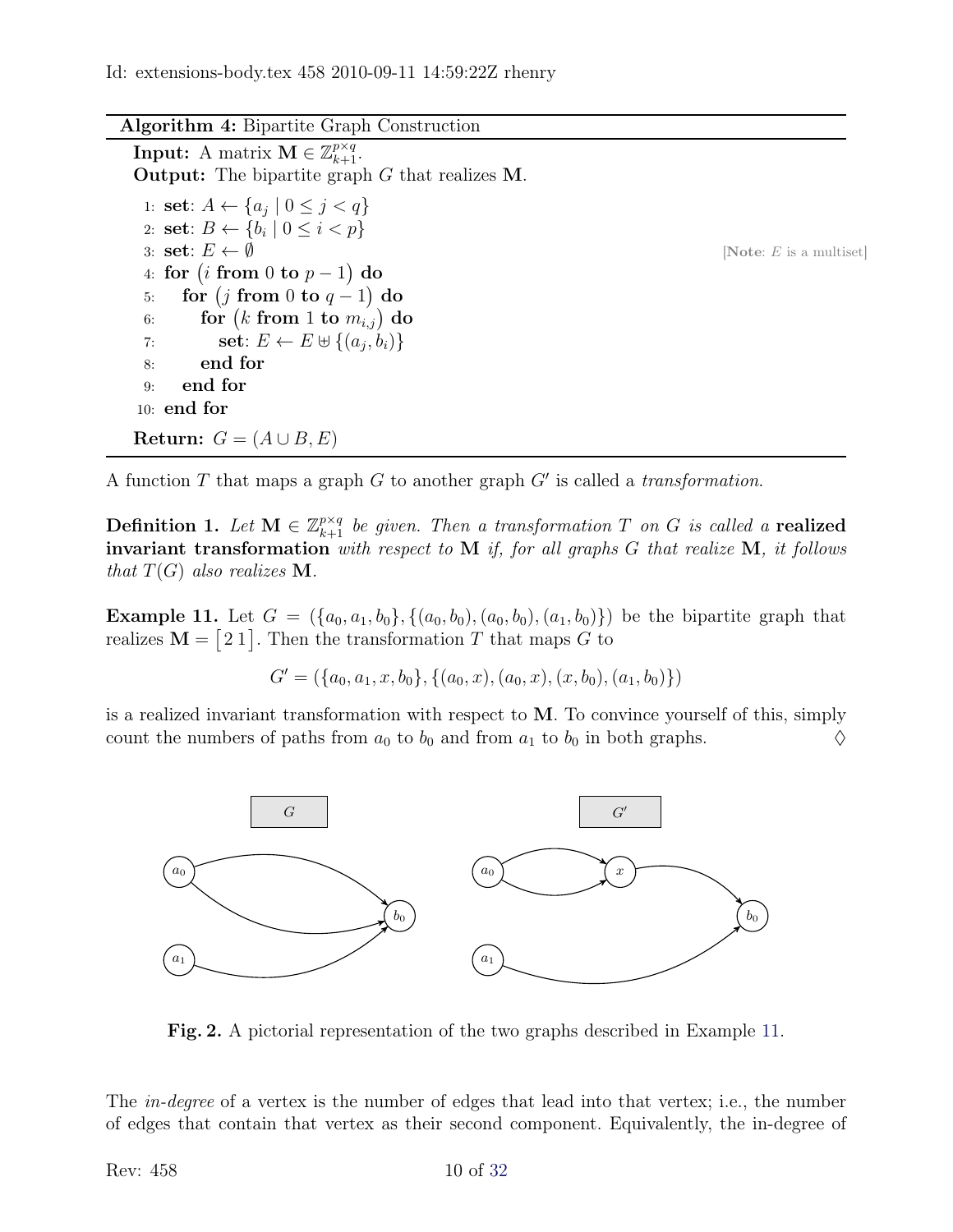$v \in V$  in the graph  $G = (E, V)$  is equal to  $|\{(a, v) \mid (a, v) \in E\}|$ . The *out-degree* of a vertex is defined similarly.

Intuitively, the in-degree of each output vertex in the bipartite graph that realizes M corresponds to (one plus) the number of multiplications required to compute the corresponding output in the multiexponentiation problem using the naive approach. More generally, the number of multiplications required to evaluate the multiproduct problem associated with M according to a graph  $G = (V, E)$  that realizes **M** is equal to  $|E| - |V - A|$ , where  $A \subset V$  is the set of input vertices in G and  $|E|$  is the cardinality of E including multiplicity. We call this value the weight of G. Thus, viewing the multiexponentiation problem in the setting of directed acyclic multigraphs reveals a potential approach to minimizing the length of the addition chain for M and, thereby, efficiently evaluating a problem instance. In particular, start with the trivially constructible bipartite graph  $G$  that realizes  $M$ , apply a series of realization invariant transformations  $T_0, T_1, \ldots, T_\ell$  such that each transformation  $T_i$  acts to reduce the weight of its image. Then, simply compute the output sequence according to the final output graph.

#### 1.3 The  $\ell$  Fuction and the L Function

Let  $\ell(M)$  denote the minimum possible length of an addition chain for a given matrix M ∈  $\mathbb{Z}_{k+1}^{p\times q}$ . Let  $L(p,q,k) = \max \{ \ell(\mathbf{M}) \mid \mathbf{M} \in \mathbb{Z}_{k+1}^{p\times q} \}$  be the maximum value of  $\ell(\mathbf{M})$  for any matrix  $\mathbf{M} \in \mathbb{Z}_{k+1}^{p \times q}$ . Pippenger's multiproduct and multiexponentiation algorithms are the end product of a long line of incremental work on studying the asymptotic behaviour of  $L(p, q, k)$ . Before Pippenger's work, many of the special cases were addressed in the literature.

The first and most obvious of these is the case of  $L(1,1,k)$ ; i.e., that of computing a regular exponentiation. In 1937, Scholz [\[15\]](#page-31-4) observed that

$$
\lg k \le L(1, 1, k) \le 2 \lg k.
$$

This follows from the regular square-and-multiply approach (cf. [\[9,](#page-30-5) §14.6.1]). If  $k = 2^n$  is a power of 2 then exactly  $\lg k = n$  multiplications are required with this method; at the other extreme, if  $k = 2<sup>n</sup> - 1$  is a power of 2 less one, then exactly  $2 \lg k - 2 = 2(n-1)$  multiplications are required (n−1 squarings interleaved with n−1 multiplications). Later, Brauer [\[3\]](#page-30-6) proposed a chain construction method that tightened this bound to

$$
\lg k \le L(1, 1, k) \le \lg k \left( 1 + \frac{1}{\log_{10} \log_{10} k} \right) + 2(\log_{10} k)^{\log_{10} 2}.
$$

The addition chain built from the sequence given by Equation [1](#page-5-1) (pg. [6\)](#page-5-1) is based on Brauer's construction. See [\[2\]](#page-30-7) or [\[7\]](#page-30-4) for additional details.

Later, Straus [\[17\]](#page-31-5) showed for, for any fixed  $q$ ,

 $L(1, q, k) \sim \lg k$ 

and Yao [\[18\]](#page-31-6) showed that, for any fixed  $p$ ,

 $L(p, 1, k) \sim \lg k$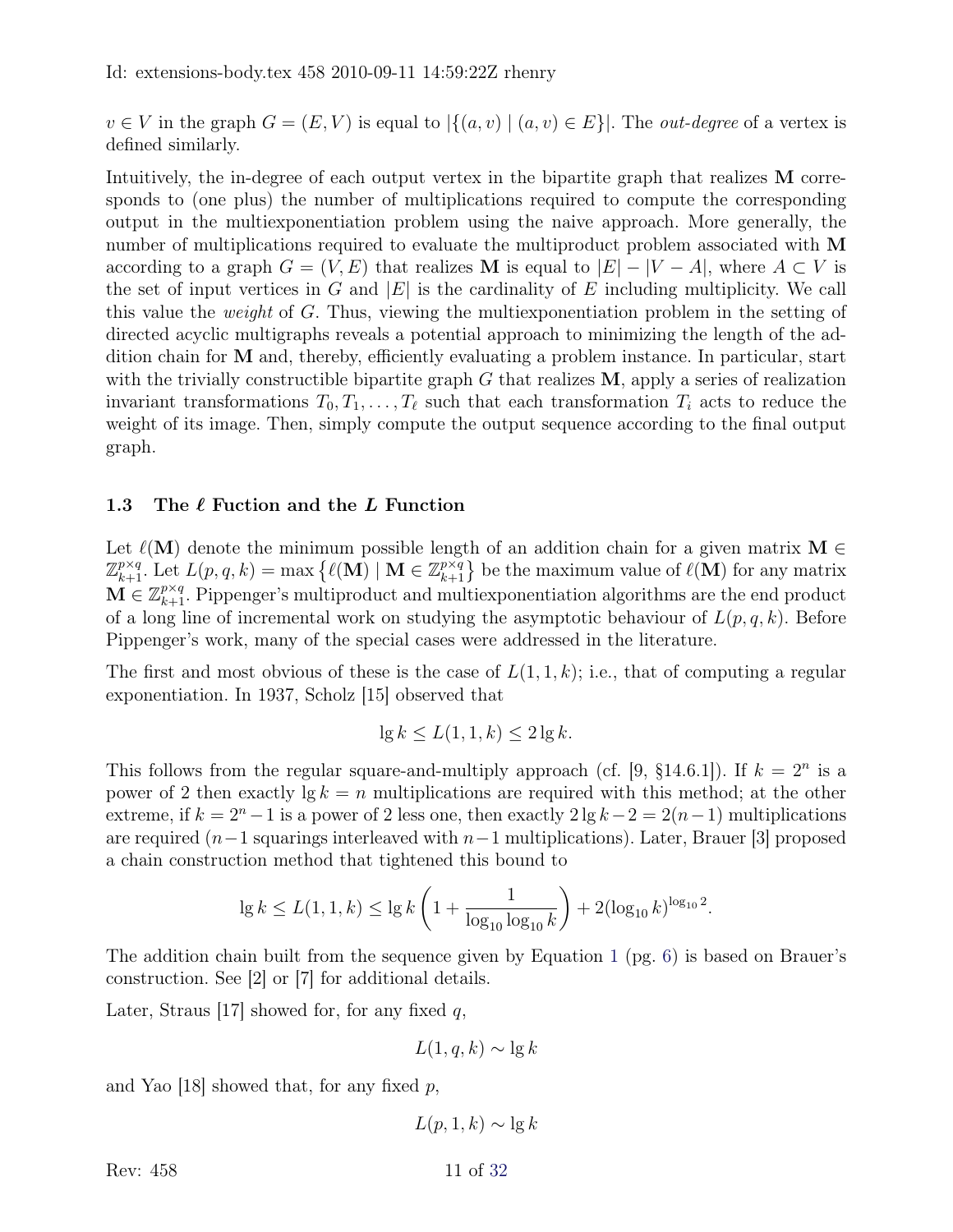when  $p = o(\lg \lg k)$ . Lupanov [\[8\]](#page-30-0) proved that if

1.  $\lg p = o(q)$  and  $\lg q = o(p)$ ; and, 2.  $\frac{\lg p}{\lg q}$  tends to zero or  $\infty$ ,

then

$$
L(p,q,1) \sim \frac{pq}{\lg pq}.
$$

Generalizing an idea of Nechiporuk [\[10\]](#page-30-1), Pippenger [\[12,](#page-31-0)[13\]](#page-31-2) removed the second condition and showed that, if the first condition is generalized to  $p = (k+1)^{o(q)}$  and  $q = (k+1)^{o(p)}$ ,

$$
L(p, q, k) \sim \min\{p, q\} \log k + \frac{pq \lg(k + 1)}{\lg(\lg(pq \lg(k + 1)))} + o\left(\frac{pq \lg(k + 1)}{\lg(\lg(pq \lg(k + 1)))}\right).
$$

His proof was constructive, and forms the basis of the algorithms presented in the remainder of this paper.

### 1.4 Cost model

The complexity analysis of the algorithm uses the following cost model:

– The zero vector,

$$
\vec{\mathbf{0}} = \langle 0, \ldots, 0 \rangle
$$

and the  $q$  unit vectors,

$$
\vec{\mathbf{1}}_0 = \langle 1, 0, \dots, 0 \rangle
$$

$$
\vec{\mathbf{1}}_1 = \langle 0, 1, \dots, 0 \rangle
$$

$$
\vdots
$$

$$
\vec{\mathbf{1}}_{q-1} = \langle 0, 0, \dots, 1 \rangle,
$$

are available at no cost.

– The sum of any two (not necessarily distinct) vectors that were previously computed (including the unit vectors) is available at a cost of 1.

Note that the entries in these vectors correspond to exponents in the output (i.e., summing two vectors is equivalent to computing a single multiplication). Thus, the cost of the algorithm corresponds in an obvious way to the number of multiplications required to compute the output sequence; i.e., to the length of the addition chain used to compute the output sequence.

Of course, not all multiplications are created equal, and minimizing exponentiation time does not necessarily amount to minimizing the number of multiplications. For example, computing the square of a number is generally faster than computing the product of two different numbers (especially if the magnitude of the two multiplicands is dramatically different); on the other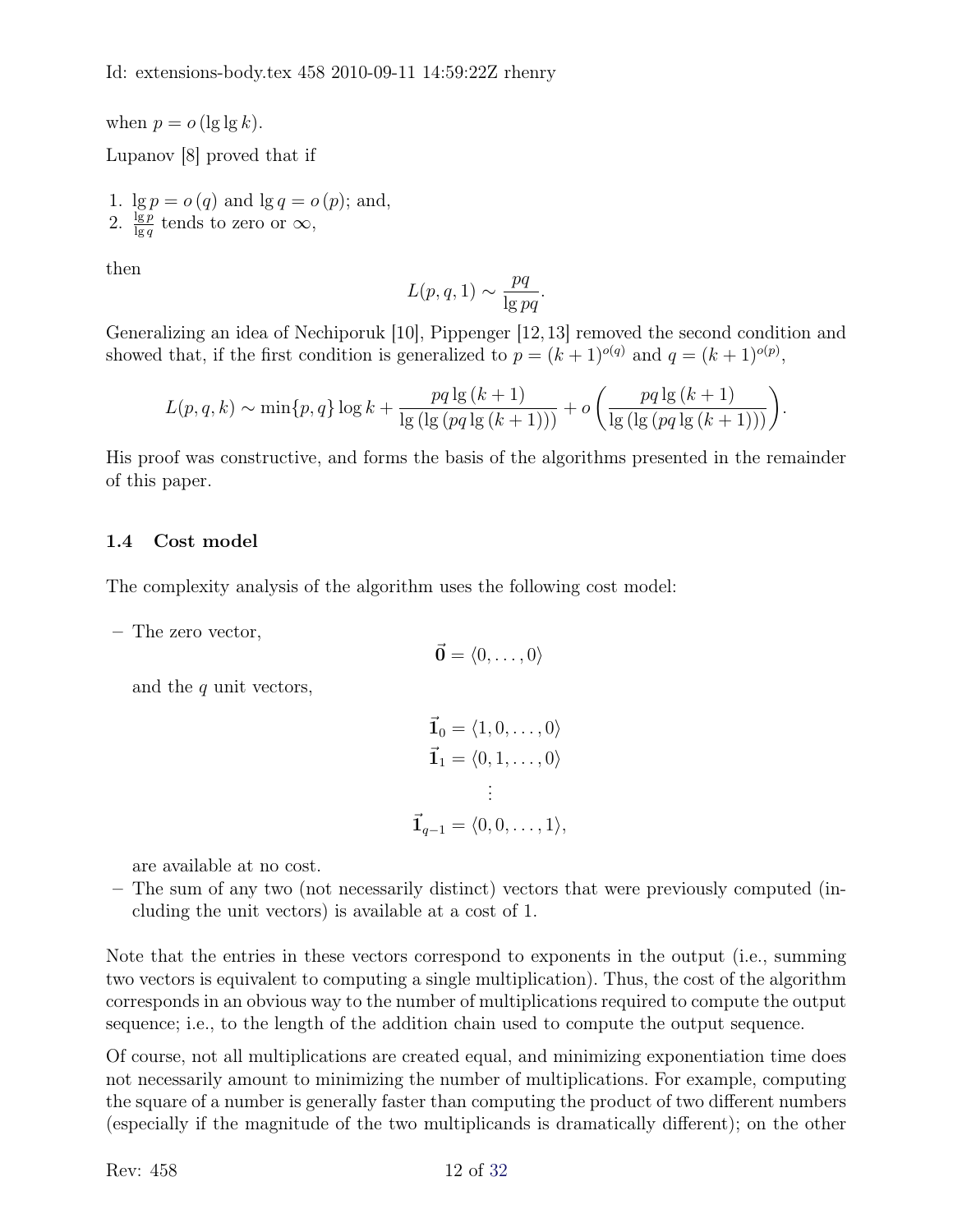hand, multiplication by  $2^k$  in a binary computer (or, more generally, by  $b^k$  in any base-b number system) is simply a matter of shifting each digit to the left by  $k$  position and filling the resulting void with zeros. There are also well-known algebraic techniques that can be employed when computing exponents modulo a prime or a composite of known factorization. We will not pursue this line of thought any further and we refer the reader to Bernstein's paper [\[2\]](#page-30-7) for additional discussion on the matter. We do, however, note that in practice the strategy of minimizing addition chain length is generally an effective one.

Also note that the cost model does not take into consideration the overhead due to decomposing the input problem, storing intermediate values, partitioning and grouping values, etc. When dealing with inputs of sufficiently large bit-length, this cost model is likely to be a reasonable one as the costs associated with these operations will be negligible; however, for many practical applications this overhead may potentially contribute noticeably to the speed of computations.

# <span id="page-12-0"></span>2 Pippenger's Multiproduct Algorithm

Using the ideas and terminology that we developed in the first section, we now present Pippenger's Multiproduct Algorithm.

Conceptually, the algorithm is best understood as using a combination of iteration and recursion to obtain a result. Each iteration splits the problem into two subproblems; one subproblem is solved by applying Pippenger's Multiproduct Algorithm recursively, while the other subproblem is further reduced into two more subproblems in the next iteration (or, eventually, solved directly). Each iteration is parameterized by the following (all nonnegative integers):

- the current *iteration index*, denoted by  $i$ ;
- the *clumping factor*, denoted by  $\alpha_i$ ; and,
- the grouping factor, denoted by  $\beta_i$ .

Additionally, the algorithm is parameterized by the iteration limit (a positive integer), denoted by  $\ell$ ; the *initial clumping factor* (also a positive integer), denoted by c; and, an optional (boolean) toggle, denoted by t. The clumping and grouping factors  $\alpha_i$ ,  $\beta_i$  and c are subject to the following constraints:

 $- c \geq 2;$  $\beta_i \geq 2$ ; and,  $- \alpha_i \geq \beta_i$ .

Typically, c will be logarithmic in pq,  $\beta_i$  will be exactly 2, and  $\alpha_i$  will be fairly large (only a polylogarithmic factor smaller than  $p$ ). We will return to these parameters in [§4.](#page-29-0)

In [§2.1,](#page-13-0) we first present Pippenger's Multiproduct Algorithm as it applies to a graph that realizes a matrix  $\bf{M}$  (which is how Pippenger originally presented it in [\[12,](#page-31-0)[13\]](#page-31-2)) Then, in [§2.2,](#page-19-0) we translate our graph-theoretic formulations into pseudo-code that can be applied to directly solve instances of the multiproduct problem.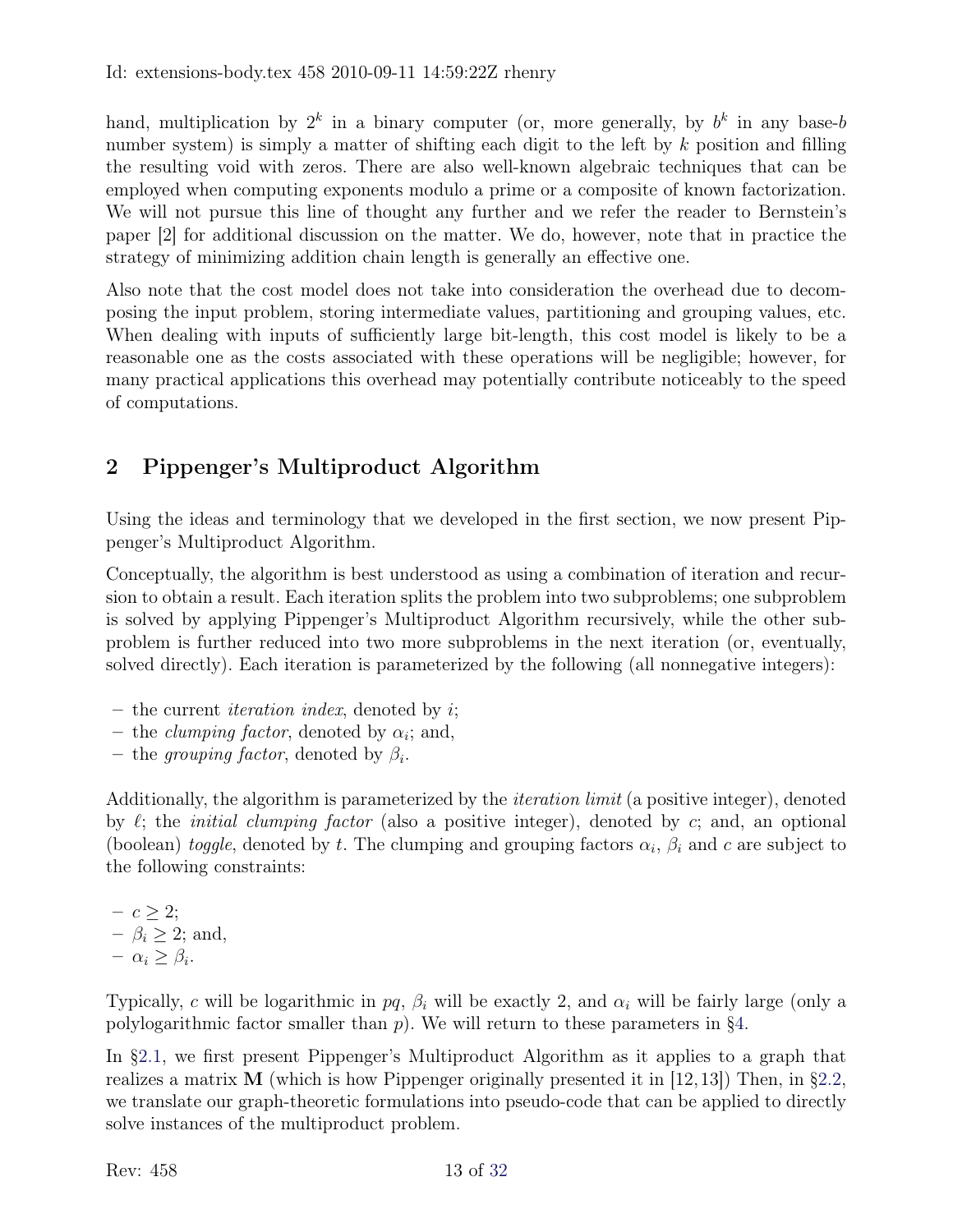### <span id="page-13-0"></span>2.1 Graph-theoretic formulation

Let  $\mathbf{M} \in \mathbb{Z}_2^{p \times q}$  $2^{p \times q}$  and let  $G_{-1} = (A_{-1} \cup B_{-1}, E_{-1})$  be the minimal bipartite graph realizing M, where  $A_{-1}$  is the set of input vertices and  $B_{-1}$  is the set of output vertices. On the i<sup>th</sup> iteration, the algorithm applies a realized invariant transformation (with respect to  $\mathbf{M}$ )  $T_i$  to  $G_{i-1} = (V_{i-1}, E_{i-1}),$  to produce the graph  $G_i = (V_i, E_i).$ 

In the description that follows, we will use  $a<sub>S</sub>$  to refer to an input vertex in  $A<sub>i</sub>$  corresponding to a set S, and  $b<sub>X</sub>$  to refer to an output vertex in  $B<sub>i</sub>$  corresponding to a set X. That is, the original graph consists of: q input vertices  $a_{S_0}, \ldots, a_{S_{q-1}}$ , each of which is associated with a singleton set  $S_i = \{x_i\}$ ; and p output vertices  $b_{X_0}, \ldots, b_{X_{p-1}}$ , each of which is associated with a union of input set  $X_i = S_{i_1} \cup \cdots \cup S_{i_n}$ . The i<sup>th</sup> transformation,  $T_i$ , adds new vertices in  $A_i$  or  $B_i$ , and replaces edges in  $E_{i-1}$  by new edges in  $E_i$ , as follows (note that we omit consideration of the optional toggle  $t$  from our discussion):

| <b>if i</b> = $0$ : (Input Partitioning)                                                         |                                                                     |
|--------------------------------------------------------------------------------------------------|---------------------------------------------------------------------|
| 1: set: $A_0 := \emptyset$                                                                       |                                                                     |
| 2: set: $B_0 := \emptyset$                                                                       |                                                                     |
| 3: set: $H_0 := \emptyset$                                                                       |                                                                     |
| 4: set: $F_0 := \emptyset$                                                                       |                                                                     |
| 5: <b>partition</b> : $A_{-1}$ into $\left  \frac{q}{c} \right $ parts P, each of size at most c |                                                                     |
| 6: for each (partition $P$ ) do                                                                  |                                                                     |
| for each (subset $S \subseteq P$ ) do<br>7:                                                      |                                                                     |
| if $( S  \geq 2$ and $S \subseteq X$ for some output X) then<br>8:                               |                                                                     |
| insert: $A_0 \leftarrow A_0 \cup \{a_S\}$<br>9:                                                  |                                                                     |
| for each $(x \in S)$ do<br>10:                                                                   |                                                                     |
| insert: $H_0 \leftarrow H_0 \cup \{(a_{\{x\}}, a_S)\}\$<br>11:                                   | $[(a_{\{x\}}, a_S) \in A_{-1} \times A_0]$                          |
| end for<br>12:                                                                                   |                                                                     |
| end if<br>13:                                                                                    |                                                                     |
| end for<br>14:                                                                                   |                                                                     |
| for each (output $b_X \in B_{-1}$ ) do<br>15:                                                    |                                                                     |
| <b>let</b> : $P_{b_x} := \{a_S \in P \mid (a_S, b_X) \in E_{-1}\}\$<br>16:                       | $[P_{b_X} \subseteq P]$                                             |
| if $(P_{bx} \neq \emptyset)$ then<br>17:                                                         |                                                                     |
| insert: $F_0 \leftarrow F_0 \cup \{(a_{P_{b\mathbf{v}}}, b_X)\}\$<br>18:                         | $[(a_{P_{b\mathbf{v}}},b_{X}) \in (A_0 \cup A_{-1}) \times B_{-1}]$ |
| end if<br>19:                                                                                    |                                                                     |
| end for<br>20:                                                                                   |                                                                     |
| $21:$ end for                                                                                    |                                                                     |
| 22: <b>set</b> : $E_0 := H_0 \cup F_0$                                                           |                                                                     |
| $V_0 := (A_{-1} \cup A_0) \cup (B_{-1} \cup B_0)$                                                |                                                                     |
| 23: then $G_0 := (V_0, E_0)$                                                                     |                                                                     |

Intuitively, input partitioning replaces all edges from a partition  $P$  of inputs to an output  $X$ with a single edge. The vertices in  $A_{-1}$  are the original inputs and those in  $B_{-1}$  are the original outputs, while those in  $A_0$  are called *auxiliary inputs* (and  $B_0$  is empty). The edges in  $H_0$  are called *auxiliary edges*, and those in  $F_0$  are called *active edges*.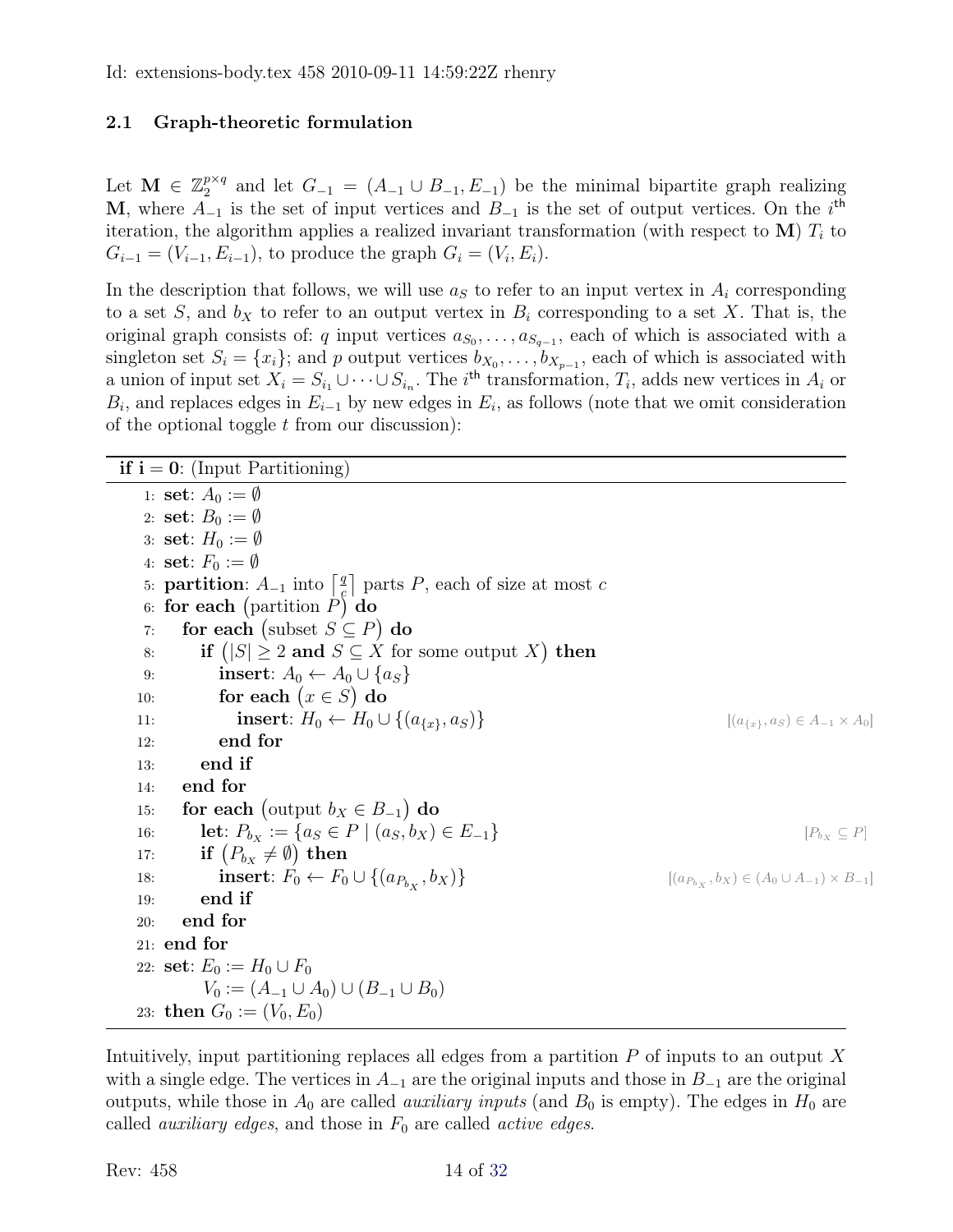The bipartite graph  $G_0'' = (A_{-1} \cup A_0, H_0)$  can be viewed as a smaller multiproduct problem with  $A_{-1}$  as inputs and  $A_0$  as outputs; solve this subproblem recursively using Pippenger's Multiproduct Algorithm. The graph  $G_0' = ((A_{-1} \cup A_0) \cup (B_{-1} \cup B_0), F_0)$  can also be viewed as a smaller subproblem with  $A_{-1} \cup A_0$  as inputs and  $B_{-1} \cup B_0$  as outputs; the remainder of the algorithm will deal with solving this second subproblem.

A simple pictorial example of input partitioning is given in Example [12.](#page-14-0) The structure of the graph after input partitioning is given in Figure [3.](#page-14-1)

<span id="page-14-0"></span>Example 12. (Graph-theoretic Input Partitioning)



This diagram illustrates input partitioning. The gray edges in the diagram on the right are auxiliary edges, while the black edges are active edges.  $\Diamond$ 



<span id="page-14-1"></span>Fig. 3. This figure shows the structure of the graph after the  $(i = 0)$ <sup>th</sup> transformation. The four boxes represent the four sets of vertices; an arrow from one box to another indicates that there are (probably) directed edges from vertices in the originating box to those in the distination box, with the label on that arrow specifying the set in which these edges are contained. A black arrow indicates that the edges are active edges, while a gray arrow indicates that they are auxiliary edges.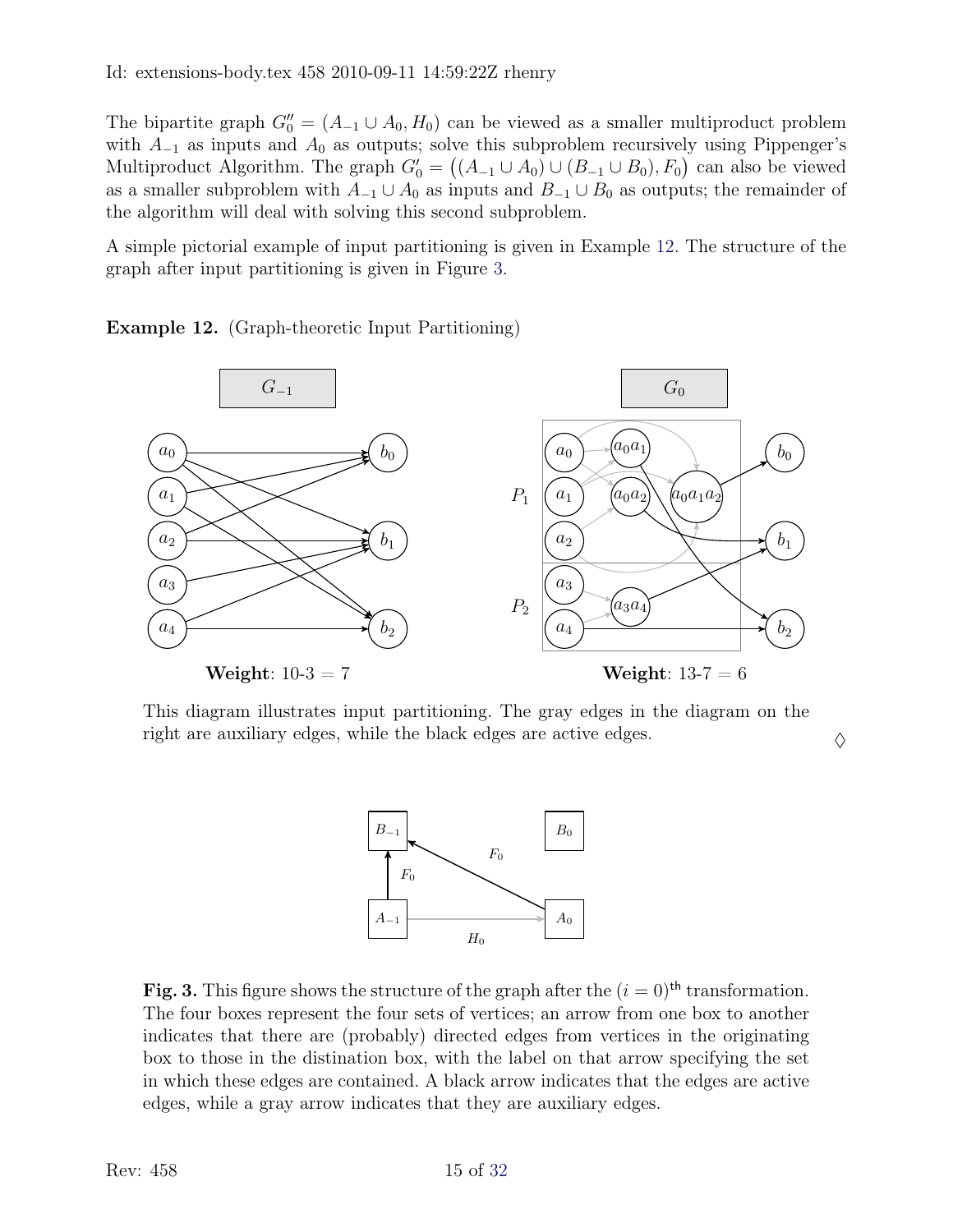#### if  $1 \le i \le \ell$ , and i is odd: (Output Clumping)

1: set:  $A_i := \emptyset$ 2: set:  $B_i := \emptyset$ 3: set:  $I_i := \emptyset$ 4:  $\textbf{set}: H_i := \emptyset$ 5:  $\textbf{set}: F_i := \emptyset$ 6: **partition**:  $B_{i-2}$  into  $\left[\frac{|B_{i-2}|}{\alpha_i}\right]$ αi  $\big]$  parts P, each of size at most  $\alpha_i$ 7: for each (partition  $P$ ) do 8: **let**:  $\mathbf{U} = \{U_1, \ldots, U_s\}$  be all size- $\beta_i$  subsets of P  $\left(\begin{smallmatrix} \alpha_i \\ \beta_i \end{smallmatrix}\right)$ 9: for  $(S_i \in A_{-1} \cup \cdots \cup A_i)$  do 10: **let**:  $S(i) := \{ X \mid (a_{S_i}, b_X) \in F_{i-1} \}$ 11: **decompose**:  $S(i)$  as a disjoint union of  $U_j \in U$ , plus  $k \leq \alpha_i - 1$  'overflow' outputs 12: **for each** (overflow output X in the chosen decomposition of  $S(i)$ ) do 13: **insert**:  $I_i \leftarrow I_i \cup \{(a_{S_i}, b_X)\}$  [[ $(a_{S_i})$ ]  $[(a_{S_i}, b_X) \in (A_{-1} \cup \cdots \cup A_i) \times B_{i-2}]$ 14: end for 15: end for 16: end for 17: for each (size- $\beta_i$  subset  $U_j \in \mathbf{U}$ ) do 18: **set**:  $T(U_j) := \{ S_i \mid U_j \text{ is used in the chosen decomposition of } S(i) \}$ 19: **if**  $(T(U_j) \neq \emptyset)$  then 20: **insert**:  $B_i \leftarrow B_i \cup \{b_{U_j}\}$ 21: for each  $(S_i \in T(U_j))$  do 22: **insert**:  $F_i \leftarrow F_i \cup \{(a_{S_i}, b_{U_j})\}$  $\{\big\}$  [(as<sub>i</sub>)  $(b_{U_j}) \in (A_{-1} \cup \cdots \cup A_i) \times B_i$ 23: end for 24: for each  $(X \in U_j)$  do 25: **insert**:  $H_i \leftarrow H_i \cup \{(b_{U_j}, b_X)\}$  [(b<sub>Uj</sub>)  $[(b_{U_i}, b_X) \in B_i \times B_{i-2}]$ 26: end for 27: end if 28: end for 29:  $\, {\bf set} \colon E_i := (I_0 \cup \dots \cup I_i) \cup (H_0 \cup \dots \cup H_i) \cup F_i$  $V_i := (A_{-1} \cup \cdots \cup A_i) \cup (B_{-1} \cup \cdots \cup B_i)$ 30: **then**  $G_i := (V_i, E_i)$ 

The vertices in  $A_{-1}$  are the original inputs, and those in  $B_{-1}$  are the original outputs, while the vertices in  $B_i$  (and  $B_0, \ldots, B_{i-2}$ ) are called *auxiliary outputs* (and  $B_{i-1}$  is empty), and those in  $A_0, \ldots, A_i$  are the auxiliary inputs. The edges in  $I_i$  are called *residual edges*, while those in  $H_i$  are the auxiliary edges, and those in  $F_i$  are the active edges.

The graph  $G''_i = ((A_{-1} \cup \cdots \cup A_i \cup B_i) \cup B_{i-2}, I_i \cup H_i)$  can be viewed as a smaller subproblem with  $A_{-1}\cup\cdots\cup A_i\cup B_i$  as inputs and  $B_{i-2}$  as outputs. Similarly, the graph  $G_i'=\big((A_{-1}\cup\cdots\cup A_i)\cup B_i\big)$  $B_i, F_i$  can be viewed as a smaller subproblem with  $A_{-1} \cup \cdots \cup A_i$  as inputs and  $B_i$  as outputs. The first of these subproblems is solved recursively using Pippenger's Multiproduct Algorithm; first, however, the remainder of the algorithm is applied to solve the second subproblem.

<span id="page-15-0"></span>A simple pictorial example of output clumping is given in Example [13.](#page-15-0) The structure of the graph after the first application of output clumping is given in Figure [4.](#page-16-0)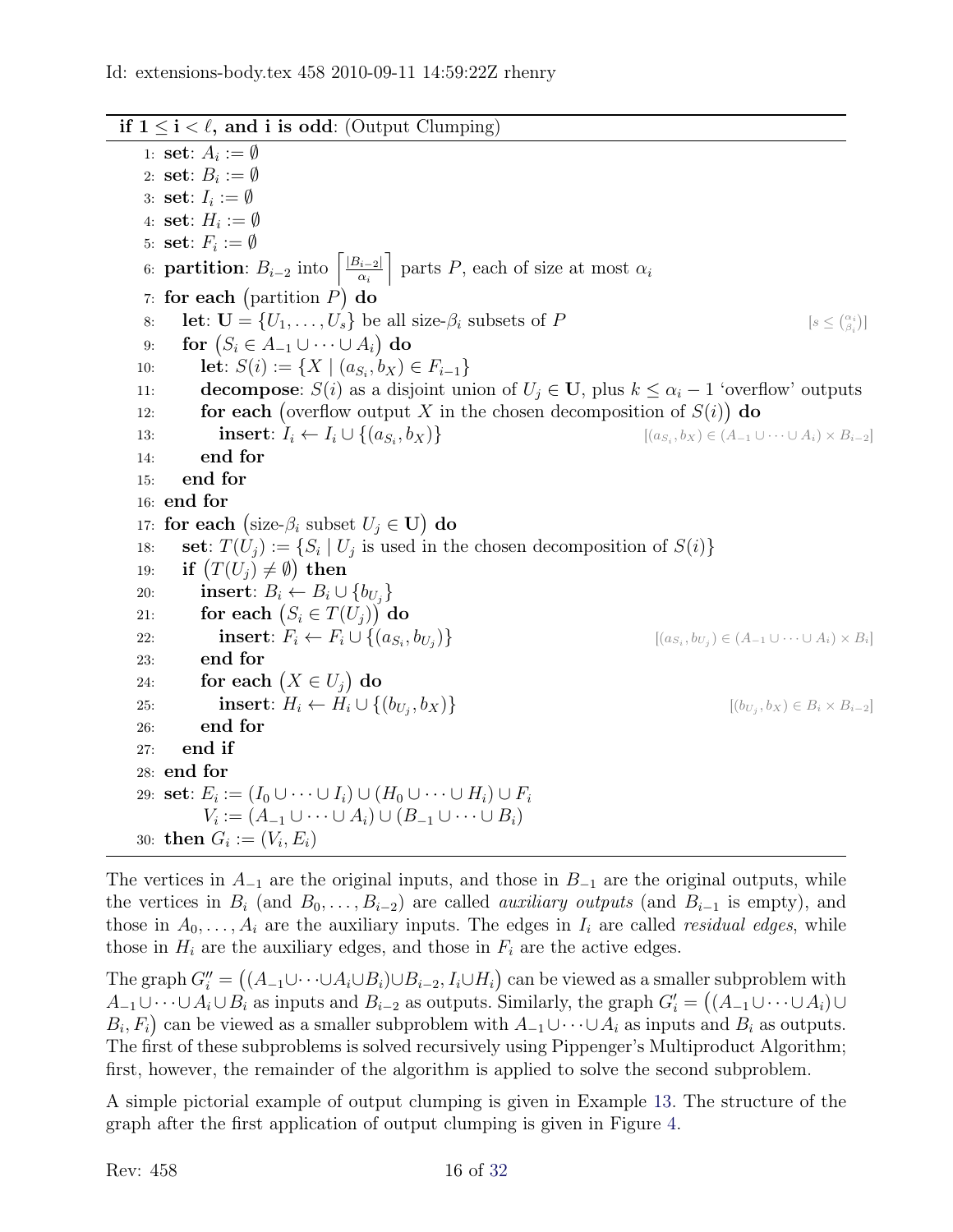#### Id: extensions-body.tex 458 2010-09-11 14:59:22Z rhenry





This diagram illustrates output clumping. The gray edges in the diagram on the right are auxiliary edges, while the dashed edges are residual edges and the black edges are active edges.

 $\Diamond$ 



<span id="page-16-0"></span>Fig. 4. This figure shows the structure of the graph after the  $(i = 1)$ <sup>th</sup> transformation (i.e., after the first application of output clumping). The six boxes represent the six sets of vertices; an arrow from one box to another indicates that there are (probably) directed edges from vertices in the originating box to those in the destination box, with the label on that arrow specifying the set in which these edges are contained. A black arrow indicates that the edges are active edges, a gray arrow indicates that they are auxiliary edges, and a dashed arrow indicates that they are residual edges.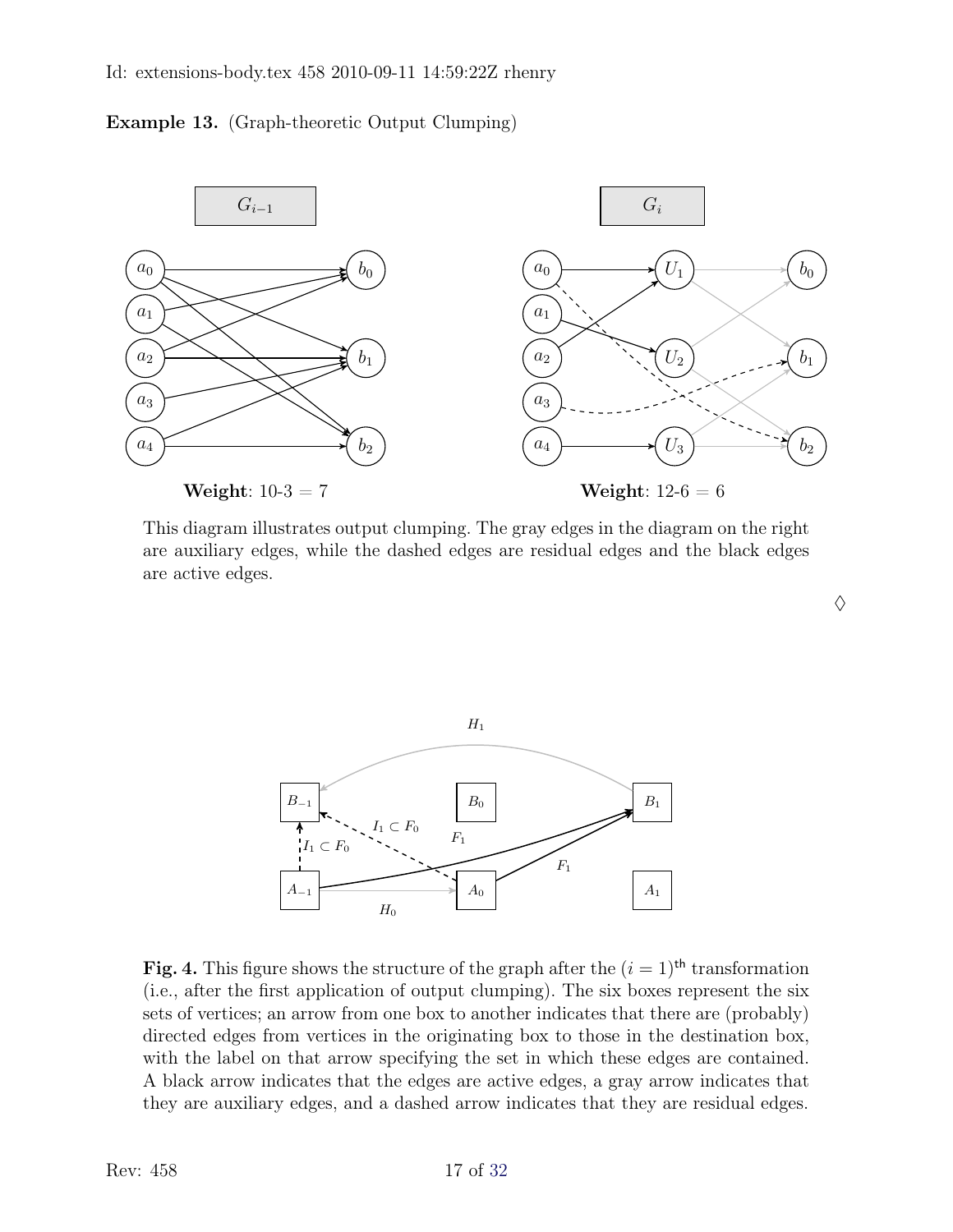if  $2 \le i < \ell$ , and i is even: (Input Clumping)

1: set:  $A_i := \emptyset$ 2: set:  $B_i := \emptyset$ 3: set:  $I_i := \emptyset$ 4:  $\textbf{set}: H_i := \emptyset$ 5:  $\textbf{set}: F_i := \emptyset$ 6: **partition**:  $A_{-1} \cup \cdots \cup A_{i-1}$  into  $\left[ \frac{|A_{-1} \cup \cdots \cup A_{i-1}|}{\alpha_i} \right]$  $\alpha_i$  $\big]$  parts P, each of size at most  $\alpha_i$ 7: for each (partition  $P$ ) do 8: **let:**  $S = \{S_1, \ldots, S_t\}$  be all size- $\beta_i$  subsets of P  $\left(\begin{smallmatrix} \alpha_i \\ \beta_i \end{smallmatrix}\right)$ 9: for each (size- $\beta_i$  subset  $S_j \in \mathbf{S}$ ) do 10: **if**  $S_i \subseteq X$  for some output X then 11: **insert**:  $A_i \leftarrow A_i \cup \{a_{S_j}\}\$ 12: **for each** (element  $x \in S_j$ ) do 13: **insert**:  $H_i \leftarrow H_i \cup \{(a_{\{x\}}, a_{S_i})\}$ )}  $[(a_{\{x\}}, a_{S_j}) \in (A_{-1} \cup \cdots \cup A_{i-1}) \times A_i]$ 14: end for 15: **for each** (output  $b_X \in B_{i-1}$ ) do 16: if  $((S_j \subseteq X)$  and  $(S_j \cap S_k = \emptyset$  for all  $a_{S_k} \in A_i$  with  $(a_{S_k}, b_X) \in F_i)$  then 17: **insert**:  $F_i \leftarrow F_i \cup \{(a_{S_j}, b_X)\}$  [( $a_{S_j}$ )  $[(a_{S_i}, b_X) \in A_i \times B_{i-1}]$ 18: end if 19: end for 20: end if 21: end for 22: end for 23: for each (output  $b_X \in B_{i-1}$ ) do 24: **let**:  $R_X = X - \bigcup \{ S_j \mid (a_{S_j}) \}$  $||R_X| \leq \alpha_i - 1$  for all  $b_X \in B_{i-1}$ ] 25: for each (element  $x \in R_X$ ) do 26: **insert**:  $I_i \leftarrow I_i \cup \{(a_{\{x\}}, b_X)\}\$  [( $a_{\{x\}}, b_X) \in (A_{-1} \cup \cdots \cup A_{i-1}) \times B_{i-1}]$ 27: end for 28: end for 29:  $\, {\bf set} \colon E_i := (I_0 \cup \dots \cup I_i) \cup (H_0 \cup \dots \cup H_i) \cup F_i$  $V_i := (A_{-1} \cup \cdots \cup A_i) \cup (B_{-1} \cup \cdots \cup B_i)$ 30: **then**  $G_i := (V_i, E_i)$ 

The vertices in  $A_{-1}$  are the original inputs, and those in  $B_{-1}$  are the original outputs, while the vertices in  $A_i$  (and in  $A_0, \ldots, A_{i-1}$ ) are the auxiliary inputs, and those in  $B_0, \ldots, B_i$  are the auxiliary outputs. Again, the edges in  $I_i$  are the residual edges, those in  $H_i$  are the auxiliary edges, and those in  $F_i$  are the active edges.

The graph  $G''_i = ((A_{-1} \cup \cdots \cup A_{i-1}) \cup A_i, H_i)$  can be viewed as a smaller multiproduct problem with  $A_{-1} \cup \cdots \cup A_{i-1}$  as inputs and  $A_i$  as outputs; solve this subproblem recursively using Pippenger's Multiproduct Algorithm. Similarly, the graph  $G_i' = ((A_{-1} \cup \cdots \cup A_i) \cup (B_{-1} \cup$  $\dots \cup B_i$ ,  $I_i \cup F_i$  can be viewed as a smaller multiproduct problem with  $A_{-1} \cup \dots \cup A_i$  as inputs and  $B_{-1} \cup \cdots \cup B_i$  as outputs. The remainder of the algorithm will deal with solving this latter subproblem.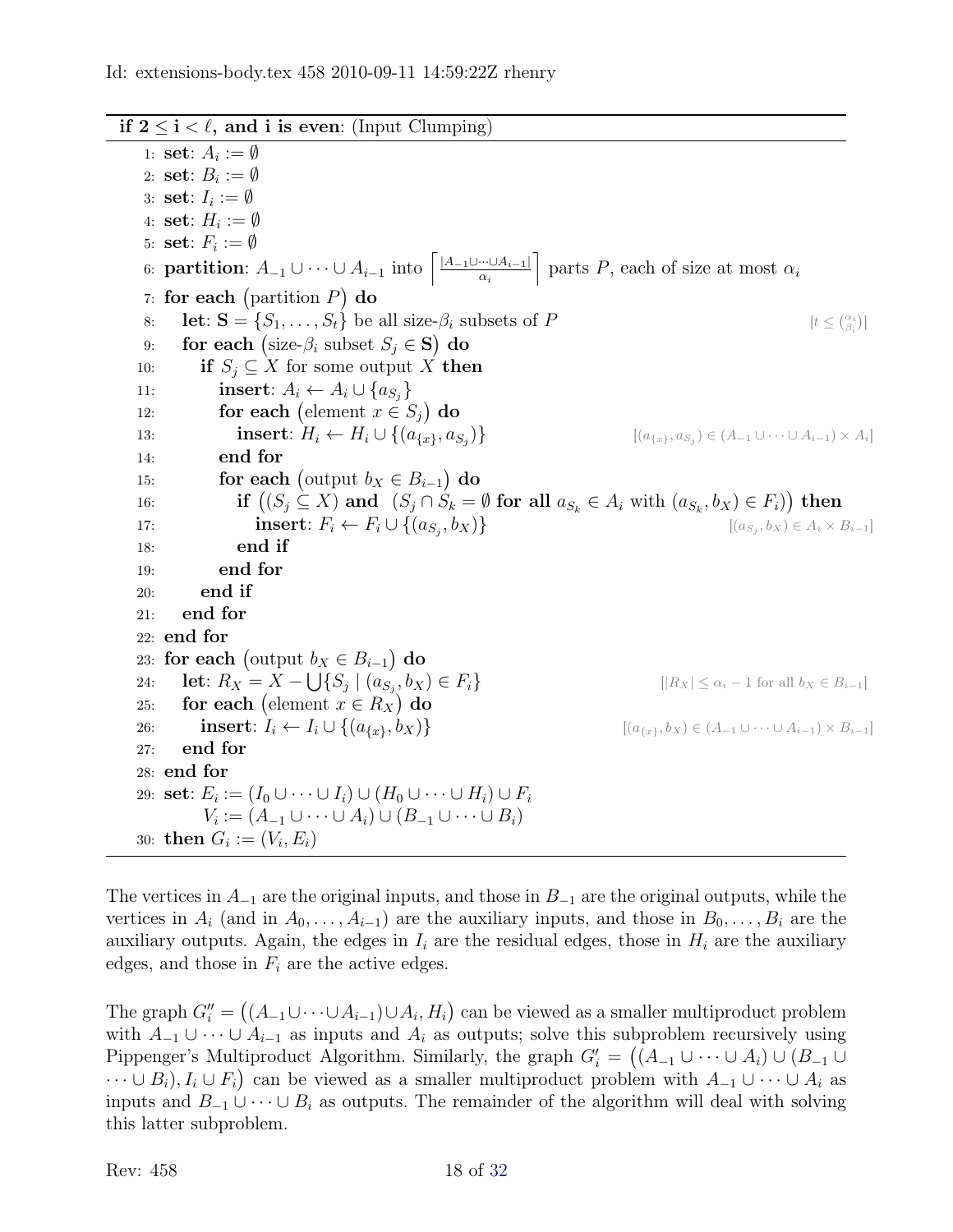A simple pictorial example of input clumping is given in Example [14.](#page-18-0) The structure of the graph after the first application of input clumping is given in Figure [5.](#page-18-1)

<span id="page-18-0"></span>Example 14. (Graph-theoretic Input Clumping)



Weight:  $10-3 = 7$ 

Weight:  $12-6=6$ 

This diagram illustrates input clumping. The gray edges in the diagram on the right are auxiliary edges, while the dashed edges are residual edges and the black edges  $\qquad$   $\diamond$ 



<span id="page-18-1"></span>Fig. 5. This figure shows the structure of the graph after the  $(i = 2)$ <sup>th</sup> transformation (i.e., after the first application of input clumping). The eight boxes represent the eight sets of vertices; an arrow from one box to another indicates that there are (probably) directed edges from vertices in the originating box to those in the destination box,with the label on that arrow specifying the set in which these edges are contained. A black arrow indicates that the edges are active edges, a gray arrow indicates that they are auxiliary edges, and a dashed arrow indicates that they are residual edges.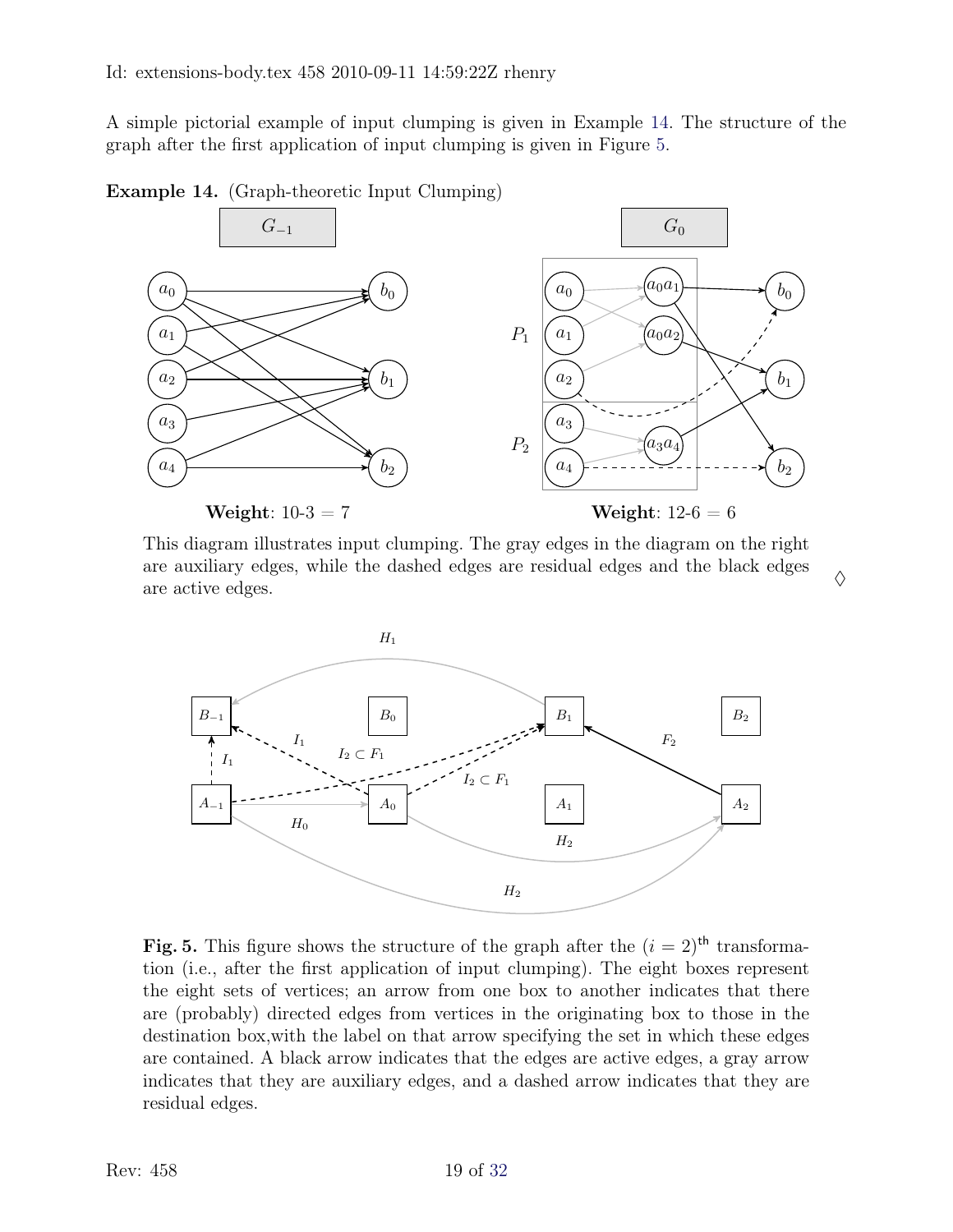### <span id="page-19-0"></span>2.2 Pseudo-code formulation

We now give a pseudo-code description, in the form of five subroutines, which implements Pippenger's Multiproduct Algorithm directly (i.e., without transforming the problem into a graph). One of the subroutines, GetParams, is not presented; see [§4](#page-29-0) for further discussion on this subroutine. Again, we also omit consideration of the optional toggle  $t$ , although we remark that its inclusion would be pretty straightforward. In particular, the effect of having  $t = \text{true}$  would be to replace the initial call to InputPartition by a call to an analogous subroutine, OutputPartition, and then to swap the order of OutputClump and InputClump for the remainder of the algorithm.

Following each pseudo-code algorithm is a fully worked example that illustrates the effect of that algorithm on a set of sample inputs and outputs. For ease of illustration, some portions of the intermediate work in these examples more closely follows the graph-theoretic versions of the algorithms presented in the last section; the outputs, however, are in all cases consistent with the output of the algorithms as presented in this section.

<span id="page-19-2"></span>

| <b>Input:</b> the set of inputs <b>x</b> ; and,                                                                   |                                                                                     |
|-------------------------------------------------------------------------------------------------------------------|-------------------------------------------------------------------------------------|
| the set of desired outputs <b>v</b> .                                                                             | $ y \subset \mathcal{P}(x) $                                                        |
| <b>Output:</b> the set of outputs $X$ .                                                                           | $\mathbf{X} = \left\{ \prod_{x \in y} \mid y \in \mathbf{y} \right\}$               |
| 1: call: $\ell, \alpha, \beta, c \leftarrow \text{GetParameters}(x, y)$                                           | $[\alpha = {\alpha_1, \ldots, \alpha_\ell}, \beta = {\beta_1, \ldots, \beta_\ell}]$ |
| 2: call: <b>X</b> $\leftarrow$ ComputeMultiProd(0, <b>x</b> , <b>y</b> , $\ell$ , <i>c</i> , $\alpha$ , $\beta$ ) | [Algorithm 6]                                                                       |

<span id="page-19-3"></span><span id="page-19-1"></span>

| Algorithm 6: ComputeMultiProd( <i>i</i> , x, y, $\ell$ , c, $\alpha$ , $\beta$ )                                                            |                                                                         |
|---------------------------------------------------------------------------------------------------------------------------------------------|-------------------------------------------------------------------------|
| <b>Input:</b> the current iteration index $i$ ;                                                                                             | $[i \geq 0]$                                                            |
| the set of inputs $x$ ;                                                                                                                     |                                                                         |
| the set of desired outputs y;                                                                                                               | $ y \subseteq \mathcal{P}(x) $                                          |
| the iteration limit $\ell$ ;                                                                                                                | $[\ell \geq 0]$                                                         |
| the initial clumping factor $c$ ;                                                                                                           | $[c \geq 2]$                                                            |
| the clumping factors $\alpha$ ; and,                                                                                                        |                                                                         |
| the grouping factors $\beta$ .                                                                                                              | [= { $\alpha_0, , \alpha_\ell$ }]<br>[= { $\beta_0, , \beta_\ell$ }]    |
| <b>Output:</b> the set of outputs $X$ .                                                                                                     | $[\mathbf{X} = \left\{ \prod_{x \in y} \mid y \in \mathbf{y} \right\}]$ |
| 1: if $(i = \ell)$ then                                                                                                                     |                                                                         |
| return NaiveMultiply $(x, y)$<br>2:                                                                                                         | Algorithm 10                                                            |
| 3: else if $(i = 0)$ then                                                                                                                   |                                                                         |
| call: $\mathbf{x}', \mathbf{y}' \leftarrow \text{InputPartition}(\mathbf{x}, \mathbf{y}, c)$<br>4:                                          | [Algorithm 7]                                                           |
| return ComputeMultiProd(1, x', y', $\ell$ , c, $\beta$ , $\alpha$ )<br>5:                                                                   | $\left[\text{Algorithm } 6\right]$                                      |
| 6: else if $(i$ is odd) then                                                                                                                |                                                                         |
| call: $\mathbf{y}', \mathbf{y}'' \leftarrow$ Output Clump $(\mathbf{x}, \mathbf{y}, \alpha_i, \beta_i)$<br>7:                               | Algorithm 8                                                             |
| call: $\mathbf{x}'' \leftarrow$ ComputeMultiProd $(i + 1, \mathbf{x}, \mathbf{y}', \ell, c, \boldsymbol{\alpha}, \boldsymbol{\beta})$<br>8: | [Algorithm 6]                                                           |
| return MultiProd( $\mathbf{x} \cup \mathbf{x}'', \mathbf{y}''$ )<br>9:                                                                      | Algorithm 5                                                             |
| 10: else if $(i$ is even) then                                                                                                              |                                                                         |
| call: $\mathbf{x}', \mathbf{y}' \leftarrow \text{InputClump}(\mathbf{x}, \mathbf{y}, \alpha_i, \beta_i)$<br>11:                             | Algorithm 9                                                             |
| return ComputeMultiProd( $i+1$ , x', y', $\ell$ , c, $\alpha$ , $\beta$ )<br>12:                                                            | Algorithm 6                                                             |
| $13:$ end if                                                                                                                                |                                                                         |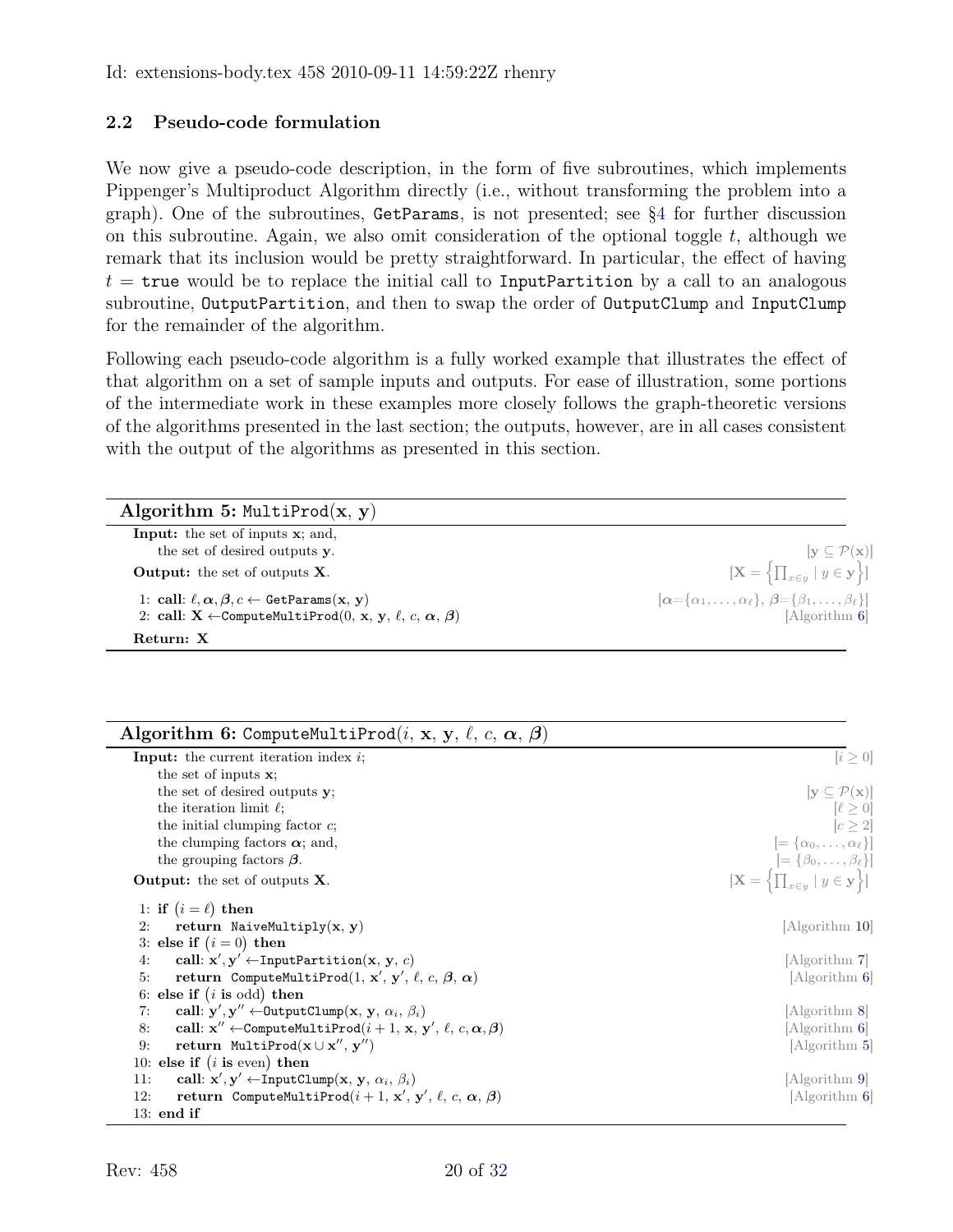Remark 4. On Line [9,](#page-19-3) Algorithm [6](#page-19-1) recursively calls MultiProd, as do InputPartition and InputClump on lines [12](#page-20-1) and [24,](#page-24-1) respectively. We need to be sure that at some point a base case is reached; i.e., that each recursive subproblem is somehow smaller than its predecessor, until it is eventually small enough to be solved directly. The recursive call on Line [9](#page-19-3) uses the original set of outputs, and a new set of inputs that is strictly smaller than the original set of inputs. The recursive call on Line [12](#page-20-1) of InputPartition uses a subset of the original set of inputs, and a new set of outputs that is strictly smaller than the original set of outputs. Finally, the recursive call on Line [24](#page-24-1) of InputClump is similar to the call in InputPartition, except that the set of outputs is even more restricted (i.e., is probably smaller). Thus, in all instances, the recursive call does indeed address a smaller instance of the problem. When the problem instance becomes sufficiently small, GetParams returns  $\ell = 0$ , and the recursive call to MultiProd simply results in a call to NaiveMultiply, which is the base case.

<span id="page-20-0"></span>

| Algorithm 7: InputPartition(x, y, c)                                                                                                                                                                                                                                                                                                                                                    |                                                                                                                        |
|-----------------------------------------------------------------------------------------------------------------------------------------------------------------------------------------------------------------------------------------------------------------------------------------------------------------------------------------------------------------------------------------|------------------------------------------------------------------------------------------------------------------------|
| <b>Input:</b> the set of inputs <b>x</b> ;<br>the set of desired outputs y; and<br>the initial clumping factor $c$ .<br><b>Output:</b> the set of new inputs $x'$ ; and,<br>the set of new outputs $y'$ .                                                                                                                                                                               | $[\mathbf{y} \subseteq \mathcal{P}(\mathbf{x})]$<br>$[c \geq 2]$<br>$[\mathbf{y}' \subseteq \mathcal{P}(\mathbf{x}')]$ |
| 1: set: $x' := \emptyset$<br>2: for each $(y_j \in y)$ do<br>set: $y'_i := \emptyset$<br>3:<br>4: end for<br>5: for $(i = 0 \text{ to } \left\lceil \frac{ \mathbf{x} }{c} \right\rceil - 1)$ do                                                                                                                                                                                        |                                                                                                                        |
| set: $Y_i := \emptyset$<br>6:<br>set: $P_i := \{x_{i \cdot c}, \ldots, x_{i \cdot c + (c-1)}\}$<br>7:<br>for each $(y_j \in y)$ do<br>8:<br>define: $x_{i,j} := P_i \cap y_j$<br>9:<br>set: $Y_i \leftarrow Y_i \cup \{x_{i,j}\}\$<br>10:<br>11:<br>end for                                                                                                                             |                                                                                                                        |
| 12:<br>call: $X_i := \text{MultiProd}(P_i, Y_i)$<br>for each $(y_j \in y)$ do<br>13:<br>set: $x'_{i,j} := \{x \in X_i \mid x = \prod x_{i,j}\}\$<br>14:<br>add: $y'_i \leftarrow y'_i \cup x'_{i,j}$<br>15:<br>end for<br>16:<br>compute: $\mathbf{x}' \leftarrow \mathbf{x}' \cup X_i$<br>17:<br>$18:$ end for<br>19: compute: $\mathbf{y}' := \{y'_0, \ldots, y'_{ \mathbf{y} -1}\}\$ | [Algorithm 5]                                                                                                          |
| Return: $x', y'$                                                                                                                                                                                                                                                                                                                                                                        |                                                                                                                        |

<span id="page-20-1"></span>**Example 15.** (Algorithm [7,](#page-20-0) Input Partitioning) Let the inputs be  $\vec{\mathbf{x}} = \{x_0, x_1, x_2, x_3, x_4, x_5, x_6, x_7\};$ the outputs be  $\vec{y} = \{y_0, y_1, y_2, y_3, y_4, y_5, y_6, y_7, y_8, y_9\}$ , where

 $y_0 = \{x_0, x_2, x_3, x_4, x_5, x_6\},$   $y_1 = \{x_0, x_1, x_2, x_4\},$   $y_2 = \{x_0, x_3, x_4, x_5, x_6, x_7\},$  $y_3 = \{x_1, x_2, x_3, x_4, x_6, x_7\},$   $y_4 = \{x_0, x_1, x_3, x_4, x_5, x_7\},$   $y_5 = \{x_0, x_1, x_2, x_3, x_6, x_7\},$  $y_6 = \{x_0, x_1, x_2, x_3, x_4, x_5, x_7\},$   $y_7 = \{x_0, x_2, x_4, x_6\},$   $y_8 = \{x_1, x_2, x_3, x_7\},$  $y_9 = \{x_0, x_2, x_4, x_5, x_6\};$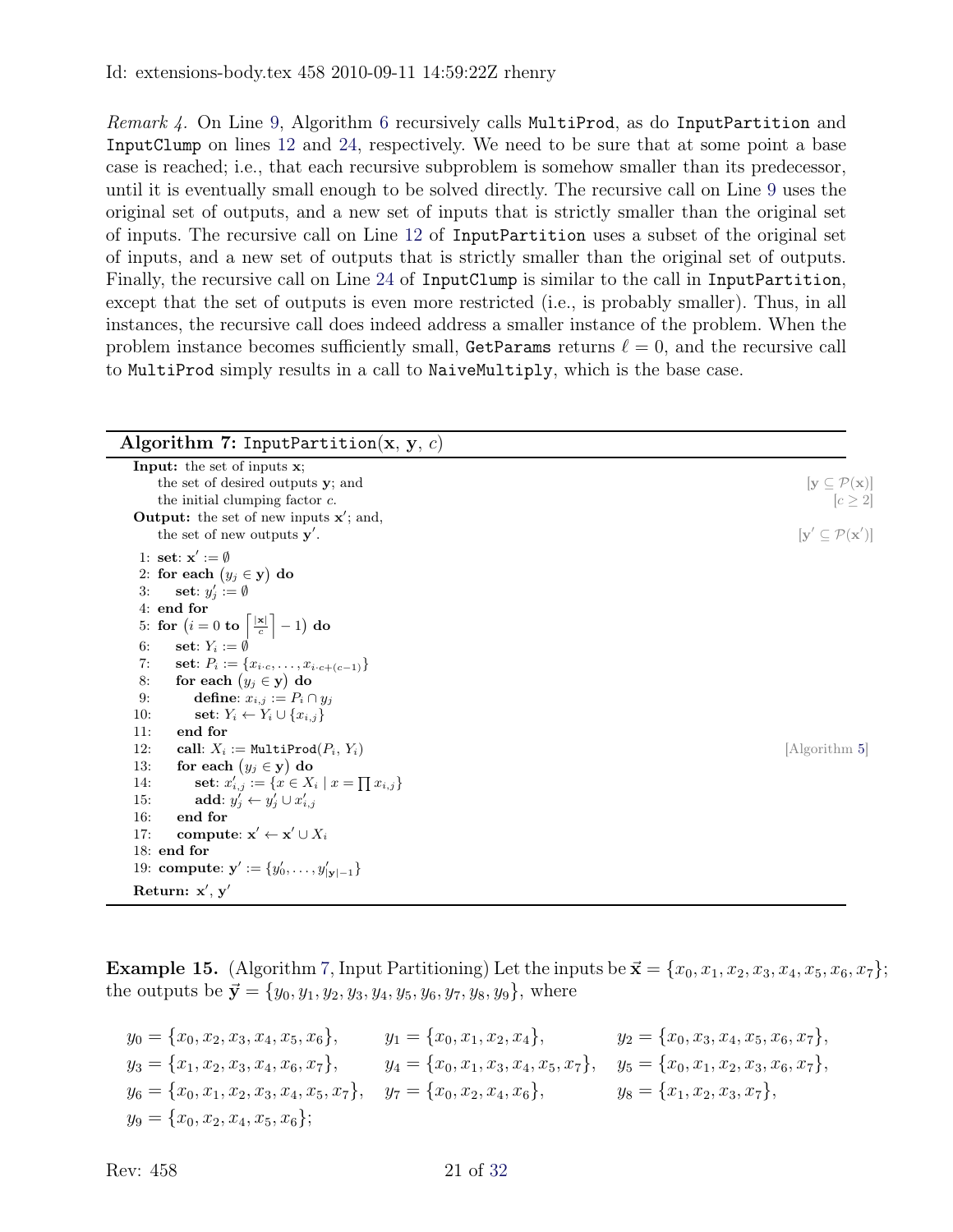and, let  $c = 3$ . We first partition the inputs into  $\left[\frac{8}{3}\right]$  $\frac{8}{3}$  = 3 groups:

$$
P_0 = \{x_0, x_1, x_2\}, \qquad P_1 = \{x_3, x_4, x_5\}, \qquad P_2 = \{x_6, x_7\},
$$

Next we compute  $x_{i,j}$  for each pair of partition and output above:

| $x_{0,0} = \{x_0, x_2\}$      | $x_{0,1} = \{x_0, x_1, x_2\}$ | $x_{0,2} = \{x_0\}$           |
|-------------------------------|-------------------------------|-------------------------------|
| $x_{0,3} = \{x_1, x_2\}$      | $x_{0,4} = \{x_0, x_1\}$      | $x_{0,5} = \{x_0, x_1, x_2\}$ |
| $x_{0,6} = \{x_0, x_1, x_2\}$ | $x_{0,7} = \{x_0, x_2\}$      | $x_{0,8} = \{x_1, x_2\}$      |
| $x_{0,9} = \{x_0, x_2\}$      | $x_{1,0} = \{x_3, x_4, x_5\}$ | $x_{1,1} = \{x_4\}$           |
| $x_{1,2} = \{x_3, x_4, x_5\}$ | $x_{1,3} = \{x_3, x_4\}$      | $x_{1,4} = \{x_3, x_4, x_5\}$ |
| $x_{1,5} = \{x_3\}$           | $x_{1,6} = \{x_3, x_4, x_5\}$ | $x_{1,7} = \{x_4\}$           |
| $x_{1,8} = \{x_3\}$           | $x_{1,9} = \{x_4, x_5\}$      | $x_{2,0} = \{x_6\}$           |
| $x_{2,1} = \{\}\$             | $x_{2,2} = \{x_6, x_7\}$      | $x_{2,3} = \{x_6, x_7\}$      |
| $x_{2,4} = \{x_7\}$           | $x_{2,5} = \{x_6, x_7\}$      | $x_{2,6} = \{x_7\}$           |
| $x_{2,7} = \{x_6\}$           | $x_{2,8} = \{x_7\}$           | $x_{2,9} = \{x_6\}$           |

We compute the products of elements in these sets with a recursive call:

$$
x'_{0,0} = x_0x_2
$$
  
\n
$$
x'_{0,3} = x_1x_2
$$
  
\n
$$
x'_{0,4} = x_0x_1
$$
  
\n
$$
x'_{0,5} = x_0x_1x_2
$$
  
\n
$$
x'_{0,6} = x_0x_1x_2
$$
  
\n
$$
x'_{0,7} = x_0x_2
$$
  
\n
$$
x'_{0,8} = x_1x_2
$$
  
\n
$$
x'_{0,9} = x_0x_2
$$
  
\n
$$
x'_{0,1} = x_0x_1
$$
  
\n
$$
x'_{0,4} = x_0x_1
$$
  
\n
$$
x'_{0,5} = x_0x_1x_2
$$
  
\n
$$
x'_{0,6} = x_0x_1x_2
$$
  
\n
$$
x'_{0,7} = x_0x_2
$$
  
\n
$$
x'_{0,8} = x_1x_2
$$
  
\n
$$
x'_{0,8} = x_1x_2
$$
  
\n
$$
x'_{0,8} = x_1x_2
$$
  
\n
$$
x'_{0,8} = x_1x_2
$$
  
\n
$$
x'_{0,8} = x_1x_2
$$
  
\n
$$
x'_{0,8} = x_1x_2
$$
  
\n
$$
x'_{0,8} = x_1x_2
$$
  
\n
$$
x'_{0,8} = x_1x_2
$$
  
\n
$$
x'_{0,8} = x_1x_2
$$
  
\n
$$
x'_{0,8} = x_1x_2
$$
  
\n
$$
x'_{0,8} = x_1x_2
$$
  
\n
$$
x'_{0,8} = x_1x_2
$$
  
\n
$$
x'_{0,8} = x_1x_2
$$
  
\n
$$
x'_{0,8} = x_1x_2
$$
  
\n
$$
x'_{1,9} = x_3x_4x_5
$$
  
\n
$$
x'_{1,9} = x_3x_4x_
$$

Finally, we express the outputs in terms of these newly computed values:

| $y'_0 = \{x'_{0,0}, x'_{1,0}, x'_{2,0}\}\$ | $y'_1 = \{x'_{0,1}, x'_{1,1}, x'_{2,1}\}\$ |
|--------------------------------------------|--------------------------------------------|
| $y'_2 = \{x'_{0,2}, x'_{1,2}, x'_{2,2}\}\$ | $y'_3 = \{x'_{0,3}, x'_{1,3}, x'_{2,3}\}\$ |
| $y'_4 = \{x'_{0,4}, x'_{1,4}, x'_{2,4}\}\$ | $y'_5 = \{x'_{0,5}, x'_{1,5}, x'_{2,5}\}\$ |
| $y'_6 = \{x'_{0,6}, x'_{1,6}, x'_{2,6}\}\$ | $y'_7 = \{x'_{0,7}, x'_{1,7}, x'_{2,7}\}\$ |
| $y'_8 = \{x'_{0,8}, x'_{1,8}, x'_{2,8}\}\$ | $y'_9 = \{x'_{0,9}, x'_{1,9}, x'_{2,9}\}\$ |

These values will be computed in a subsequent iteration.  $\Diamond$ 

Rev: 458 22 of [32](#page-31-1)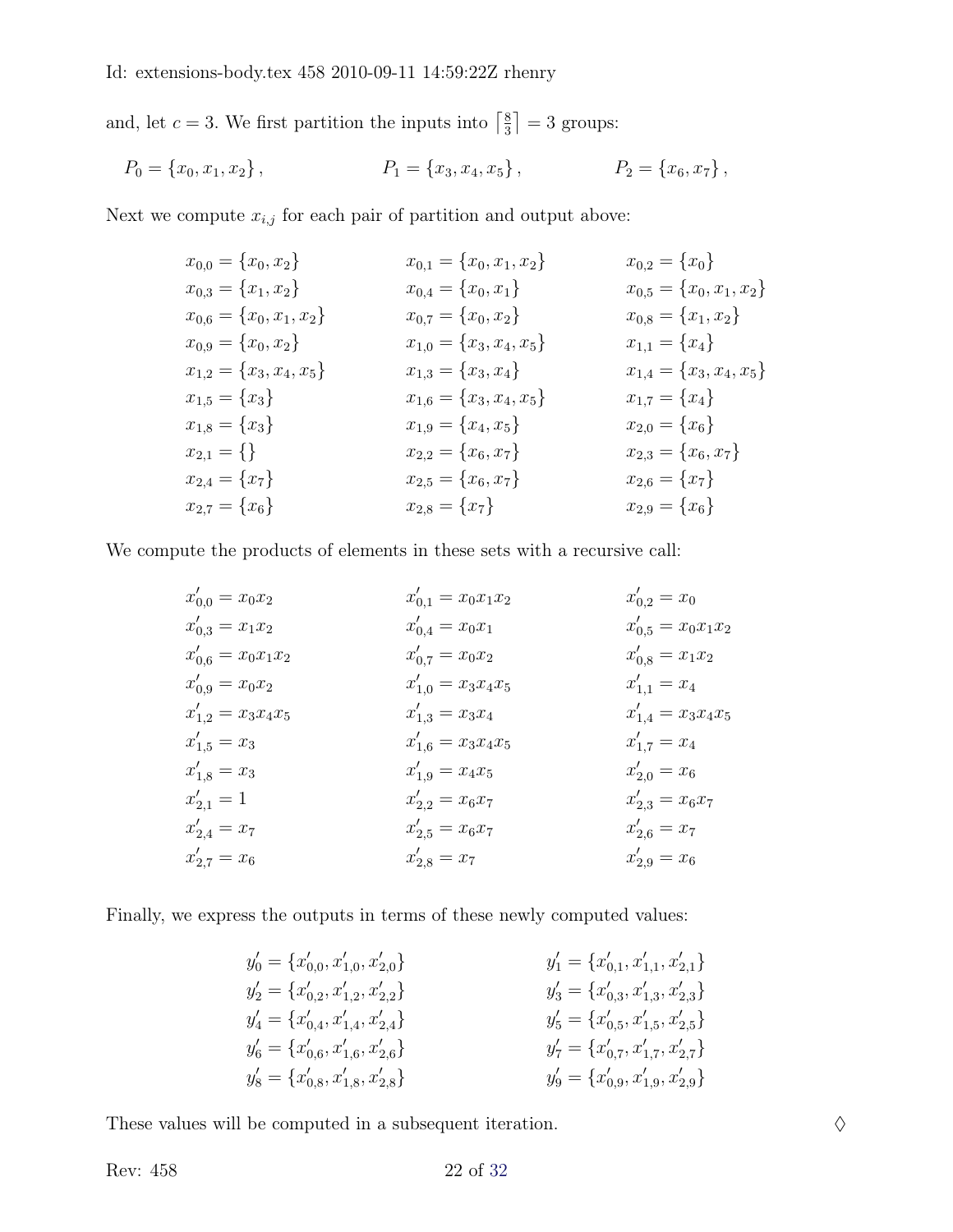<span id="page-22-0"></span>

|  |  | Algorithm 8: OutputClump $(\mathbf{x}, \mathbf{y}, \alpha, \beta)$ |  |  |  |  |  |
|--|--|--------------------------------------------------------------------|--|--|--|--|--|
|--|--|--------------------------------------------------------------------|--|--|--|--|--|

| <b>Input:</b> the set of inputs <b>x</b> ;                                                                         |                                                   |
|--------------------------------------------------------------------------------------------------------------------|---------------------------------------------------|
| the set of desired outputs y;                                                                                      | $ y \subseteq \mathcal{P}(x) $                    |
| the grouping factor $\beta$ ; and,                                                                                 | $ \beta > 2 $                                     |
| the clumping factor $\alpha$ .                                                                                     | $[\alpha \geq \beta]$                             |
| <b>Output:</b> the set of new outputs $y'$ ; and,                                                                  | $[\mathbf{y}' \subseteq \mathcal{P}(\mathbf{x})]$ |
| the set of original outputs $y''$ , expressed in terms of both new and old outputs.                                |                                                   |
| 1: set: $y' := \emptyset$                                                                                          |                                                   |
| 2: for $(i = 0 \text{ to } \left  \frac{ \mathbf{y} }{\alpha} \right  - 1)$ do                                     |                                                   |
| 3:<br>set: $U := \emptyset$                                                                                        |                                                   |
| 4:<br>set: $P_i := \{y_{i\cdot\alpha}, \ldots, y_{i\cdot\alpha+(\alpha-1)}\}$                                      |                                                   |
| for each $(x_j \in \mathbf{x})$ do<br>5:                                                                           |                                                   |
| 6:<br>set: $S(x_j) := \emptyset$                                                                                   |                                                   |
| 7:<br>set: $S_j := \emptyset$                                                                                      |                                                   |
| for each $(y_k \in P_i)$ do<br>8:                                                                                  |                                                   |
| 9:<br>if $(x_j \in y_k)$ then                                                                                      |                                                   |
| 10:<br>add: $S(x_j) \leftarrow S(x_j) \cup \{y_k\}$                                                                |                                                   |
| end if<br>11:                                                                                                      |                                                   |
| end for<br>12:                                                                                                     |                                                   |
| <b>rewrite:</b> $S(x_j) = \{y_{k_1}, \ldots, y_{k_m}\}\$<br>13:                                                    |                                                   |
| for $(l = 0 \text{ to } \left\lfloor \frac{m}{\beta} \right\rfloor)$ do<br>14:                                     |                                                   |
| set: $U_l := \{ y_{k_{l,\beta}}, \ldots, y_{k_{l,\beta+(\beta-1)}} \}$<br>15:                                      |                                                   |
| 16:<br>add: $U \leftarrow U \cup \{U_l\}$                                                                          |                                                   |
| 17:<br>add: $S_j \leftarrow S_j \cup \{U_l\}$                                                                      |                                                   |
| 18:<br>end for                                                                                                     |                                                   |
| 19:<br>end for                                                                                                     |                                                   |
| rewrite: $U = \{U_0, \cdots, U_n\}$<br>20:                                                                         |                                                   |
| for $(k = 0 \text{ to } n)$ do<br>21:                                                                              |                                                   |
| 22:<br>set: $T(U_k) := \{x_j   U_k \in S_j\}$<br>23:<br>set: $\mathbf{y}' \leftarrow \mathbf{y}' \cup \{T(U_k)\}\$ |                                                   |
|                                                                                                                    |                                                   |
| 24:<br>end for<br>25:<br>for each $(y_k \in P_i)$ do                                                               |                                                   |
| set: $y'_k := \emptyset$<br>26:                                                                                    |                                                   |
| set: $y''_k := y_k$<br>27:                                                                                         |                                                   |
| for each $(U_l \in U)$ do<br>28:                                                                                   |                                                   |
| if $(U_l \subseteq y_k'')$ then<br>29:                                                                             |                                                   |
| set: $y'_k \leftarrow y'_k \cup \{T(U_l)\}\$<br>30:                                                                |                                                   |
| set: $y_k'' \leftarrow y_k'' - U_l$<br>31:                                                                         |                                                   |
| 32:<br>end if                                                                                                      |                                                   |
| set: $y'_k \leftarrow y'_k \cup y''_k$<br>33:                                                                      |                                                   |
| 34:<br>end for                                                                                                     |                                                   |
| 35:<br>end for                                                                                                     |                                                   |
| 36: end for                                                                                                        |                                                   |
| 37: set: $\mathbf{y}'' := \{y'_0, \ldots, y'_{ \mathbf{y} -1}\}\$                                                  |                                                   |
| Return: $y', y''$                                                                                                  |                                                   |

**Example 16.** (Algorithm [8,](#page-22-0) Output Clumping) Let the inputs be  $\vec{\mathbf{x}} = \{x_0, x_1, x_2, x_3, x_4, x_5, x_6, x_7\};$ the outputs be  $\vec{y} = \{y_0, y_1, y_2, y_3, y_4, y_5, y_6, y_7, y_8, y_9\}$ , where

| $y_0 = \{x_0, x_2, x_3, x_4, x_5, x_6\},\$      | $y_1 = \{x_0, x_1, x_2, x_4\},\$           | $y_2 = \{x_0, x_3, x_4, x_5, x_6, x_7\},\$ |
|-------------------------------------------------|--------------------------------------------|--------------------------------------------|
| $y_3 = \{x_1, x_2, x_3, x_4, x_6, x_7\},\$      | $y_4 = \{x_0, x_1, x_3, x_4, x_5, x_7\},\$ | $y_5 = \{x_0, x_1, x_2, x_3, x_6, x_7\},\$ |
| $y_6 = \{x_0, x_1, x_2, x_3, x_4, x_5, x_7\},\$ | $y_7 = \{x_0, x_2, x_4, x_6\},\$           | $y_8 = \{x_1, x_2, x_3, x_7\},\$           |
| $y_9 = \{x_0, x_2, x_4, x_5, x_6\};$            |                                            |                                            |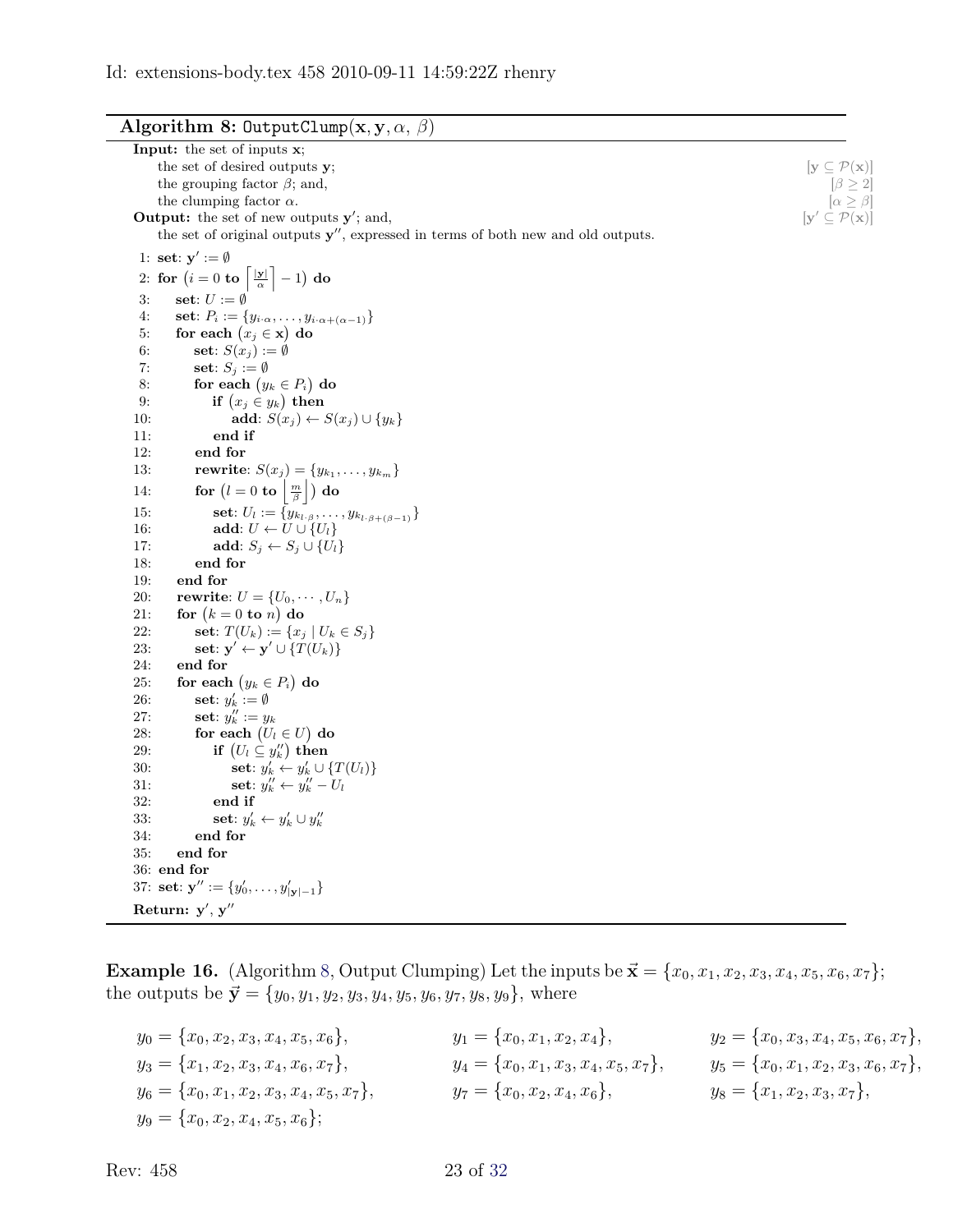and, let  $\alpha_i = 4$  and  $\beta_i = 2$ . We first partition the outputs into  $\left[\frac{10}{4}\right]$  $\frac{10}{4}$  = 3 groups:

$$
P_0 = \{y_0, y_1, y_2, y_3\}, \qquad P_1 = \{y_4, y_5, y_6, y_7\}, \qquad P_2 = \{y_8, y_9\}.
$$

Focusing on  $P_0$ , we enumerate all  $\binom{4}{2}$  $2<sup>4</sup>$ <sub>2</sub> $) = 6$  size-2 subsets:

$$
U_0 = \{y_0, y_1\},
$$
  
\n
$$
U_1 = \{y_0, y_2\},
$$
  
\n
$$
U_2 = \{y_0, y_3\},
$$
  
\n
$$
U_3 = \{y_1, y_2\},
$$
  
\n
$$
U_4 = \{y_1, y_3\},
$$
  
\n
$$
U_5 = \{y_2, y_3\}.
$$

Next we compute  $S(x_i)$  for each input  $x_i$ :

$$
S(x_0) = \{y_0, y_1, y_2\}, \qquad S(x_1) = \{y_1, y_3\}, \qquad S(x_2) = \{y_0, y_1, y_3\},
$$
  
\n
$$
S(x_3) = \{y_0, y_2, y_3\}, \qquad S(x_4) = \{y_0, y_1, y_2, y_3\}, \qquad S(x_5) = \{y_0, y_2\},
$$
  
\n
$$
S(x_6) = \{y_0, y_2, y_3\}, \qquad S(x_7) = \{y_2, y_3\}.
$$

Then we compute the  $S_i$ 's from  $S(x_i)$  and the  $U_j$ 's as follows:

$$
S_0 = \{U_0, \{y_2\}\},
$$
  
\n
$$
S_3 = \{U_1, \{y_3\}\},
$$
  
\n
$$
S_4 = \{U_0, U_5\},
$$
  
\n
$$
S_5 = \{U_1\},
$$
  
\n
$$
S_6 = \{U_1, \{y_3\}\},
$$
  
\n
$$
S_7 = \{U_5\}.
$$
  
\n
$$
S_8 = \{U_1\},
$$
  
\n
$$
S_9 = \{U_1\},
$$
  
\n
$$
S_1 = \{U_2\}.
$$
  
\n
$$
S_2 = \{U_0, \{y_3\}\},
$$
  
\n
$$
S_4 = \{U_0, U_5\}.
$$

Thus, we obtain the following  $T(U_j)$ 's, which will be computed in the subsequent iterations:

$$
T(U_0) = \{x_0, x_2, x_4\}, \qquad T(U_1) = \{x_3, x_5, x_6\}, \qquad T(U_2) = \emptyset, T(U_3) = \emptyset, \qquad T(U_4) = \{x_1\}, \qquad T(U_5) = \{x_4, x_7\}.
$$

We express the outputs in  $P_0$  in terms of these newly computed values:

$$
y'_0 = T(U_0) \cup T(U_1);
$$
  
\n
$$
y'_1 = T(U_0) \cup T(U_4);
$$
  
\n
$$
y'_2 = T(U_1) \cup T(U_5) \cup \{x_0\};
$$
 and,  
\n
$$
y'_3 = T(U_4) \cup T(U_5) \cup \{x_2, x_3, x_6\}.
$$

Finally, we compute these values using a recursive call.  $\Diamond$ 

**Example 17.** (Algorithm [9,](#page-24-0) Input Clumping) Let the inputs be  $\vec{\mathbf{x}} = \{x_0, x_1, x_2, x_3, x_4, x_5, x_6, x_7\};$ the outputs be  $\vec{y} = \{y_0, y_1, y_2, y_3, y_4, y_5, y_6, y_7, y_8, y_9\}$ , where

$$
y_0 = \{x_0, x_2, x_3, x_4, x_5, x_6\},
$$
  
\n
$$
y_1 = \{x_0, x_1, x_2, x_4\},
$$
  
\n
$$
y_2 = \{x_0, x_3, x_4, x_5, x_6\},
$$
  
\n
$$
y_3 = \{x_1, x_2, x_3, x_4, x_6, x_7\},
$$
  
\n
$$
y_4 = \{x_0, x_1, x_3, x_4, x_5, x_7\},
$$
  
\n
$$
y_5 = \{x_0, x_1, x_2, x_3, x_6, x_7\},
$$
  
\n
$$
y_6 = \{x_0, x_1, x_2, x_3, x_4, x_5, x_7\},
$$
  
\n
$$
y_7 = \{x_0, x_2, x_4, x_6\},
$$
  
\n
$$
y_8 = \{x_1, x_2, x_3, x_7\},
$$
  
\n
$$
y_9 = \{x_0, x_2, x_4, x_5, x_6\};
$$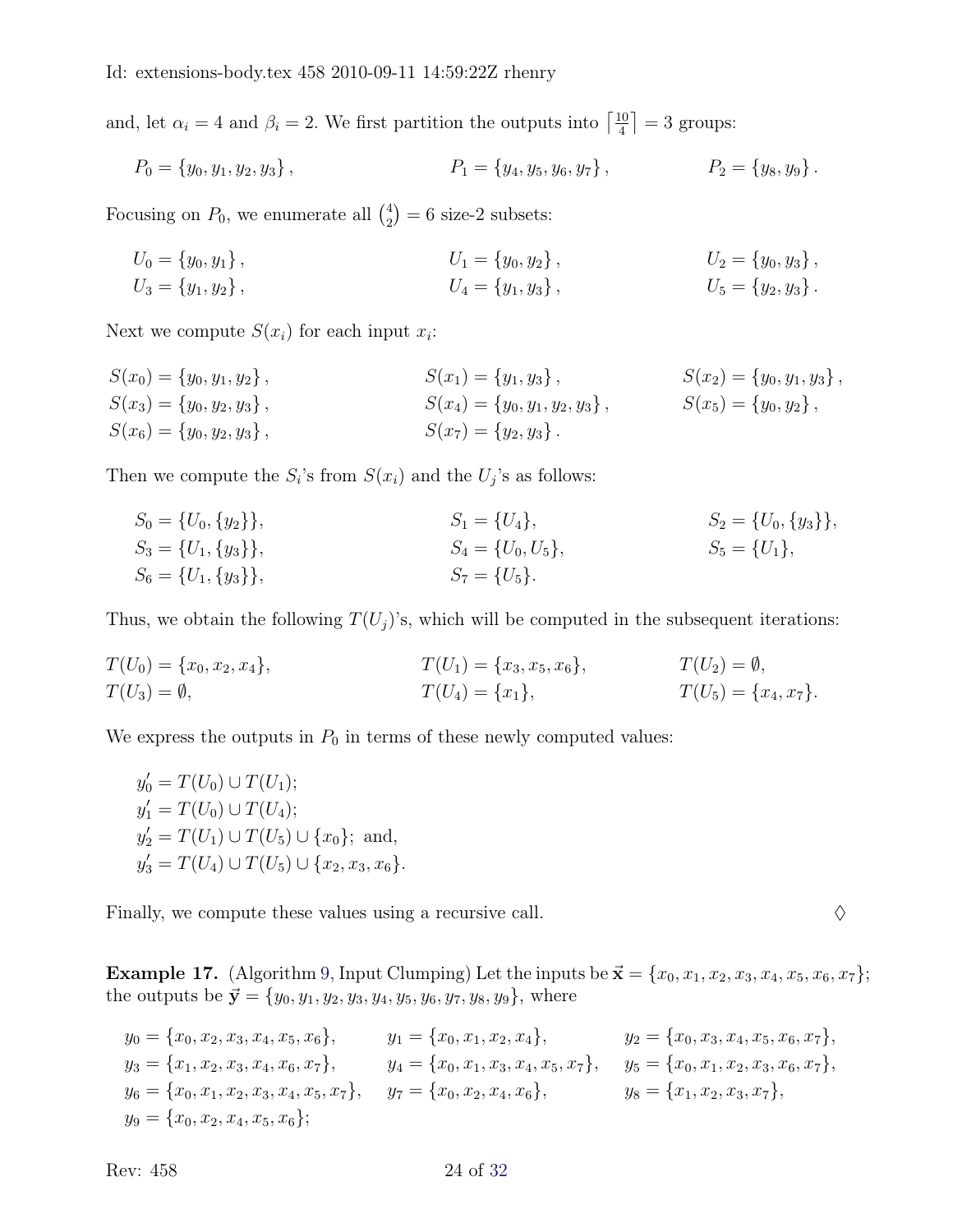Algorithm 9: InputClump(x, y,  $\alpha$ ,  $\beta$ )

<span id="page-24-0"></span>

| <b>Input:</b> the set of inputs $x$ ;                                                    |                                                    |
|------------------------------------------------------------------------------------------|----------------------------------------------------|
| the set of desired outputs y;                                                            | $[\mathbf{y} \subseteq \mathcal{P}(\mathbf{x})]$   |
| the grouping factor $\beta$ ; and,                                                       | $\left[\beta\geq 2\right]$                         |
| the clumping factor $\alpha$ .                                                           | $\alpha \geq \beta$                                |
| <b>Output:</b> the set of new inputs $x'$ ; and,                                         |                                                    |
| the set of new outputs $y'$ .                                                            | $[\mathbf{y}' \subseteq \mathcal{P}(\mathbf{x}')]$ |
| 1: set: $\mathbf{x}^{\prime\prime} := \emptyset$                                         |                                                    |
| 2: for $(j = 0 \text{ to }  y  - 1)$ do                                                  |                                                    |
| 3:<br>set: $y_i' := \emptyset$                                                           |                                                    |
| set: $y''_i := y_i$<br>4:                                                                |                                                    |
| 5: end for                                                                               |                                                    |
| 6: for $(i = 0 \text{ to } \left\lceil \frac{ \mathbf{x} }{\alpha} \right\rceil - 1)$ do |                                                    |
| set: $X_i := \{x_{i\cdot\alpha}, \ldots, x_{i\cdot\alpha+(\alpha-1)}\}$<br>7:            |                                                    |
| for $(j = 0$ to $ y  - 1)$ do<br>8:                                                      |                                                    |
| set: $x_{i,j} := X_i \cap y''_i$<br>9:                                                   |                                                    |
| while $( x_{i,j}  \geq \beta)$ do<br>10:                                                 |                                                    |
| <b>rewrite</b> : $x_{i,j} = \{x_{i_1}, \ldots, x_{i_n}\}\$<br>11:                        |                                                    |
| set: $x'_{i,j} := \{x_{i_1}, \ldots, x_{i_\beta}\}\$<br>12:                              | $[x'_{i,j} \subseteq x_{i,j}]$                     |
| add: $y'_i \leftarrow y'_i \cup \{x'_{i,j}\}\$<br>13:                                    |                                                    |
| remove: $y''_j \leftarrow y''_j - x'_{i,j}$<br>14:                                       |                                                    |
| add: $\mathbf{x}'' \leftarrow \mathbf{x}'' \cup \{x'_{i,j}\}\$<br>15:                    |                                                    |
| 16:<br>set: $x_{i,j} := X_i \cap y''_i$                                                  |                                                    |
| 17:<br>end while                                                                         |                                                    |
| end for<br>18:                                                                           |                                                    |
| for $(j = 0 \text{ to }  y  - 1)$ do<br>19:                                              |                                                    |
| add: $y'_i \leftarrow y'_i \cup y''_i$<br>20:                                            |                                                    |
| add: $\mathbf{x}'' \leftarrow \mathbf{x}'' \cup y''_i$<br>21:                            |                                                    |
| 22:<br>end for                                                                           |                                                    |
| 23: end for                                                                              |                                                    |
| 24: set: $\mathbf{x}' := \text{MultiProd}(\mathbf{x}, \mathbf{x}'')$                     | Algorithm 5                                        |
| 25: set: $\mathbf{y}' := \{y'_0, \ldots, y'_{ \mathbf{y} -1}\}\$                         |                                                    |
| Return: $x', y'$                                                                         |                                                    |

<span id="page-24-1"></span>and, let  $\alpha_i = 4$  and  $\beta_i = 2$ . We first partition the inputs into  $\begin{bmatrix} \frac{8}{4} \end{bmatrix}$  $\frac{8}{4}$  = 2 groups:

$$
P_0 = \{x_0, x_1, x_2, x_3\}, \qquad \qquad P_1 = \{x_4, x_5, x_6, x_7\},
$$

Focusing on  $P_0$ , we enumerate all  $\binom{4}{2}$  $2<sup>4</sup>$ <sub>2</sub> $) = 6$  size-2 subsets:

$$
U_0 = \{x_0, x_1\},
$$
  
\n
$$
U_1 = \{x_0, x_2\},
$$
  
\n
$$
U_2 = \{x_0, x_3\},
$$
  
\n
$$
U_3 = \{x_1, x_2\},
$$
  
\n
$$
U_4 = \{x_1, x_3\},
$$
  
\n
$$
U_5 = \{x_2, x_3\}.
$$

And for  $P_1$ , we enumerate all  $\binom{4}{2}$  $2<sup>4</sup>$ <sub>2</sub> $= 6$  size-2 subsets:

 $U_6 = \{x_4, x_5\},$ <br>  $U_7 = \{x_4, x_6\},$ <br>  $U_8 = \{x_4, x_7\},$ <br>  $U_9 = \{x_5, x_6\},$ <br>  $U_{10} = \{x_5, x_7\},$ <br>  $U_{11} = \{x_6, x_7\}.$  $U_9 = \{x_5, x_6\},$   $U_{10} = \{x_5, x_7\},$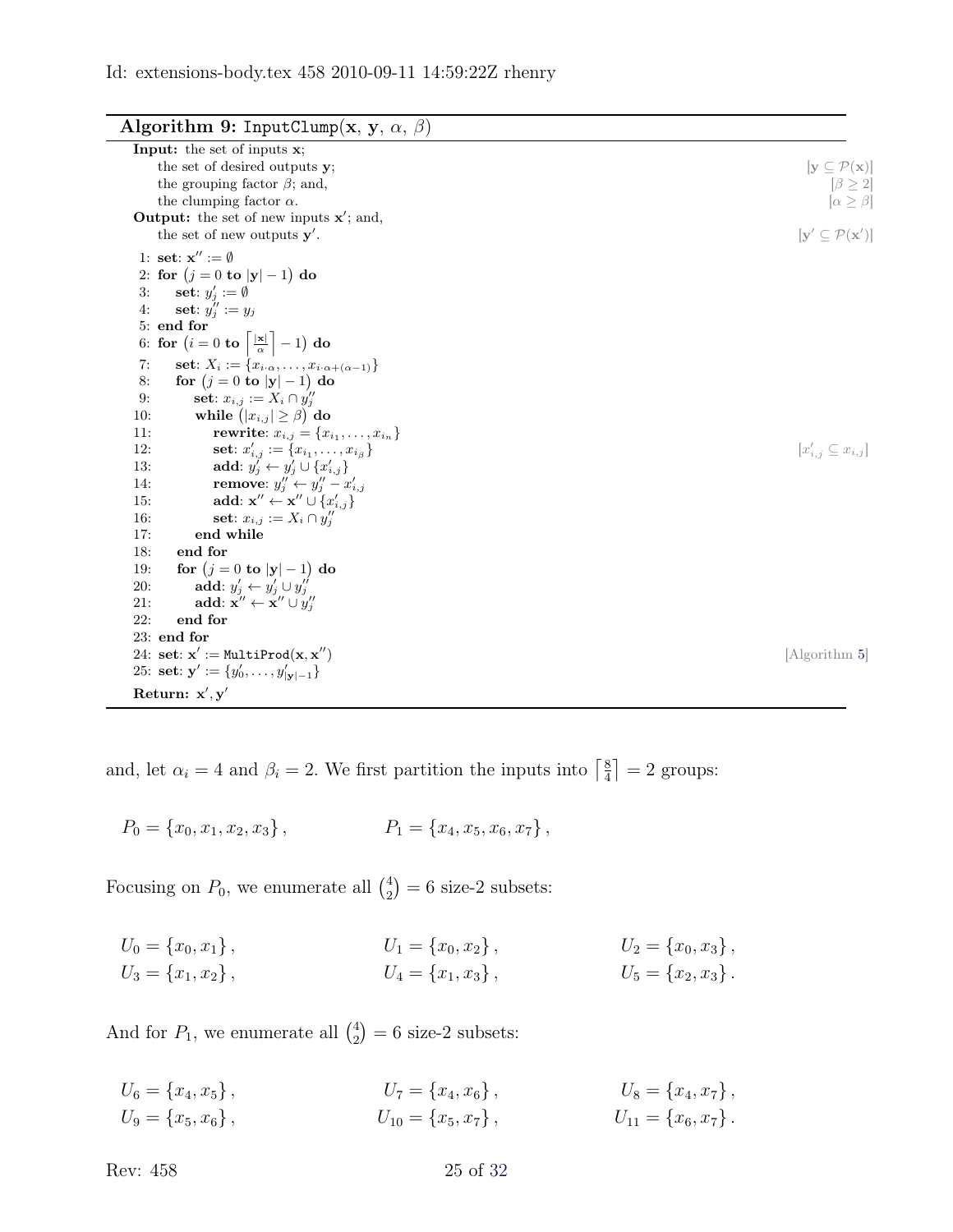We compute the products of elements in these sets with a recursive call:

$$
x'_{0} = x_{0}x_{1},
$$
  
\n
$$
x'_{1} = x_{0}x_{2},
$$
  
\n
$$
x'_{2} = x_{0}x_{3},
$$
  
\n
$$
x'_{3} = x_{1}x_{2},
$$
  
\n
$$
x'_{4} = x_{1}x_{3},
$$
  
\n
$$
x'_{5} = x_{2}x_{3},
$$
  
\n
$$
x'_{6} = x_{4}x_{5},
$$
  
\n
$$
x'_{7} = x_{4}x_{6},
$$
  
\n
$$
x'_{8} = x_{4}x_{7},
$$
  
\n
$$
x'_{9} = x_{5}x_{6},
$$
  
\n
$$
x'_{10} = x_{5}x_{7},
$$
  
\n
$$
x'_{11} = x_{6}x_{7}.
$$

We express the outputs in terms of these newly computed values:

| $y'_0 = \{x'_1, x'_6, x_3, x_6\};$    | $y'_1 = \{x'_0, x_2, x_4\};$       |
|---------------------------------------|------------------------------------|
| $y'_2 = \{x'_2, x'_6, x'_{11}\};$     | $y'_3 = \{x'_3, x_3, x'_7, x_7\};$ |
| $y'_4 = \{x'_0, x_3, x_4, x'_{10}\};$ | $y'_5 = \{x'_0, x'_5, x'_{11}\};$  |
| $y'_6 = \{x'_0, x'_5, x'_6, x_7\};$   | $y'_7 = \{x'_1, x'_7\};$           |
| $y'_8 = \{x'_3, x_3, x_7\};$ and,     | $y'_9 = \{x'_1, x'_6, x_6\}.$      |

These values will be computed in a subsequent iteration.  $\Diamond$ 

## Algorithm 10: NaiveMultiply $(\mathbf{x}_i, \mathbf{y}_i)$ Input: the set of inputs x; and,

<span id="page-25-0"></span>the set of desired outputs y.  $[y \subseteq \mathcal{P}(x)]$ Output: the set of outputs  $X$ . 1: set:  $X := \emptyset$ 2: for each  $(S_i \in \mathbf{y})$  do 3: if  $(S_i \neq \emptyset)$  then 4: **set**:  $y_i := 1$ 5: for each  $(x_j \in \mathbf{x})$  do 6: if  $(x_j \in S_i)$  then 7: compute:  $y_i \leftarrow y_i \cdot x_j$ 8: end if 9: end for 10: else if  $(S_i = \emptyset)$  then 11: **set**:  $y_i := 0$ 12: end if 13: **insert:**  $X \leftarrow X \cup \{y_i\}$ 14: end for Return: X

 $\left\{\prod_{x\in y} x \mid y \in \mathbf{y}\right\}\right]$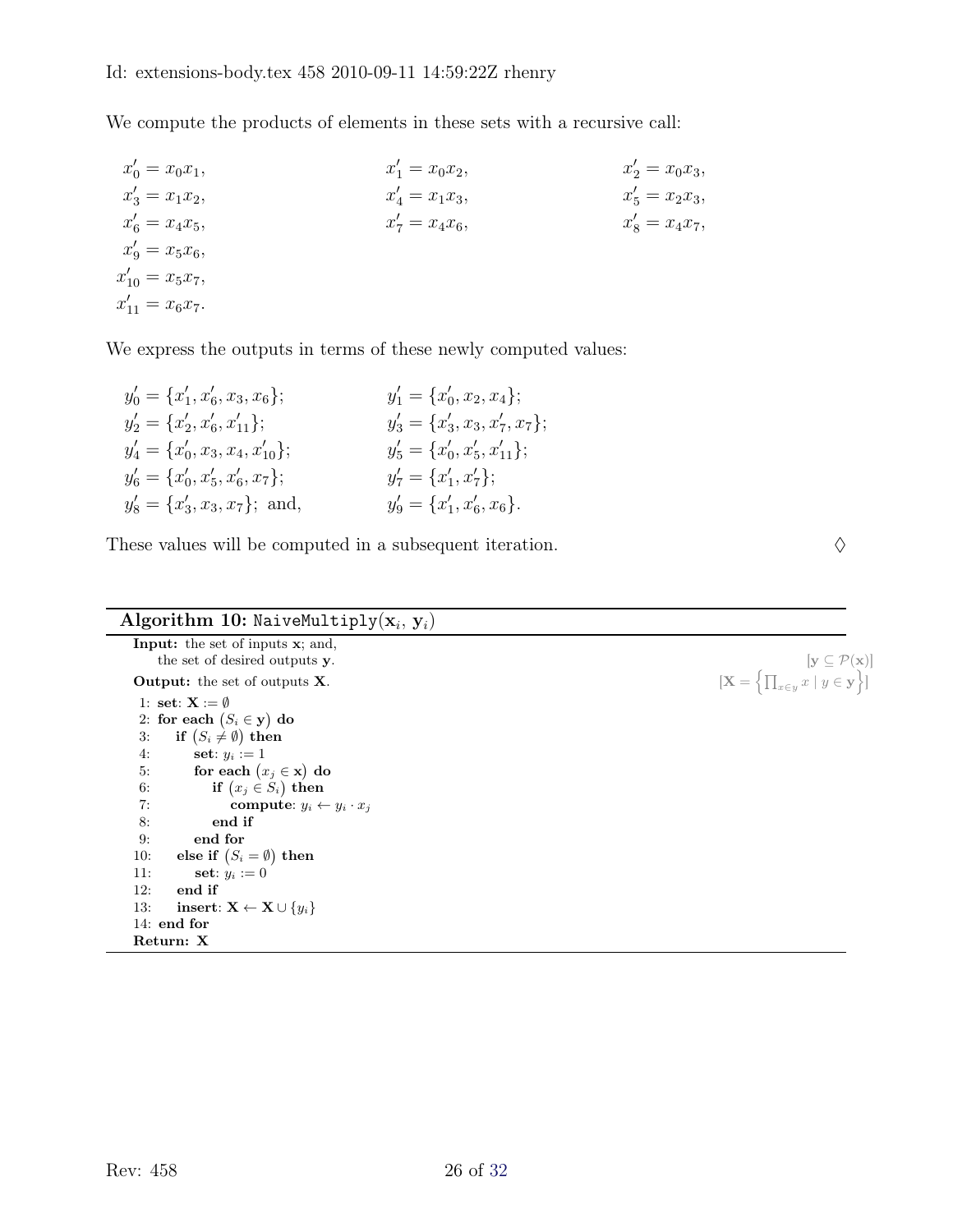# <span id="page-26-0"></span>3 Pippenger's Multiexponentiation Algorithm

Pippenger's Multiexponentiation Algorithm reduces an instance of the multiexponentiation problem to an instance of the multiproduct problem, then solves it using Pippenger's Multiproduct Algorithm.

As with his multiproduct algorithm, Pippenger originally presented the result as it applies to graphs. We omit the graph construction here and present pseudo-code that directly solves an instance of the multiexponentiation algorithm (using the multiproduct algorithm as a subroutine).

| Algorithm 11: $MultiExp(x, y)$                                                                                                                                                                                                                         |                                                                                                                                                                                                                                           |
|--------------------------------------------------------------------------------------------------------------------------------------------------------------------------------------------------------------------------------------------------------|-------------------------------------------------------------------------------------------------------------------------------------------------------------------------------------------------------------------------------------------|
| <b>Input:</b> the set of inputs <b>x</b> ; and,<br>the set of desired outputs y.<br><b>Output:</b> the set of outputs $X$ .                                                                                                                            | $[\mathbf{x} = \{x_0, \ldots, x_{q-1}\}]$<br>$[\mathbf{y} = \{y_0, \ldots, y_p\},\$ where $y_i = \langle m_{i,0}, \ldots, m_{i,(q-1)}\rangle]$<br>$[\mathbf{X} = \{x_0^{m_{i,0}} \cdots x_{a-1}^{m_{i,(q-1)}} \mid y_i \in \mathbf{y}\}]$ |
| 1: set: $k := 0$<br>2: for each $(y_i \in y)$ do<br>set: $e :=$ the largest exponent in $y_i$<br>3:<br>set: $k \leftarrow \max\{e, k\}$<br>4:<br>5: end for<br>6: <b>set</b> : $a := \left[ \sqrt{\frac{ \mathbf{x}  \lg(k+1)}{ \mathbf{v} }} \right]$ |                                                                                                                                                                                                                                           |
| 7: set: $b := \left\lceil \sqrt{\frac{ y  \lg(k+1)}{ x }} \right\rceil$<br>8: if $( y  \geq  x )$ then<br>call: $\mathbf{x}', \mathbf{y}', \mathbf{y}'' \leftarrow \text{Decompose}(\mathbf{x}, \mathbf{y}, a, b)$<br>9:                               | Algorithm 12                                                                                                                                                                                                                              |
| 10: else if $( y  <  x )$ then<br>call: $\mathbf{x}', \mathbf{y}', \mathbf{y}'' \leftarrow \text{Decompose}(\mathbf{x}, \mathbf{y}, b, a)$<br>11:<br>$12:$ end if                                                                                      | Algorithm 12                                                                                                                                                                                                                              |
| 13: call: $x'' \leftarrow \text{MultiProd}(x', y')$<br>14: call: $X \leftarrow$ Combine $(x'', y'')$                                                                                                                                                   | Algorithm 5<br>Algorithm 13                                                                                                                                                                                                               |
| Return: X                                                                                                                                                                                                                                              |                                                                                                                                                                                                                                           |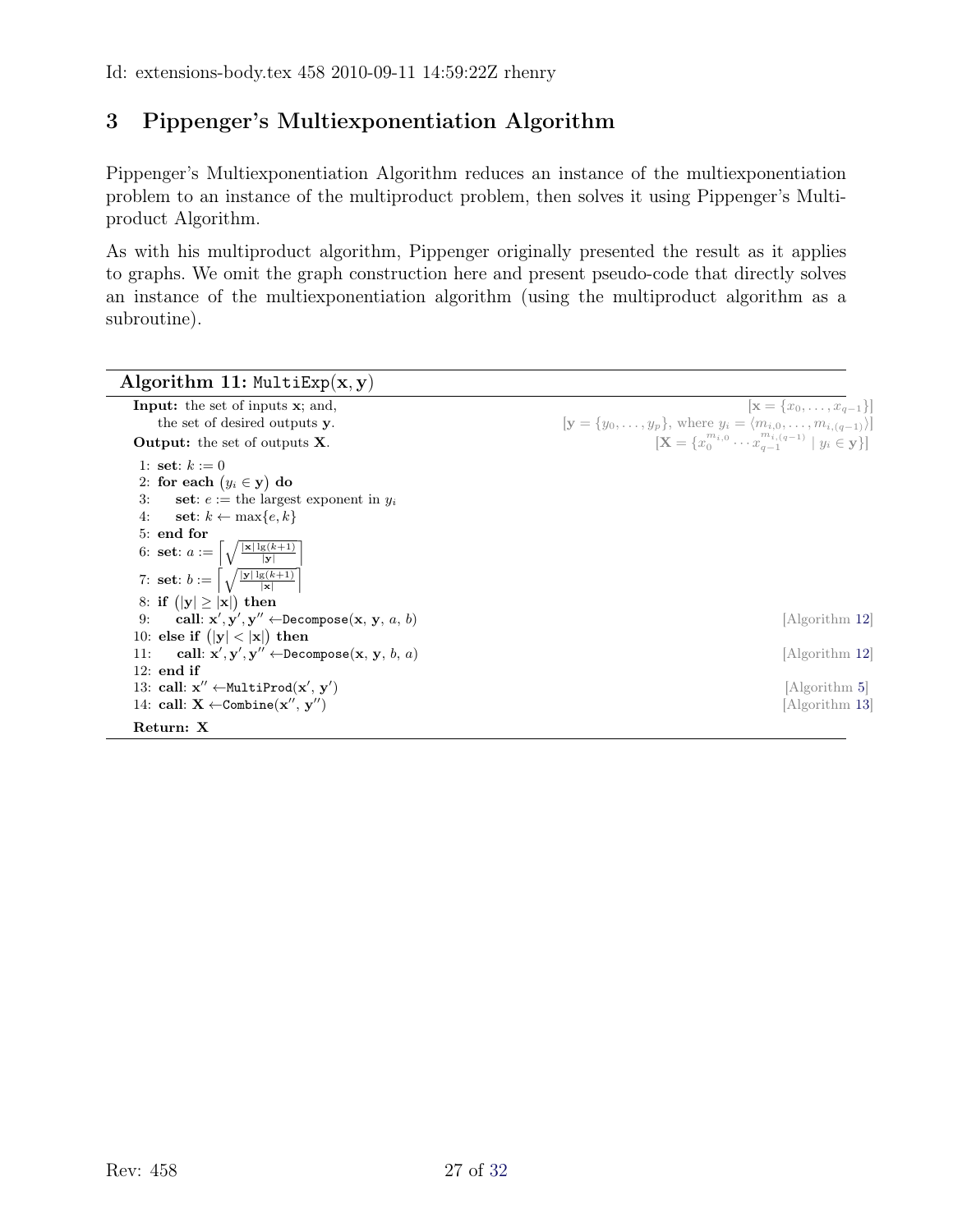| <b>Algorithm 12:</b> Decompose $(\mathbf{x}, \mathbf{y}, r, b)$ |  |
|-----------------------------------------------------------------|--|
|                                                                 |  |

<span id="page-27-0"></span>

| $[\mathbf{x} = \{x_0, \ldots, x_{q-1}\}]$<br><b>Input:</b> the set of inputs $x$ ;                                                                  |
|-----------------------------------------------------------------------------------------------------------------------------------------------------|
| $[\mathbf{y} = \{y_0, \ldots, y_p\},\$ where $y_i = \langle m_{i,0}, \ldots, m_{i,(q-1)}\rangle]$<br>the set of desired outputs y; and              |
| $[rb \geq \lceil \lg(m_{i,j} + 1) \rceil]$ for all $0 \leq i < p, 0 \leq j < q$<br>a radix $r$ and word-length $b$                                  |
| Output:                                                                                                                                             |
| $x'$ : the set of new inputs                                                                                                                        |
| $\mathbf{y}'$ : the set of new outputs                                                                                                              |
| $\mathbf{y}''$ : the original outputs, expressed in terms of new outputs $\mathbf{y}'$                                                              |
| 1: set: $\mathbf{x}' := \emptyset$                                                                                                                  |
| 2: set: $y'' := \emptyset$                                                                                                                          |
| 3: for $(i \text{ from } 0 \text{ to } p-1)$ do                                                                                                     |
| 4:<br>for $(j \text{ from } 0 \text{ to } q-1)$ do                                                                                                  |
| 5:<br><b>rewrite:</b> $m_{i,j}$ in binary, padded with zeros to a length of rb                                                                      |
| 6:<br><b>partition:</b> binary representation of $m_{i,j}$ into b sequential blocks, each of length r; label them $B_0, \ldots, B_{b-1}$ ,          |
| where bit 1 of $B_0$ is the least significant bit of $m_{i,j}$ , and bit r of $B_{b-1}$ is the most significant bit of $m_{i,j}$                    |
| 7:<br>for $(l = 0$ to $b - 1)$ do                                                                                                                   |
| 8:<br>set: $y_{i,l} := \emptyset$                                                                                                                   |
| end for<br>9:                                                                                                                                       |
| 10:<br>set: $x_{j,1} := x_j$                                                                                                                        |
| for $(k \text{ from } 1 \text{ to } r)$ do<br>11:                                                                                                   |
| if $(k \geq 1)$ then<br>12:                                                                                                                         |
| set: $x_{j,k} := (x_{j,k-1})^{2^r}$<br>13:<br>[by squaring $r$ times]                                                                               |
| 14:<br>end if                                                                                                                                       |
| for $(l \text{ from } 0 \text{ to } b-1)$ do<br>15:                                                                                                 |
| if (bit k in $B_l$ is set) then<br>16:                                                                                                              |
| 17:<br>add: $y_{i,l} \leftarrow y_{i,l} \cup \{x_{j,k}\}\$                                                                                          |
| 18:<br>add: $\mathbf{x}' \leftarrow \mathbf{x}' \cup \{x_{j,k}\}\$                                                                                  |
| 19:<br>end if                                                                                                                                       |
| end for<br>20:                                                                                                                                      |
| 21:<br>end for                                                                                                                                      |
| 22:<br>end for                                                                                                                                      |
| 23: end for                                                                                                                                         |
| 24: <b>set</b> : $\mathbf{y}' := \{y_{0,0}, \ldots, y_{0,(b-1)}, \ldots, y_{(p-1),0}, \ldots, y_{(p-1),(b-1)}\}$                                    |
| 25: <b>set</b> : $\mathbf{y}'' := \{ \langle y_{0,0}, \ldots, y_{0,(b-1)} \rangle, \ldots, \langle y_{(p-1),0}, \ldots, y_{(p-1),(b-1)} \rangle \}$ |
| Return: $x', y', y''$                                                                                                                               |

# Algorithm 13:  $\text{Combine}(x, y)$

<span id="page-27-1"></span>

| Input: the set of inputs x; and,                                       | $[\mathbf{x} = \{x_{0,0}, \ldots, x_{0,(b-1)}, \ldots, x_{(p-1),0}, \ldots, x_{(p-1),(b-1)}\}]$                               |
|------------------------------------------------------------------------|-------------------------------------------------------------------------------------------------------------------------------|
| the set of desired outputs y.                                          | $[\mathbf{y} = {\langle y_{0,0}, \ldots, y_{0,(b-1)} \rangle, \ldots, \langle y_{(p-1),0}, \ldots, y_{(p-1),(b-1)} \rangle}]$ |
| <b>Output:</b> the set of outputs $X$ .                                | $[\mathbf{X} = \{(x_{i,(b-1)})^{2^{b-1}} \cdots (x_{i,0})^{2^0} \mid y_i \in \mathbf{y}\}]$                                   |
| 1: set: $X := \emptyset$                                               |                                                                                                                               |
| 2: set: $b :=  y $ for $y \in y$                                       |                                                                                                                               |
| 3: for (each $y_i \in y$ ) do                                          |                                                                                                                               |
| write: $y_i = \{y_{i,0}, \ldots, y_{i,(b-1)}\}$<br>4:                  |                                                                                                                               |
| 5:<br>set: $y_i' := 1$                                                 |                                                                                                                               |
| for $(j = 0$ to $b-1)$ do<br>6:                                        |                                                                                                                               |
| 7:<br><b>find:</b> $x_{i,j} \in \mathbf{x}$ corresponding to $y_{i,j}$ |                                                                                                                               |
| <b>compute:</b> $x'_{i,j} := (x_{i,j})^{2^{j}}$<br>8:                  | by squaring $i$ times                                                                                                         |
| 9:<br>compute: $y'_i \leftarrow y'_i \cdot x'_{i,i}$                   |                                                                                                                               |
| 10:<br>end for                                                         |                                                                                                                               |
| 11:<br>set: $\mathbf{X} \leftarrow \mathbf{X} \cup \{y_i'\}$           |                                                                                                                               |
| $12:$ end for                                                          |                                                                                                                               |
| Return: X                                                              |                                                                                                                               |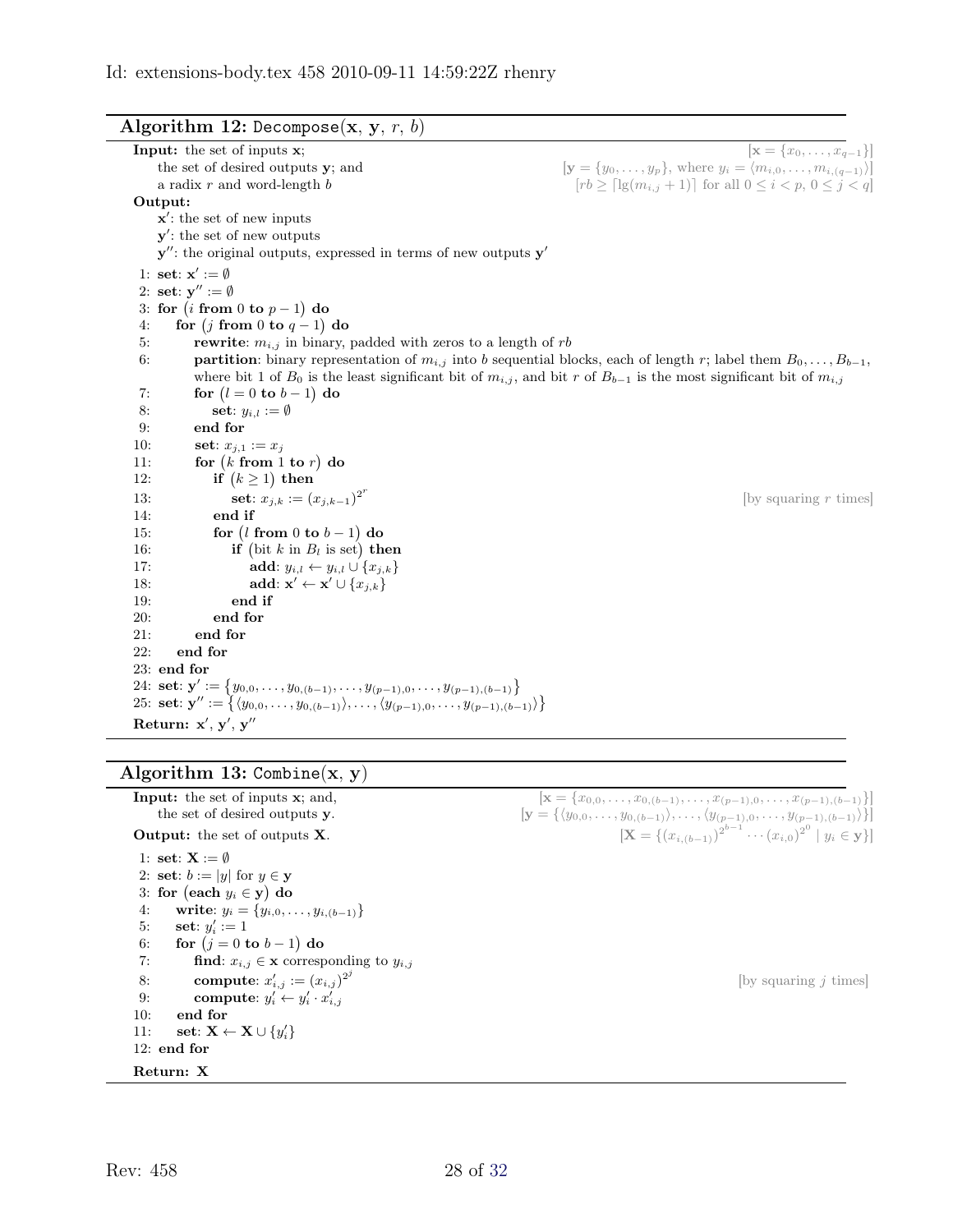<span id="page-28-0"></span>**Example 18.** (Algorithm [12,](#page-27-0) Output decomposition) Suppose we are given the vector  $\langle a, b, c \rangle$ and we wish to solve the multiexponentiation problem given by the following system of equations

$$
y_1 = a^{141}b^{216}c^{143}
$$
  
\n
$$
y_2 = a^{39}b^{225}c^{250}
$$
  
\n
$$
y_3 = a^{147}b^{237}c^{218}
$$

Observe that  $p = q = 3$  and  $k = 250$ , so that  $r = b = \left[\sqrt{\lg(251)}\right] = 3$ . We decompose the term  $a^{141}$  in the first expression as follows:

$$
141 = \underbrace{0 \ 1 \ 0}_{2^{2 \cdot 3} = 64} \underbrace{0 \ 0 \ 1 \ 1 \ 0 \ 1}_{2^{0 \cdot 3} = 1} \Rightarrow \left(a\right)^4 \left(a^{64}\right)^2 \left(a^8 \ a\right)^1
$$

Each of the other terms is decomposed (and then grouped) similarly:

$$
a^{141}: 141 = 010 \t001 \t101 \Rightarrow (a)^4 (a^{64})^2 (a^{8}a)
$$
\n
$$
b^{216}: 216 = 011 \t011 \t000 \Rightarrow (b^{64}b^8)^2 (b^{64}b^8)
$$
\n
$$
c^{143}: 143 = 010 \t001 \t111 \Rightarrow (c)^4 (c^{64}c)^2 (c^8c) \Rightarrow (ac)^4 (ac^{64}b^6b^6c^6c)^2 (a^8ab^6b^8c^8c)
$$
\n
$$
a^{39}: 39 = 000 \t100 \t111 \Rightarrow (a^8a)^4 (a)^2 (a)
$$
\n
$$
b^{225}: 225 = 011 \t100 \t001 \Rightarrow (b^8)^4 (b^{64})^2 (b^{64}b)
$$
\n
$$
c^{250}: 250 = 011 \t111 \t010 \Rightarrow (c^8)^4 (c^{64}c^8c)^2 (c^{64}c^8) \Rightarrow (a^8ab^8c^8)^4 (ab^{64}c^6ac^8c)^2 (ab^{64}bc^{64}c^8)
$$
\n
$$
a^{147}: 147 = 010 \t010 \t011 \Rightarrow (a^{64}a^8a)^2 (a)
$$
\n
$$
b^{237}: 237 = 011 \t101 \t101 \Rightarrow (b^8b)^4 (b^{64})^2 (b^{64}b^8b)
$$
\n
$$
c^{218}: 218 = 011 \t011 \t010 \Rightarrow (c^{64}c^8c)^2 (c^{64}c^8) \Rightarrow (b^8b)^4 (a^{64}a^8ab^6a^6c^6c)^2 (ab^{64}b^8bc^6a^8c)
$$
\n
$$
a^{148}: 218 = 011 \t011 \t010 \Rightarrow (c^{64}c^8c)^2 (c^{64}c^8) \Rightarrow (b^8b)^4 (a^{64}a^8ab^6a^6c^6c)^2 (ab^{64}b^8bc^6a^8c)
$$
\n
$$
a^{148}: 218 = 011 \
$$

We use repeated squaring to compute the inputs to Pippenger's Multiproduct Algorithm:

$$
\mathbf{x} = \{a, a^8, a^{64}, b, b^8, b^{64}, c, c^8, c^{64}\},\
$$

while the desired outputs are

$$
\mathbf{y}' = \{y_{0,0}, y_{0,1}, y_{0,2}, y_{1,0}, y_{1,1}, y_{1,2}, y_{2,0}, y_{2,1}, y_{2,2}\}.
$$

Once this multiproduct problem has been solved, Combine (Algorithm [13\)](#page-27-1) is called with inputs

$$
\mathbf{y}'' = \{ \langle y_{0,0}, y_{0,1}, y_{0,2} \rangle, \langle y_{1,0}, y_{1,1}, y_{1,2} \rangle, \langle y_{2,0}, y_{2,1}, y_{2,2} \rangle \}
$$

to compute the original output set  $y = \{y_0, y_1, y_2\}.$ 

Rev: 458 29 of [32](#page-31-1)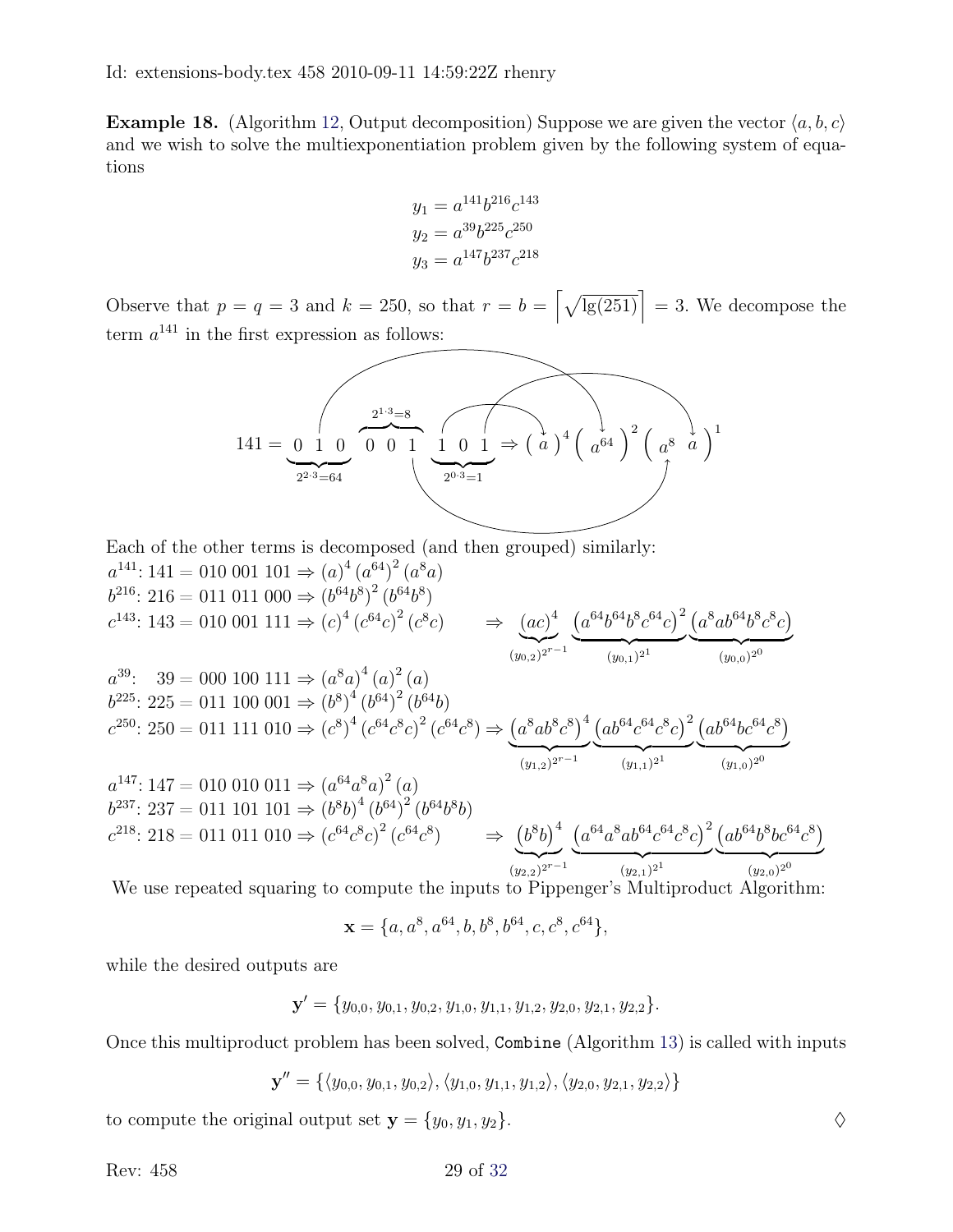Example 19. (Algorithm [13,](#page-27-1) Input Combining) Continuing with Example [18,](#page-28-0) suppose that we have used Pippenger's Multiproduct Algorithm to compute the inputs

$$
\mathbf{x}'' = \{x_{0,0}, x_{0,1}, x_{0,2}, x_{1,0}, x_{1,1}, x_{1,2}, x_{2,0}, x_{2,1}, x_{2,2}\}
$$

corresponding to

$$
\mathbf{y}' = \{y_{0,0}, y_{0,1}, y_{0,2}, y_{1,0}, y_{1,1}, y_{1,2}, y_{2,0}, y_{2,1}, y_{2,2}\},\
$$

and are given the desired outputs

$$
\mathbf{y}'' = \{ \langle y_{0,0}, y_{0,1}, y_{0,2} \rangle, \langle y_{1,0}, y_{1,1}, y_{1,2} \rangle, \langle y_{2,0}, y_{2,1}, y_{2,2} \rangle \}.
$$

We compute the needed powers of  $x_{i,j}$ 's by repeated squaring as follows

$$
x'_{0,0} = (x_{0,0})^{2^0} = (a^8ab^{64}b^8c^8c)^1
$$
  
=  $a^8ab^{64}b^8c^8c$   

$$
= a^{128}b^{128}b^{16}c^{128}c^2
$$
  

$$
= a^4c^4
$$
  

$$
x'_{0,2} = (x_{0,2})^{2^2} = (ac)^4
$$
  

$$
= a^4c^4
$$

$$
x'_{1,0} = (x_{1,0})^{2^0} = (ab^{64}bc^{64}c^8)^1
$$
  
=  $ab^{64}bc^{64}c^8$   

$$
= ab^{64}bc^{64}c^8
$$
  

$$
x'_{1,1} = (x_{1,1})^{2^1} = (ab^{64}c^{64}c^8c)^2
$$
  
=  $a^2b^{128}c^{128}c^{16}c^2$   

$$
x'_{1,2} = (x_{1,2})^{2^2} = (a^8ab^8c^8)^4
$$
  
=  $a^{32}a^4b^{32}c^{32}$ 

$$
x'_{2,0} = (x_{2,0})^{2^0} = (ab^{64}b^8bc^{64}c^8)^1
$$
  
= 
$$
ab^{64}b^8bc^{64}c^8
$$
  
= 
$$
a^{128}a^{16}a^2b^{128}c^{128}c^{16}c^2
$$
  
= 
$$
a^{128}a^{16}a^2b^{128}c^{128}c^{16}c^2
$$
  
= 
$$
b^{32}b^4
$$
.

Then we compute the final outputs in terms of these values:

$$
y_1 = (x_{0,0})^{2^0} (x_{0,1})^{2^1} (x_{0,2})^{2^2} = a^{(8+1+128+4)} b^{(64+8+128+16)} c^{(8+1+128+2+4)} = a^{141} b^{216} c^{143}
$$
  
\n
$$
y_2 = (x_{1,0})^{2^0} (x_{1,1})^{2^1} (x_{1,2})^{2^2} = a^{(1+2+32+4)} b^{(64+1+128+32)} c^{(64+8+128+16+2+32)} = a^{39} b^{225} c^{250}
$$
  
\n
$$
y_3 = (x_{3,0})^{2^0} (x_{3,1})^{2^1} (x_{3,2})^{2^2} = a^{(1+128+16+2)} b^{(64+8+1+128+32+4)} c^{(64+8+128+16+2)} = a^{147} b^{237} c^{218}.
$$

 $\Diamond$ 

## <span id="page-29-0"></span>4 Parameter derivations

In [\[12,](#page-31-0) [13\]](#page-31-2), Pippenger presented details that are sufficient to derive a reasonable parameter sequence under certain restrictions on p, q and k (recall that p is the number of equations, q the number of unknowns, and  $k$  the largest exponent, respectively). Unfortunately, Pippenger was interested only in the asymptotic complexity, and his method makes use of the assumption that  $\sqrt{\frac{\lg p}{\lg \lg p}} \ge 10$  (or  $\sqrt{\frac{\lg q(\lg(k+1))}{\lg \lg q(\lg(k+1))}} \ge 10$ ), which implies that  $p \ge 6.7*10^{299}$  (or  $q \lceil \lg(k+1) \rceil \ge 10$ )  $6.7 * 10^{299}$ ). Clearly, this assumption is unrealistic for practical applications.<sup>[5](#page-29-1)</sup> In [\[2\]](#page-30-7), Bernstein remarks that "One can quickly compute Pippenger's parameter sequence given  $p, q$ , although

<span id="page-29-1"></span><sup>&</sup>lt;sup>5</sup> Having  $p \ge 6.7 * 10^{299}$  would imply an available address space of more than 996-bits, just to reference each equation!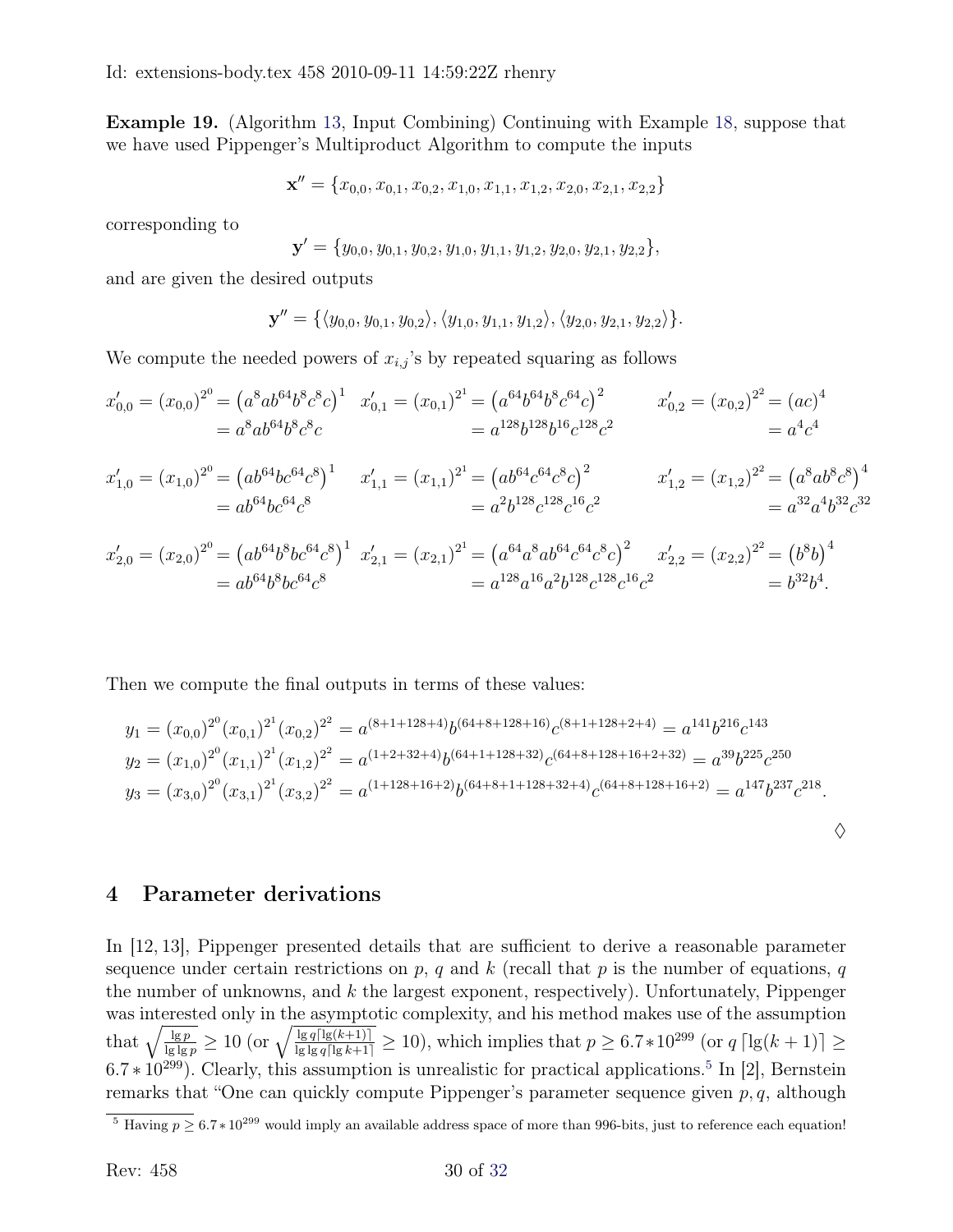#### Id: extensions-body.tex 458 2010-09-11 14:59:22Z rhenry

Pippenger did not say this explicitly"; however, no additional details are given and the citations he provides contain only the aforementioned result with the unrealistic restrictions on the size of the problem to be solved. Personal communications with Pippnger confirm that he is unaware of any method for deriving parameters for problems of a realistic size [\[14\]](#page-31-7). To the best of the author's knowledge, the only known approach for finding suitable parameter sequences for problem instances of a realistic size is by experimentation; i.e., by a brute-force search. In particular, for a fixed p, q, and k, try random problem instance-parameter sequence pairs until you are reasonably confident that you have found an optimal parameter sequence. While this may seem a daunting task, it is made easier by two important facts: 1) in practice, both p and q will typically be fairly small; and, 2) we are actually only interested in  $\lceil \lg(k + 1) \rceil$ rather than k itself. This latter point ensures that applications involving, for example,  $4096$ -bit exponents (which may be needed for certain cryptographic applications) are still tractable to solve by brute force. Once suitable parameters have been found for a particular application, they can be hard coded into the algorithms implementation and simply looked up from a table when needed by the algorithm.

Acknowledgements. The author would like to thank Nicholas Pippenger for his prompt and helpful email communications during the preparation of, as well as Ian Goldberg and Arne Storjohann for their valuable feedback on early versions of, this manuscript. This work was supported in part by an NSERC Alexander Graham Bell Graduate Scholarship (NSERC CGS-M) and a David R. Cheriton Graduate Scholarship. Finally, Daniel J. Bernstein's paper [\[2\]](#page-30-7) on Pippenger's exponentiation algorithm was extremely helpful in the preparation of this paper.

# References

- <span id="page-30-9"></span>1. Richard Bellman. Advanced Problem 5125. The American Mathematical Monthly, 70(7):765, September 1963. Problem 5125 was proposed here and solved in [\[17\]](#page-31-5) by Ernst Gabor Straus.
- <span id="page-30-7"></span>2. Daniel J. Bernstein. Pippenger's Exponentiation Algorithm. Preprint. (To be incorporated into the author's forthcoming book 'High-speed Cryptography'), January 2002. Published electronically at: [http://cr.yp.to/papers.](http://cr.yp.to/papers.html#pippenger) [html#pippenger](http://cr.yp.to/papers.html#pippenger).
- <span id="page-30-6"></span>3. Alfred Brauer. On Addition Chains. Bulletin of the American Mathematical Society (AMS), 45(10):736–739, October 1939.
- <span id="page-30-8"></span>4. Peter J. Downey, Benton L. Leong, and Ravi Sethi. Computing Sequences with Addition Chains. SIAM Journal on Computing (SICOMP), 10(3):638–646, August 1981.
- <span id="page-30-2"></span>5. Ryan Henry, Kevin Henry, and Ian Goldberg. Making a Nymbler Nymble using VERBS. In Mikhail Atallah and Nick Hopper, editors, Proceedings of the 10th International Symposium on Privacy Enhancing Technologies (PETS 2010), volume 6205 of Lecture Notes in Computer Science, pages 110–129. Springer-Verlag, Berlin Heidelberg, July 2010. An extended version of this paper is available [\[6\]](#page-30-3).
- <span id="page-30-3"></span>6. Ryan Henry, Kevin Henry, and Ian Goldberg. Making a Nymbler Nymble using VERBS (Extended Version). Computer Science Technical Report CACR 2010-05, University of Waterloo, Centre for Applied Cryptographic Research, Waterloo, Ontario, Canada, March 2010. 24 pages. Published electronically at: [http://www.cacr.math.](http://www.cacr.math.uwaterloo.ca/tech_reports.html) [uwaterloo.ca/tech\\_reports.html](http://www.cacr.math.uwaterloo.ca/tech_reports.html). This is the extended version of [\[5\]](#page-30-2).
- <span id="page-30-4"></span>7. Donald E. Knuth. The Art of Computer Programming, Volume II: Seminumerical Algorithms, 3rd Edition. Addison-Wesley Professional, Reading, Massachusetts, USA, November 1997. ISBN 0-201-89684-2.
- <span id="page-30-0"></span>8. Oleg B. Lupanov. О вентильных и контактно-вентильных схемах. Doklady Akademii Nauk SSSR, 111(6):1171– 1174, 1956. Journal title translates from Russian to English as: Proceedings of the USSR Academy of Sciences; article title translates as: 'On Rectifier and Contact Rectifier Circuits'.
- <span id="page-30-5"></span>9. Alfred Menezes, Paul C. van Oorschot, and Scott A. Vanstone. Handbook of Applied Cryptography. CRC Press, 1996. ISBN 0-8493-8523-7. Fifth Printing (August 2001).
- <span id="page-30-1"></span>10. É. I. Nechiporuk. О Вентильных Схемах. Doklady Akademii Nauk SSSR, 148(1):50–53, 1963. Journal title translates from Russian to English as: Proceedings of the USSR Academy of Sciences; this article was translated in [\[11\]](#page-31-8).